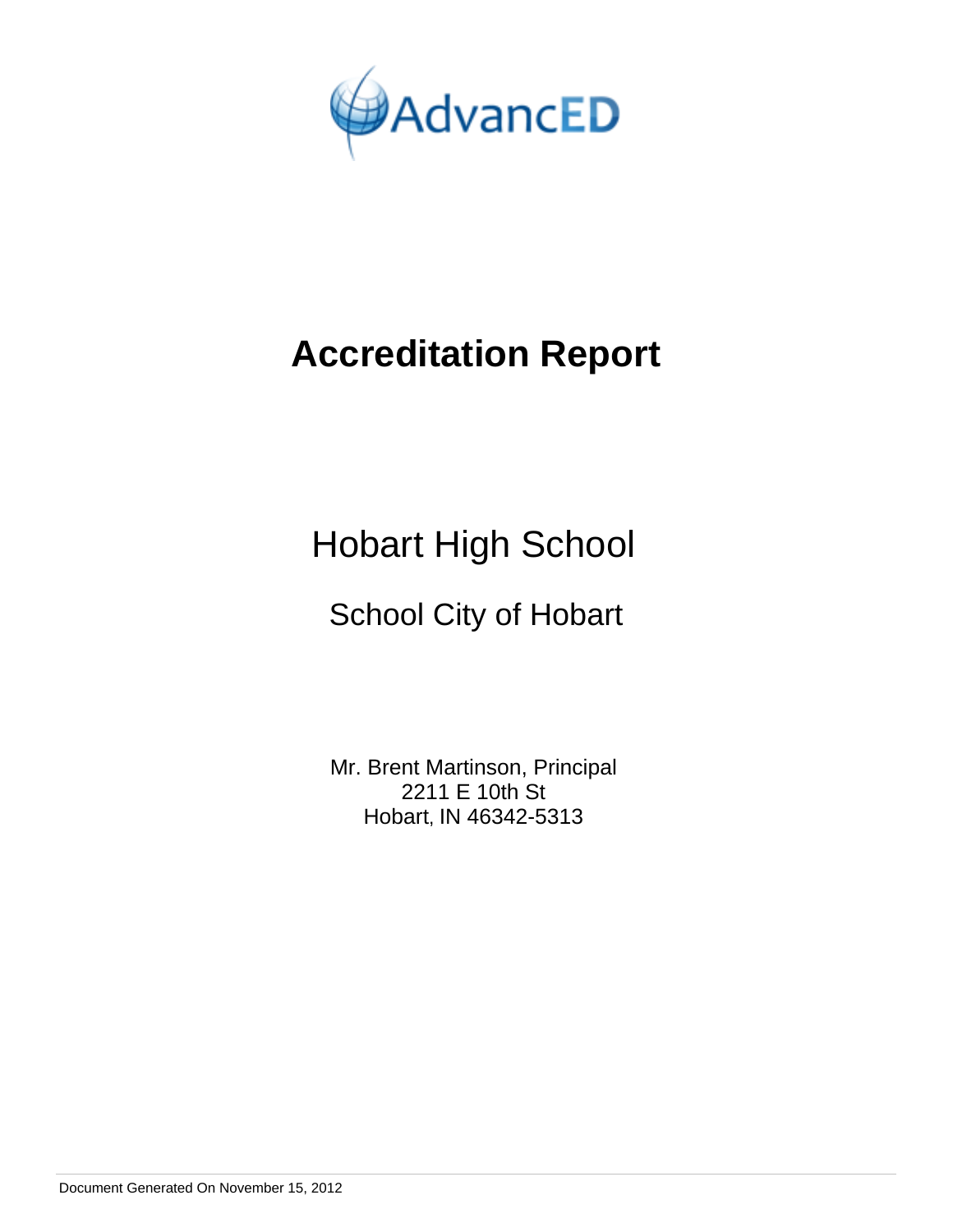## **TABLE OF CONTENTS**

## **Executive Summary**

## **Self Assessment**

## **Assurances Report**

|--|--|--|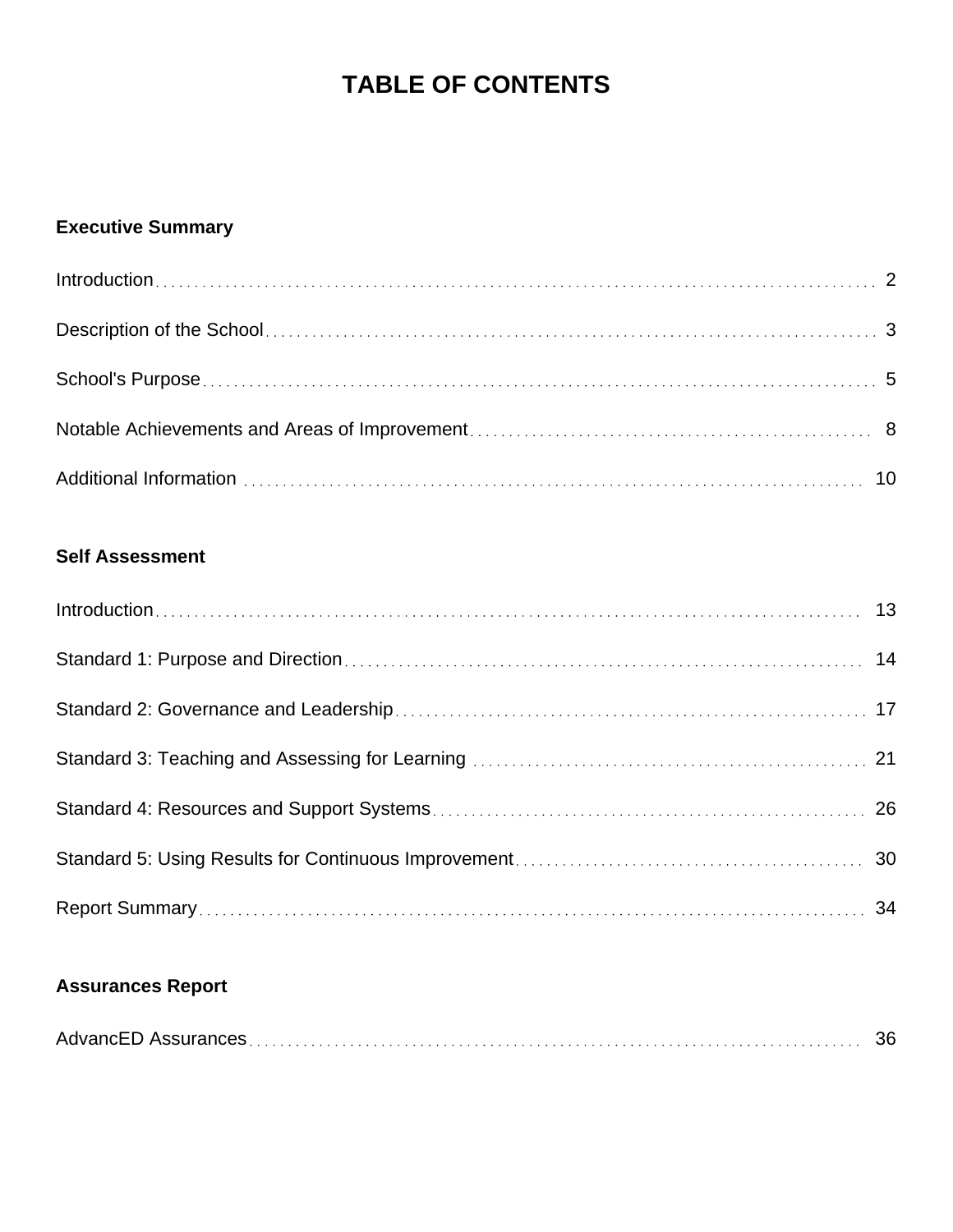# **Executive Summary**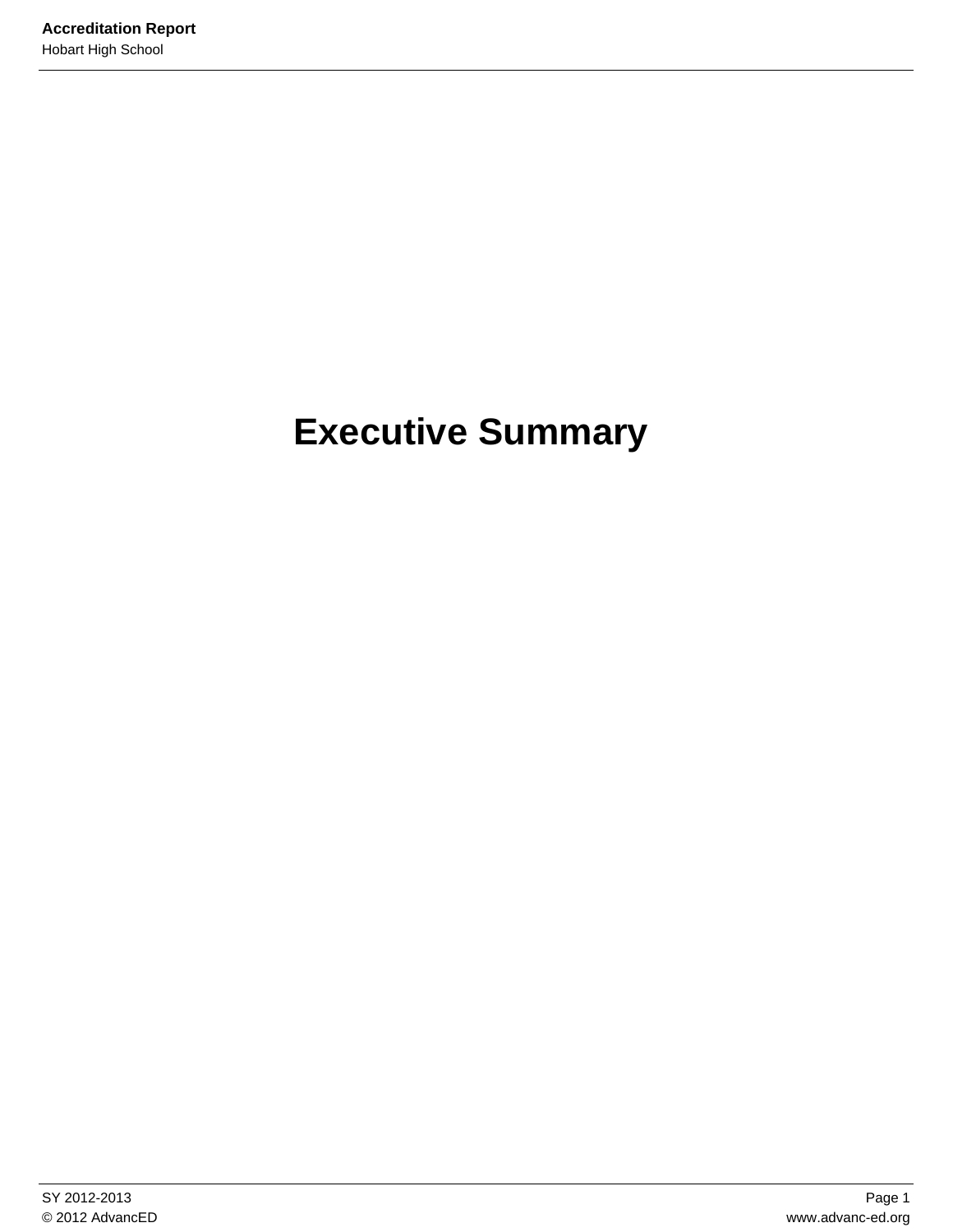## **Introduction**

Every school has its own story to tell. The context in which teaching and learning takes place influences the processes and procedures by which the school makes decisions around curriculum, instruction, and assessment. The context also impacts the way a school stays faithful to its vision. Many factors contribute to the overall narrative such as an identification of stakeholders, a description of stakeholder engagement, the trends and issues affecting the school, and the kinds of programs and services that a school implements to support student learning.

The purpose of the Executive Summary (ES) is to provide a school with an opportunity to describe in narrative form the strengths and challenges it encounters. By doing so, the public and members of the school community will have a more complete picture of how the school perceives itself and the process of self-reflection for continuous improvement. This summary is structured for the school to reflect on how it provides teaching and learning on a day to day basis.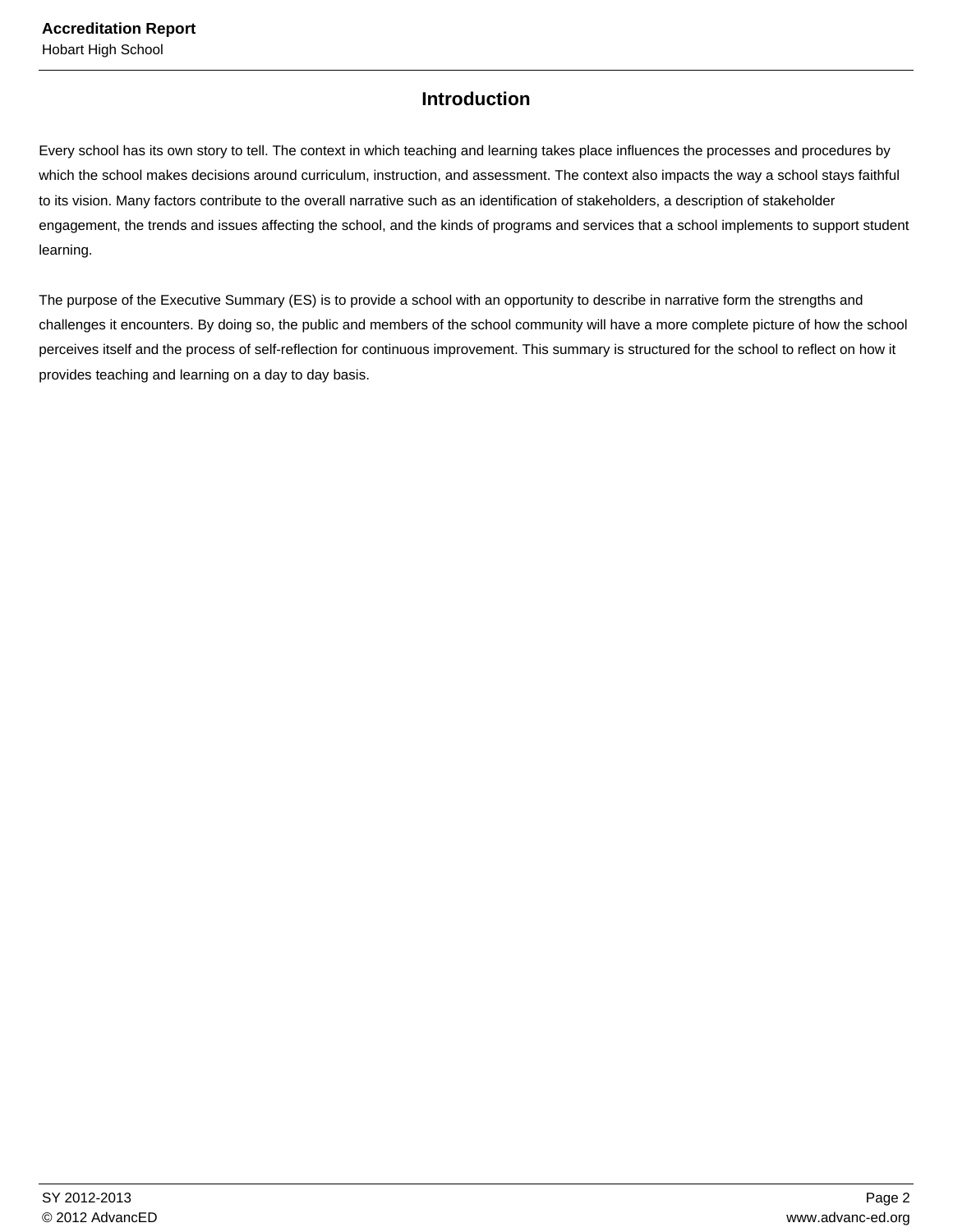## **Description of the School**

**Describe the school's size, community/communities, location, and changes it has experienced in the last three years. Include demographic information about the students, staff, and community at large. What unique features and challenges are associated with the community/communities the school serves?**

#### School Context

Hobart High School serves a 9-12 population of approximately 1,300 students. The district is comprised of four elementary schools (1 Early Learning Center for full day kindergarten, Early Childhood Development for toddlers with special needs, and Parents as Teachers (PAT) readiness program for parents birth to kindergarten, and 3 elementary schools serving 1st -5th grade), one middle school, and one high school.

#### Family Context

The following information on the community of Hobart was obtained from the U.S. Census Bureau, Census 2010.

The Hobart community has a higher high school graduation rate (89.3%) than the national average (85.0%), yet the community has a percentage of 16.2 for those holding a bachelor's or higher degree. This percentage is well below the national average of 27.9 percent. There are 447 families recorded as below the poverty level within Hobart. This is equivalent to 4.0 percent, which is below the national percentage of 11.3%.

The community's statistics are consistent with the national levels for males and females married, but separated. Seventy percent of Hobart's population has families with 26.7 percent having children under age 18 years of age. The average Hobart household has 3.09 individuals in the family.

#### Community Contexts

Hobart covers 28 square miles in Lake County, which is 497 square miles in size. It is part of the Gary Metropolitan Statistical Area. All the communities of northern Indiana are well-served by a modern network of roads, rail and air transportation. Over half of the population of the United States and Canada is within a day's drive. Here's how close (in miles) Hobart is to these major regional cities. Hobart is located 40 miles from Chicago, 250 miles from Detroit, and 155 miles from Indianapolis. Hobart is 0 miles from interstate highway access to I-65, 94, and 90. In addition, easy access is available to US and Indiana Highways 6 and 30 in town.

There is a wide range of civic organizations available in Hobart. Residents participate in the following organizations: Art League, Boys & Girls Scouts, Chamber of Commerce, Elks Club, Historical Society, Hobart Humane Society, Jaycees, Kiwanis Club, Rotary Club, YMCA, Partners in Contracting Corp., and the Hobart Industrial Economic Development Corp. In addition, parents are active within the schools by participating in each school's Parent Teacher Organization (PTO) and Booster clubs. Parent involvement has also been enhanced through the use of Harmony Parent Portal, an online portal that allows parents to view his/her child's grades, attendance, and discipline.

#### General Characteristics

The total population of Hobart is 28,389 with 42.4 percent of the population ranging in age from 25 to 54 years of age. The median age is 39.3 years of age. The School City of Hobart can expect enrollment to continue to remain at current levels according to the statistics from the 2010 Census Bureau. Specifically, each range of ages or block of children from birth to 18 is a consistent percentage of 6% to 7% of the total population. Further, it could be assumed that the student population will stay consistent and/or rise as families move into Hobart.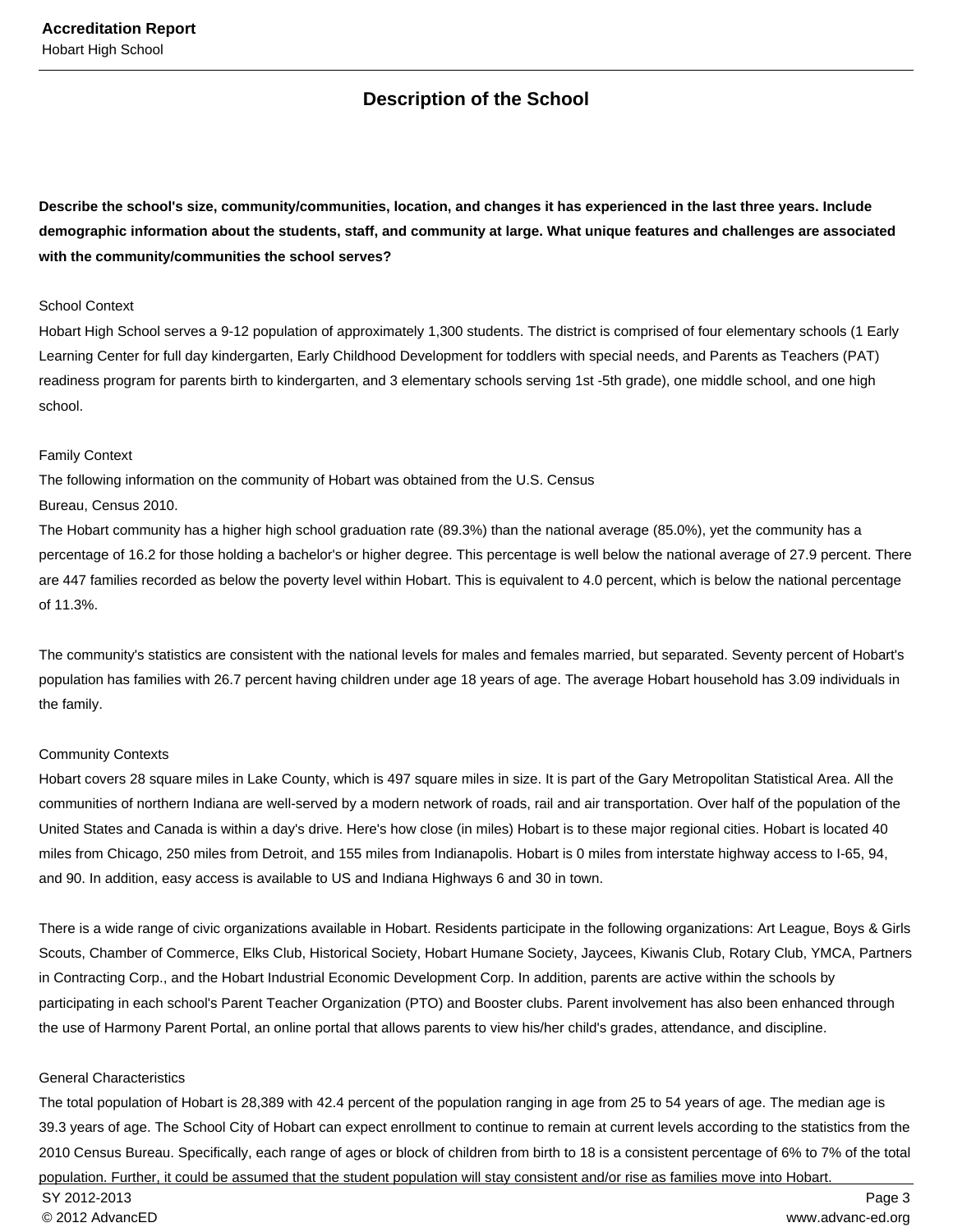#### Ethnicity/Race

In combination with one or more other races listed. The six numbers may add to more than the total population and the six percentages may add to more than 100 percent because individuals may report more than one race.

According to the U.S. Census Bureau, Census 2000 Summary File, Hobart has a larger white population in comparison to other races. For example, the U.S has recorded 74.0% of its population as White, as Hobart has reported 84.4%. The U.S has a higher Black or African American population (12.50%) than Hobart (7.6%). Further, the Hispanic or Latino population in the U.S. is 15.7% of the population, and Hobart is lower at 12%. The Hispanic population ranks as the largest minority in the community.

#### Housing

There is a wide range of housing choices in Hobart. The median value of a home in Hobart is \$132,400 compared to the national average of \$188,400. Within the Hobart community, there are 8,473 single-family owner-occupied homes.

75.7 percent of residents live in owner-occupied housing units, while 24.3 percent rent a home. The average family size in Hobart is 3.09.

#### Economic Characteristics

The labor force in Hobart is slightly higher than the U.S. The median household and family income are higher in Hobart than the average in the U.S. Families and individuals that are below poverty are significantly lower than the country's average.

#### Overall Strengths

-The Hobart community has a higher high school graduation rate (89.3%) than the national average (85.0%).

-The community has a more stable population than the state as a whole.

-The median household of \$54,301 and the family income of \$65,156 recorded in 2010, exceeds the national average of \$51,914 and \$62,982.

-The poverty level for families and individuals is less than the national average.

#### Overall Challenges

-The Hobart community percentage for those holding a bachelor's or higher degree (16.2%)is well below the national average (27.9%).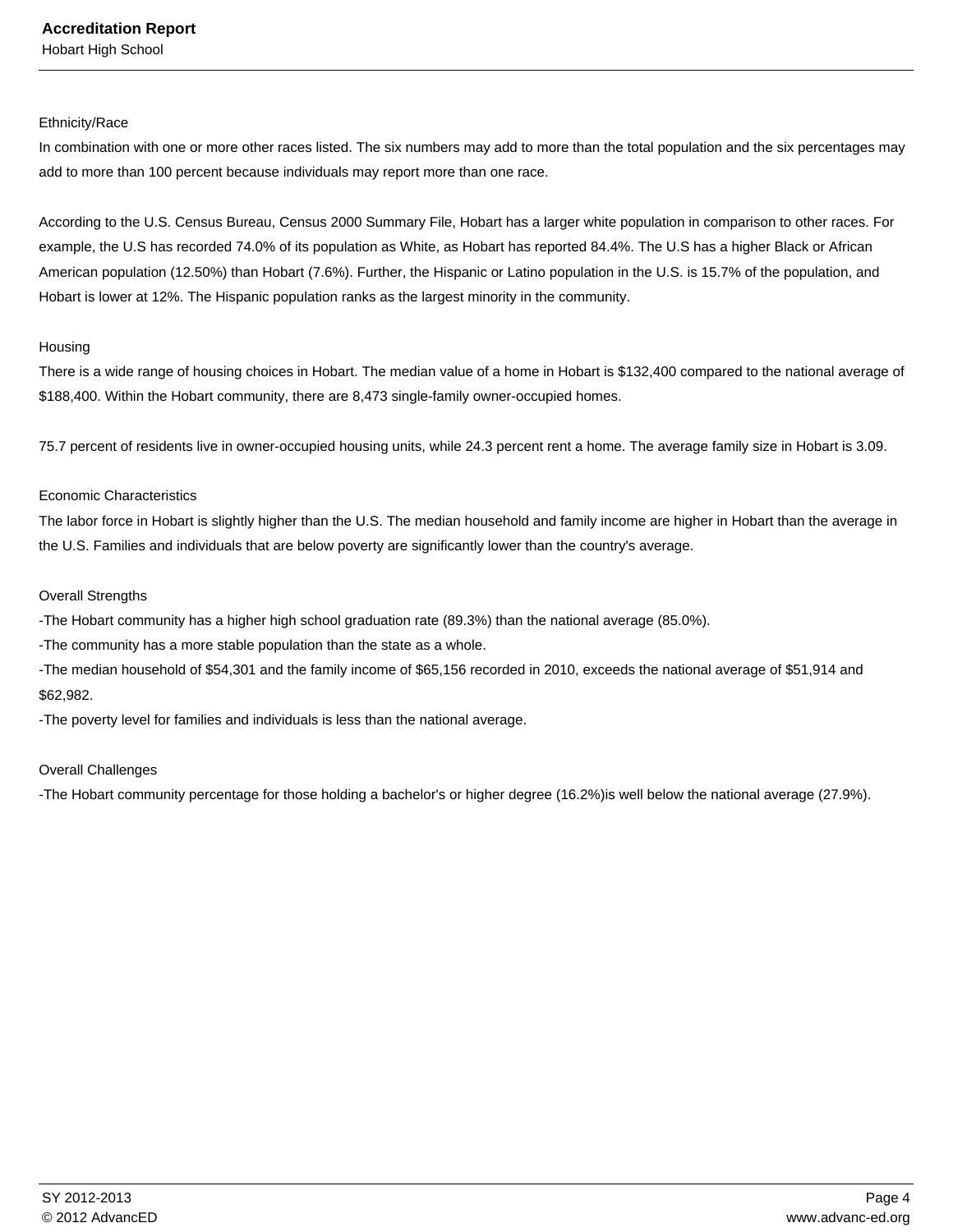## **School's Purpose**

**Provide the school's purpose statement and ancillary content such as mission, vision, values, and/or beliefs. Describe how the school embodies its purpose through its program offerings and expectations for students.**

Our School District's Beliefs:

-Learning is the shared responsibility of the school, student, parent and community.

-Learning occurs best in a safe, secure environment.

-Our schools value and respect diversity, creating an equal opportunity for all children to learn.

-Successful learners, whether students or adults, set goals and monitor progress in achieving them.

-Motivation to learn is influenced by a student's emotional state, beliefs, interests, and goals.

-Students learn best when they are actively engaged in meaningful, challenging work.

-Students learn best when the staff maintains high expectations for learning.

-Successful students create and use a variety of thinking and reasoning strategies and can communicate ideas.

-Interactions with adults, who serve as role models and mentors, contribute to student learning and achievement.

-Effective educators engage in learning communities that use research and best practices that support the ongoing improvement of teaching and student performance.

#### Vision for Student Learning:

The School City of Hobart Community will foster intellectual curiosity, natural abilities, critical thinking, and literacy in students while developing respectful and responsible citizens who are excited about the challenges of tomorrow, confident in their ability to chart the future, and dedicated to the pursuit of lifelong learning.

School City of Hobart and the Board of School Trustees Mission: The primary mission of the School City of Hobart and the Board of School Trustees is to continually provide effective community schools.

#### A. Our Schools Equip Children for Adulthood

Effective Community Schools adequately equip young people for adulthood in the 21st century. Our students must be prepared both for employment and for day-to-day living in a complicated and rapidly changing world. This necessitates that our schools provide students with the intellectual tools necessary for life-long learning. Among these tools must be: skills to facilitate participation in a democracy, communication skills, critical thinking, and other flexible learning skills as well as the ability to work both individually and in a team situation. It is expected that these skills be developed through all curricular areas.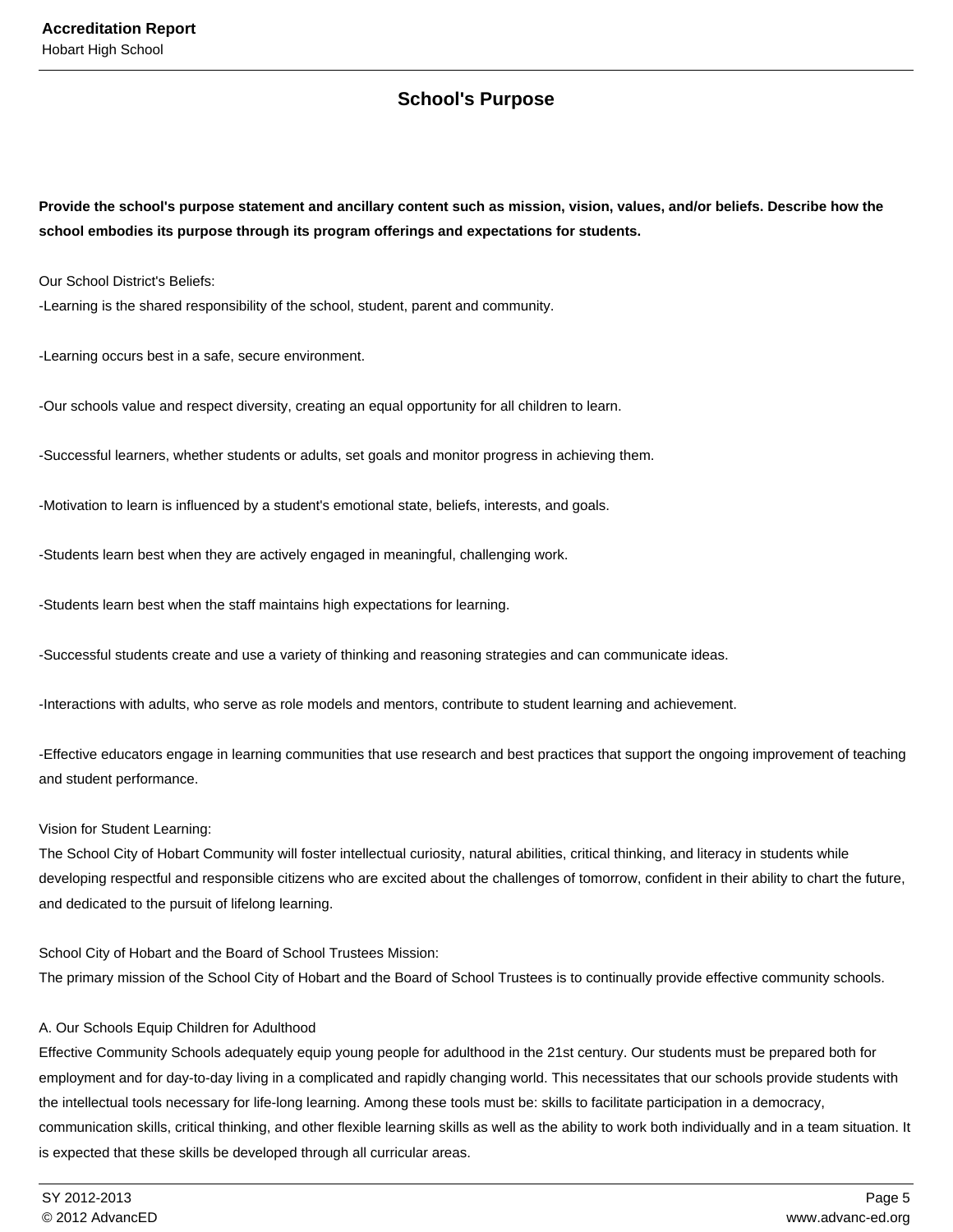Hobart High School

#### B. Our Schools Address the Needs of Individual Students

Effective Community Schools address the needs of individual students and focus on individual development. Students bring to the schools a great diversity of interest, aptitudes, motivations and learning styles. Our schools must be able to address this diversity by identifying individual needs, responding with appropriate teaching strategies, flexibly meeting these needs and recognizing each individual student's ability to contribute to the school community.

#### C. Our Schools Are Community Schools

Effective Community Schools are necessary to a healthy community. Our schools must always recognize their affirmative duty to the entire community, including families, government, business and industry, other institutions, civic groups and individual citizens. Our schools must draw from the strengths of this community to identify and accomplish their goals.

#### D. Our Schools Are Committed to Success

Effective Community Schools fully utilize the resources of the entire school community (administration, teachers, support personnel, families and students) in all aspects of school life. Our schools cannot succeed without the committed involvement of all.

#### Hobart High School Mission Statement:

The primary mission of Hobart High School is to provide a safe, positive learning environment in which all students have the opportunity to acquire skills, knowledge and behaviors needed to be productive citizens in an ever-changing world.

Learning Areas and High-Priority Expectations for Student Learning:

Learning Area - Language Arts Expectations for Student Learning All students will read and comprehend a variety of genres and informational text, as well as communicate ideas through writing.

Learning Area - Problem Solving Expectations for Student Learning All students will use problem solving skills to think critically and apply knowledge and reason to solve problems.

#### Learning Area - Careers

Expectations for Student Learning

All students will demonstrate the skills and knowledge necessary for managing the dual role of productive and successful community member and wage earner by gaining employment in a career or by continuing education at the post-secondary level.

#### Learning Area - Citizenship

Expectations for Student Learning

All students will develop an understanding and commitment to the democratic ideals of human dignity, justice and equality by focusing on productive citizenship in a democratic society.

#### Rationale for Learning Areas:

Our district's vision for student learning envisions our students as respectful and responsible citizens who are excited about the challenges of tomorrow, confident in their ability to chart the future, and dedicated to the pursuit of lifelong learning.

Language Arts, Problem Solving, Careers, and Citizenship are the focus of accountability requirements for our district.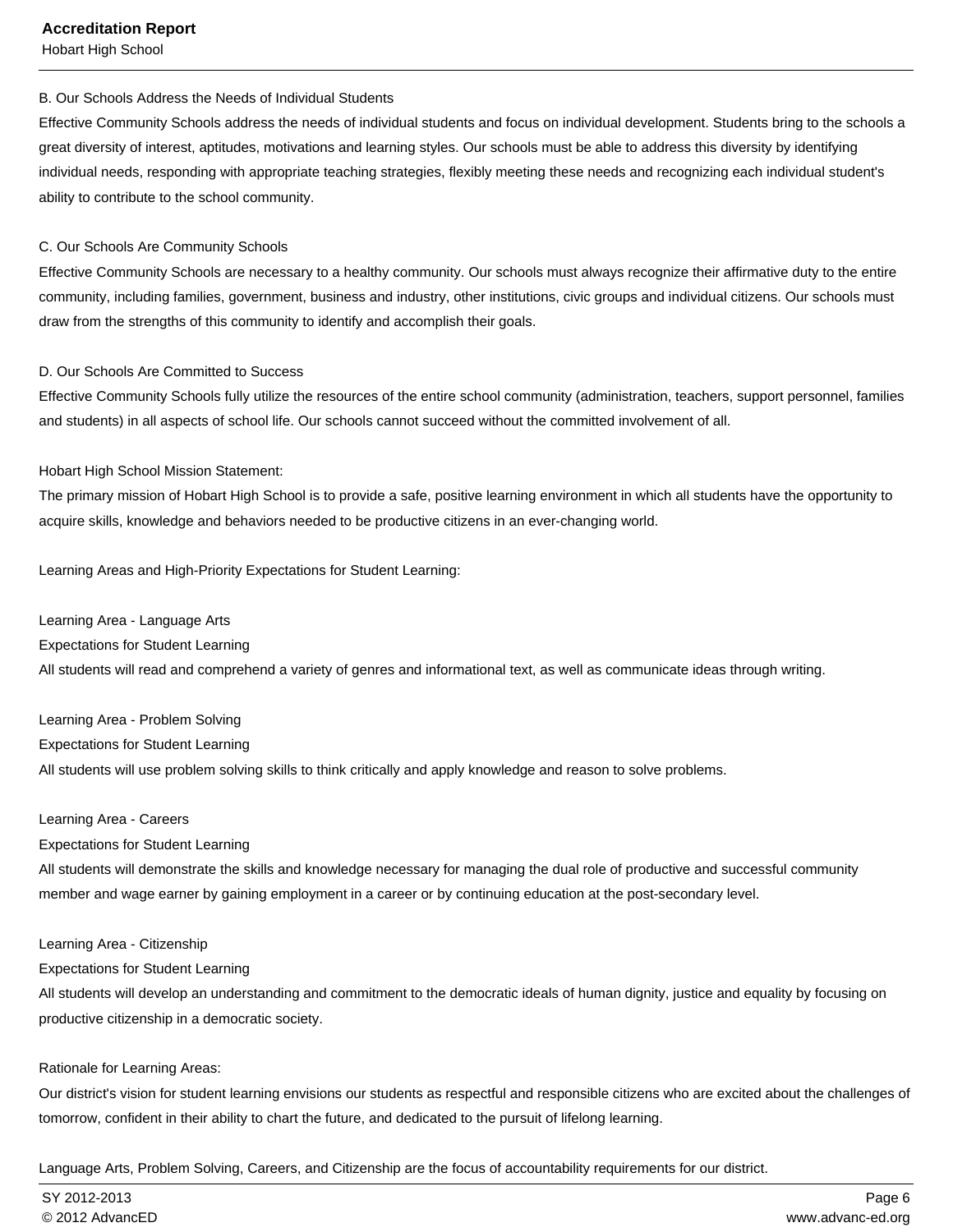Hobart High School

Hobart High School mission: Hobart High School Equips Children for Adulthood Hobart High School Addresses the Needs of Individual Students Hobart High School is a Community School Hobart High School is Committed to Success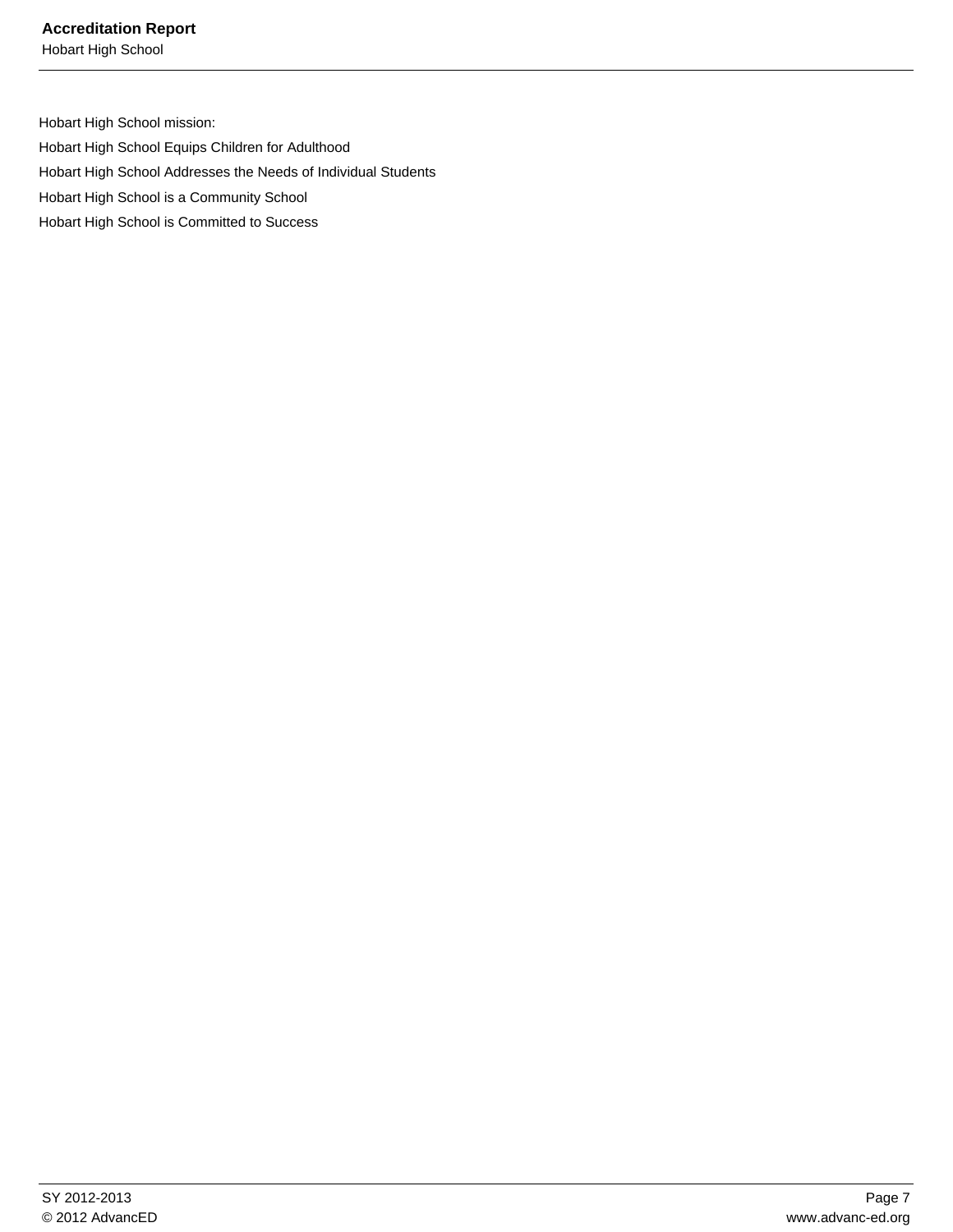## **Notable Achievements and Areas of Improvement**

**Describe the school's notable achievements and areas of improvement in the last three years. Additionally, describe areas for improvement that the school is striving to achieve in the next three years.**

Hobart High School believes in the importance of fostering a school environment where all faculty and staff work diligently to build positive, meaningful relationships with students.

The most notable as documented by the Hobart High School AdvancED team including the following strengths:

¢ Effective Teachers (strong / positive student- staff relationships, Teacher / student mentoring, PBIS- Teacher of the month, consistent collaboration and sharing of ideas among staff, professional development).

 $\phi$  Focus on the development of the whole child (teachers build trusting relationships with students, celebrate successes and discuss ways to decrease failures, Peer-Tutoring program, PBIS - BRICKS and Random Rewards Program, ample extra-curricular offerings, and constant dialogue with students about school and life).

¢ Effective communication with all stakeholders (Brickie Buzz Weekly phone call, sign boards, newsletters, parent phone calls, announcements, student news wall).

¢ College / career preparatory offerings and awareness (Pathway course catalogue, Porter County Career Center course offerings, concurrent enrollment / dual credit classes, Advanced Placement courses, college fairs, weekly scholarship updates, college and career awareness posters, Workforce One recognition, 9th grade college and career readiness class, implementation of ACT assessments, college acceptance wall).

¢ Achievement ( HHS is a 4 Star School, Increased Achievement Scores over last 5 years, "A" School Corp., ACT District, ECA scores have increased over past two years, JROTC program-Regional Champs- Fitness Team National Champs & 7 Time Leadership and Academic Bowl National Championship Finalist, Academic Superbowl Teams).

 $\phi$  Academic Interventions (Challenge Program, 9th graders struggling with reading are showing a 2 year improvement by utilizing Read 180, Independent Reading in English Classes, English / Algebra 1 remediation classes, Why Try at the 9th grade level, Peer- Tutoring program, athletic study tables).

 $\phi$  Strong Leadership (Building administration and Central Office are supportive of teachers and staff, principals are very visible to students and teachers in a positive way).

 $\varphi$  School Safety (Partnerships with Hobart Police and Fire Departments, Table Top Exercises, regular drills, proactive approach, security cameras).

The challenges we face for improvement include the following areas as designated by our Hobart High School AdvancED Team: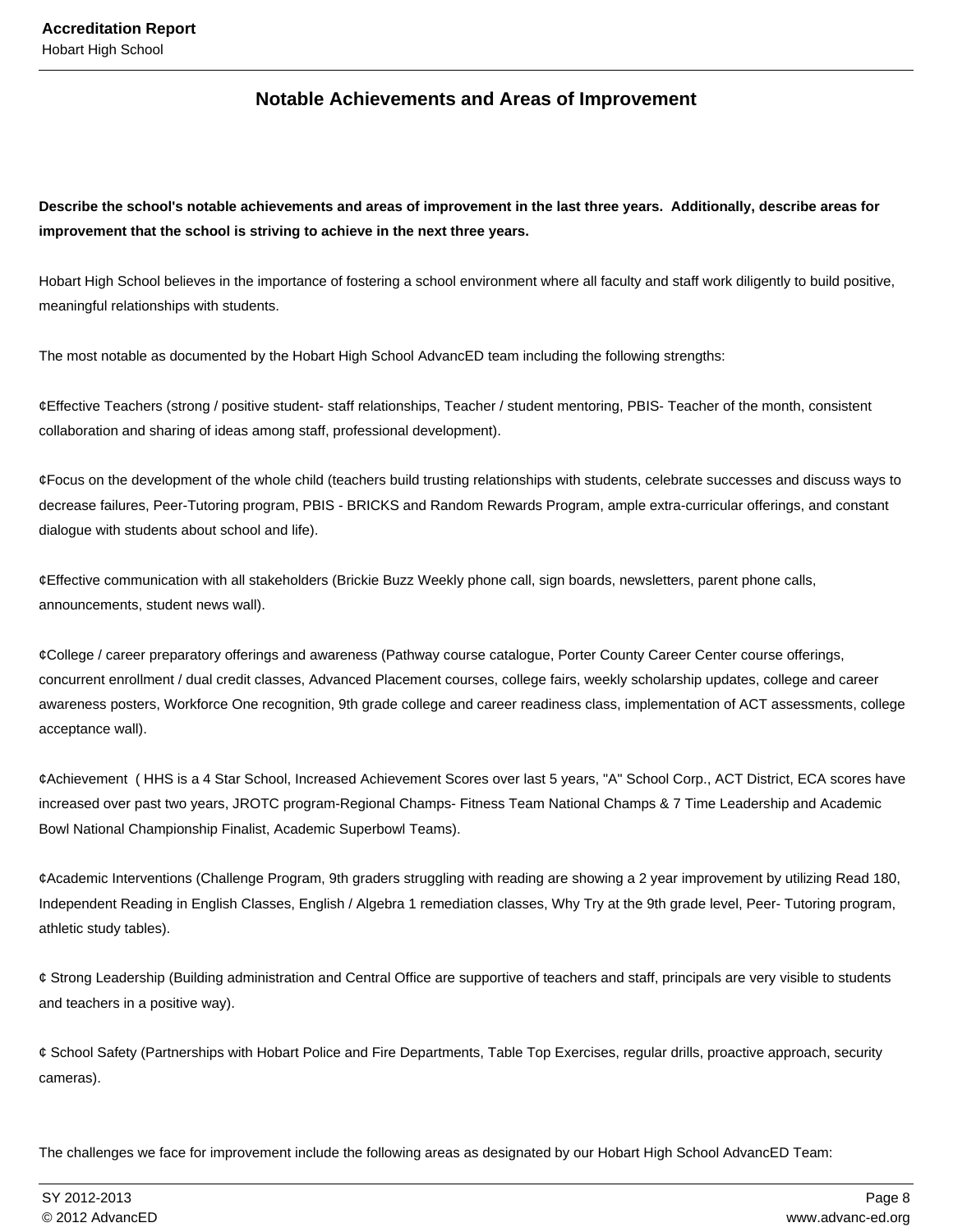Hobart High School

¢ Student Behavior (Attendance, Rate of Expulsion / Suspensions)

¢ ACT Academic Improvement (Further data analysis, collaboration, and improvement on all areas of the ACT test, encouraging student to take more rigorous courses would also help to improve test scores).

¢ Technology (More training, communication).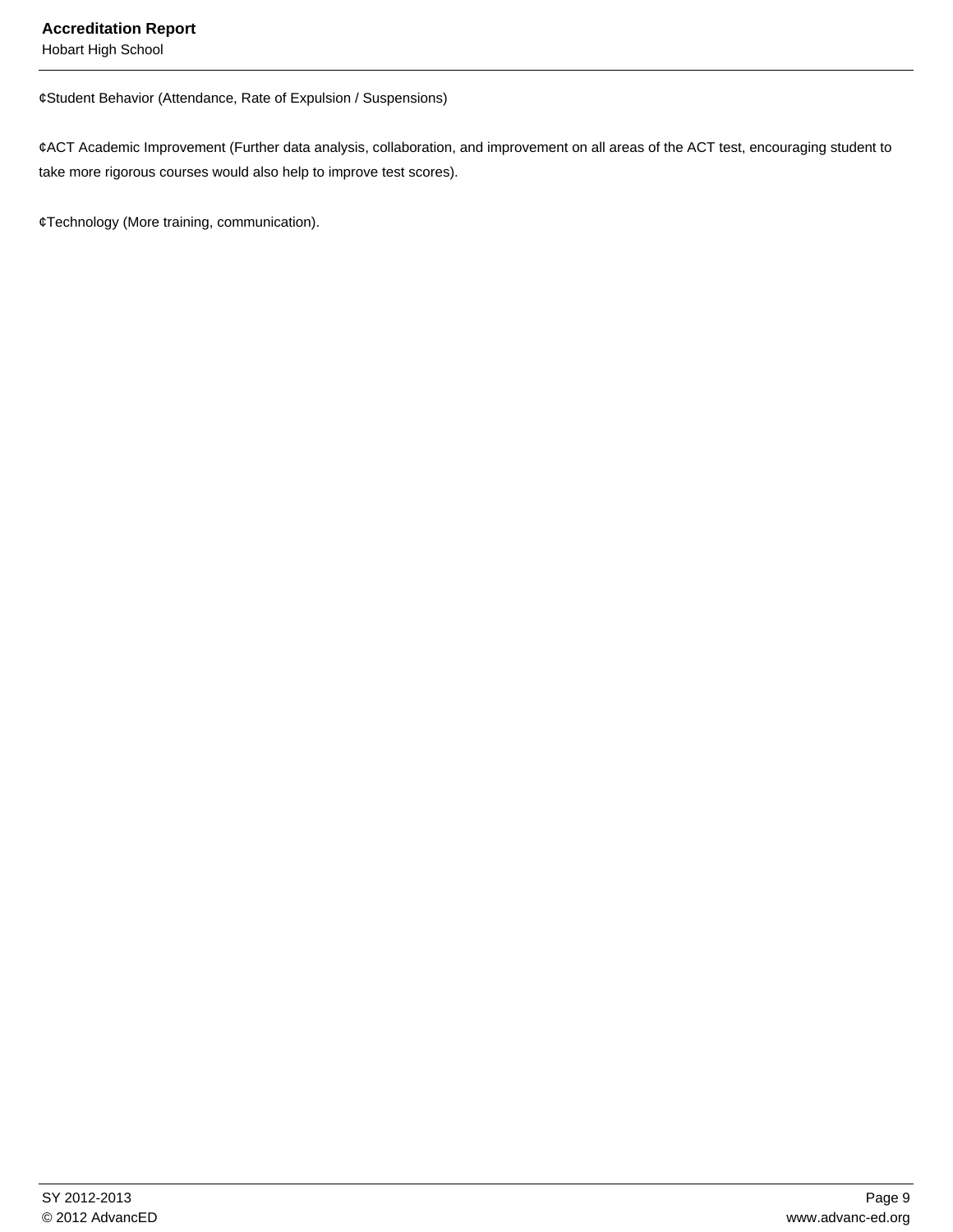## **Additional Information**

**Provide any additional information you would like to share with the public and community that were not prompted in the previous sections.**

Additional Information

Hobart High School has a saying that we believe in each and every day- MISSION POSSIBLE. It has truly become a staple of who we are as a high school because when we believe in something and work hard, we know we can achieve it! This is something we instill in our students on a daily basis as we focus on preparing them for life after high school.

We know that we play a critical role in the lives of our students, and that is why we put such emphasis on the positive relationships we build with them. These relationships allow students to feel valued, overcome the obstacles in their lives, and believe in the potential they all have for a successful future.

Our "at risk" students are identified early on by teachers and staff, and we work diligently to provide them with the necessary resources to be successful. These resources include:

¢ Student / Teacher Mentoring- We set these students up with a teacher mentor that meets with them on a weekly basis. The teachers serve as a role model, go to person, positive influence, and academic advisor. For some of our students, this is the only adult role model in their lives- making this relationship critical for their continued success.

¢ Alternative Challenge School- Our alternative program is for students who are credit deficient, have certain behavior issues, or a life circumstance which makes attending regular school hours difficult. This program gives students who might have considered dropping out a second chance at earning a High School Diploma.

¢ Parents as Teachers (PAT) - We are proactive when it comes to making healthy choices in high school. Our health curriculum focuses on making good choices; however, we do have students who become pregnant while still in high school. Our Parents as Teachers program offers support, resources, and assistance to students while working with them to stay in school.

 $\phi$  Academic Remediation Classes- Students who may have difficulty passing the End of Course Assessments in English and Algebra 1 are identified early on by their classroom teachers. These students are then placed in to an additional English / Algebra 1 class to prepare them for the assessment.

¢ PBIS BRICKS Program and Random Rewards- Our Positive Behavior Intervention and Support program has two parts. The first recognizes students each quarter who meet the following requirements: Be Here (no more than 2 absences, no tardies), Respect (no discipline referrals), Involvement (active in an extra-curricular activity), Citizenship (2 hours of community service per quarter), Knowledge (3.0 GPA or by teacher recommendation & no missing assignments). The second part of the PBIS program are random rewards each week. The computer generates 5 random names, and we recognize them for varies reasons: on time to class, prepared, etc. For some of our students who struggle to earn all five BRICKS, this is how we recognize them for their positive behavior.

We believe that the relationships we build with students greatly contribute to our students' success. WE CARE about our kids, advocate for SY 2012-2013 Page 10 © 2012 AdvancED www.advanc-ed.org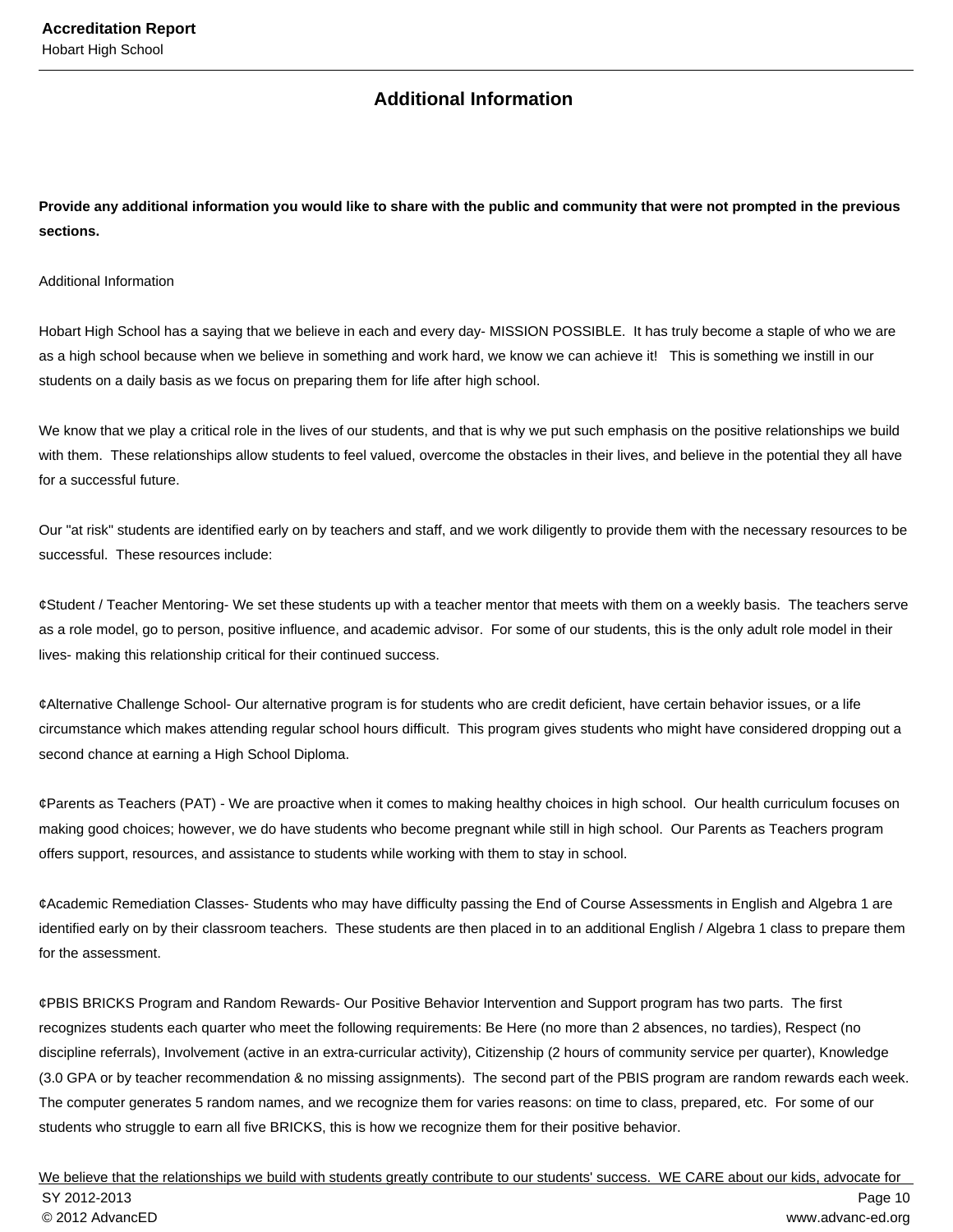them, and take a personal stake in their success and failures. Together, we know that we can positively impact the lives of every student and guide them on their journey to a successful future. - MISSION POSSIBLE!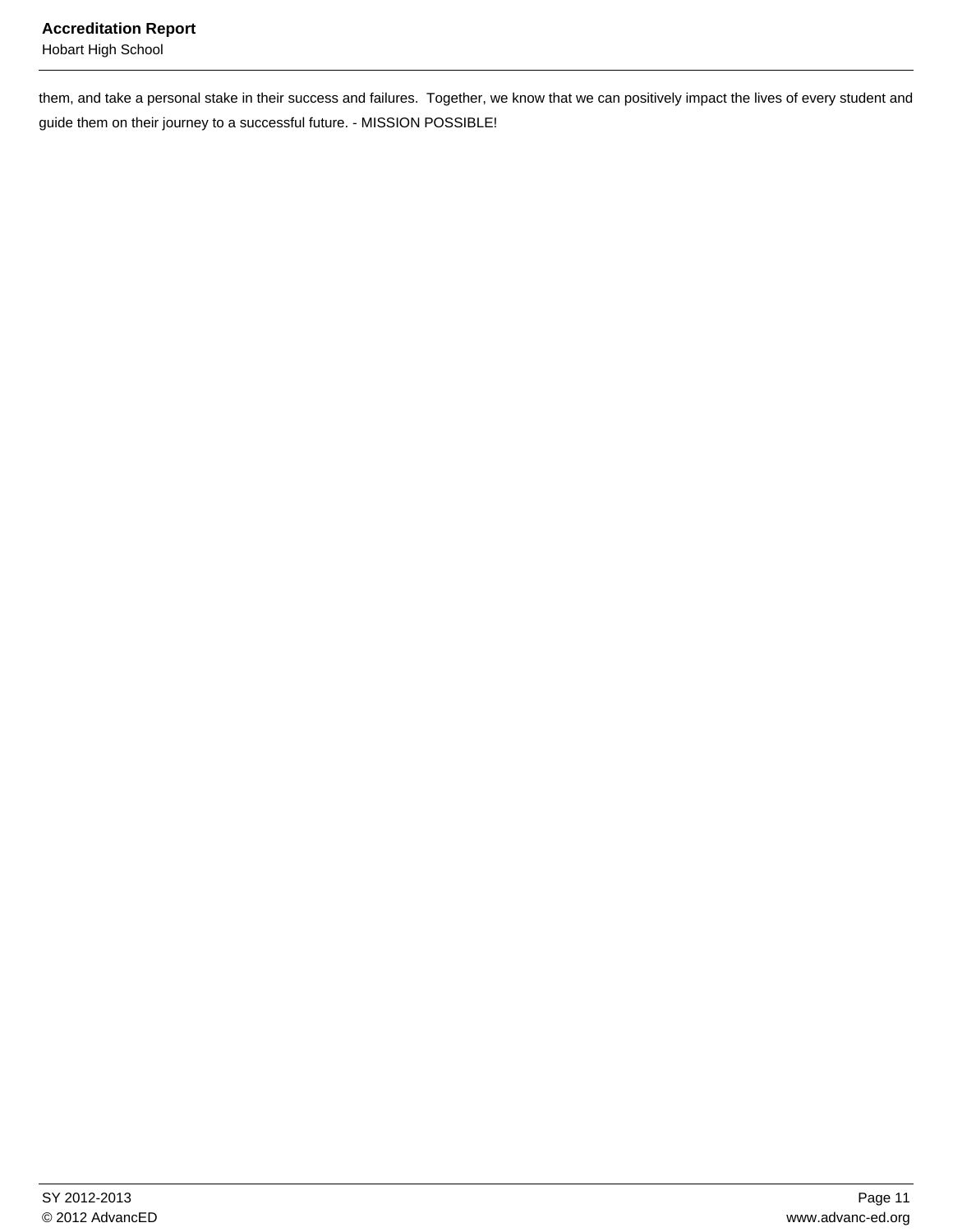# **Self Assessment**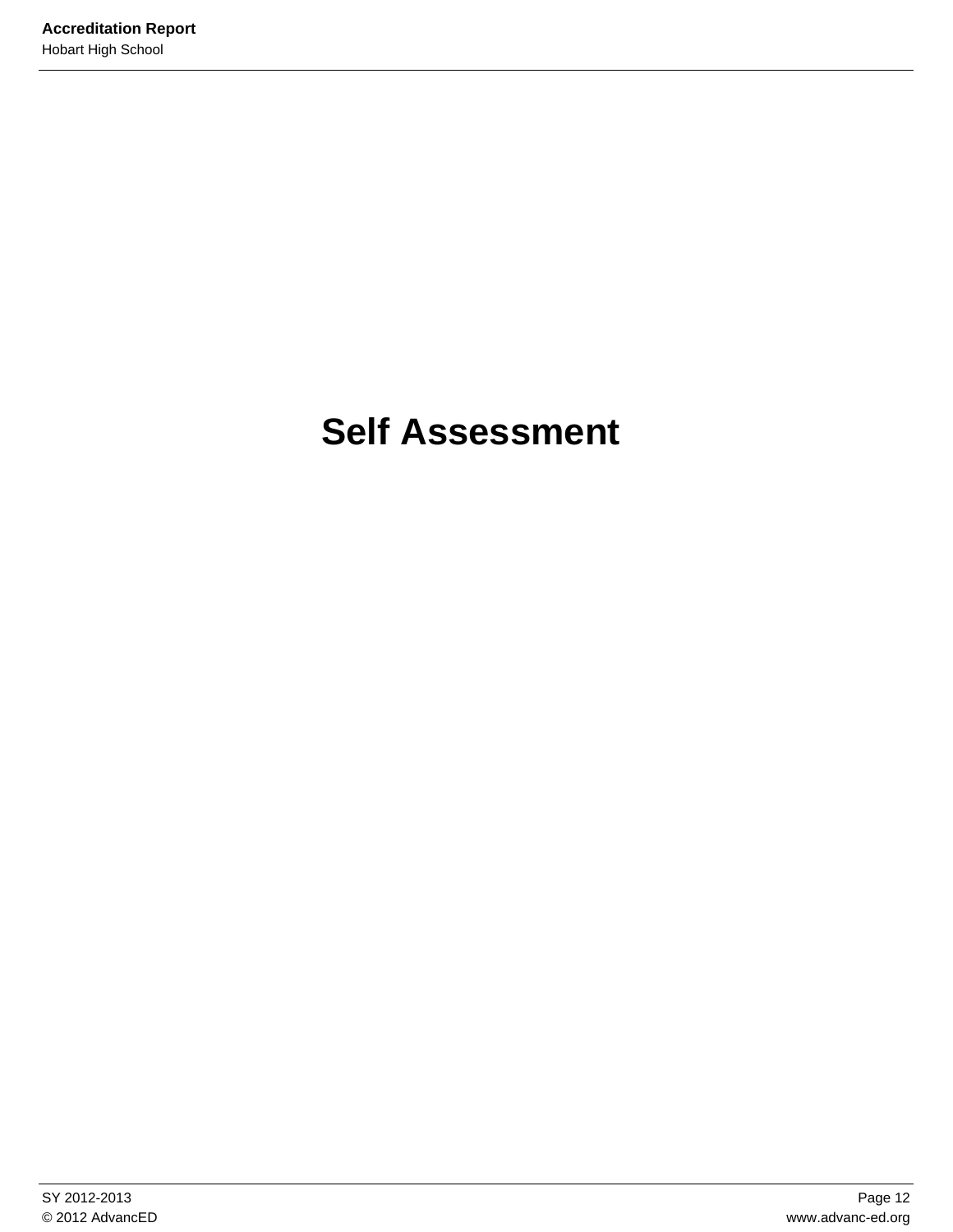## **Introduction**

AdvancED's Self Assessment (SA) diagnostic is based on the AdvancED Standards of Quality, which serves as the foundation of the accreditation and continuous improvement process. The SA is a valuable tool for collaboratively engaging staff members and stakeholders in purposeful, honest dialogue and reflection to assess the institution's adherence to the Standards, and guide its continuous improvement efforts. The SA includes the institution's self-ratings of and the evidence cited for each of the indicators, comments that explain the indicator's ratings and an overall narrative for each Standard. The results of the SA are reviewed by the External Review Team as one essential component of the preparation process for the institution's External Review.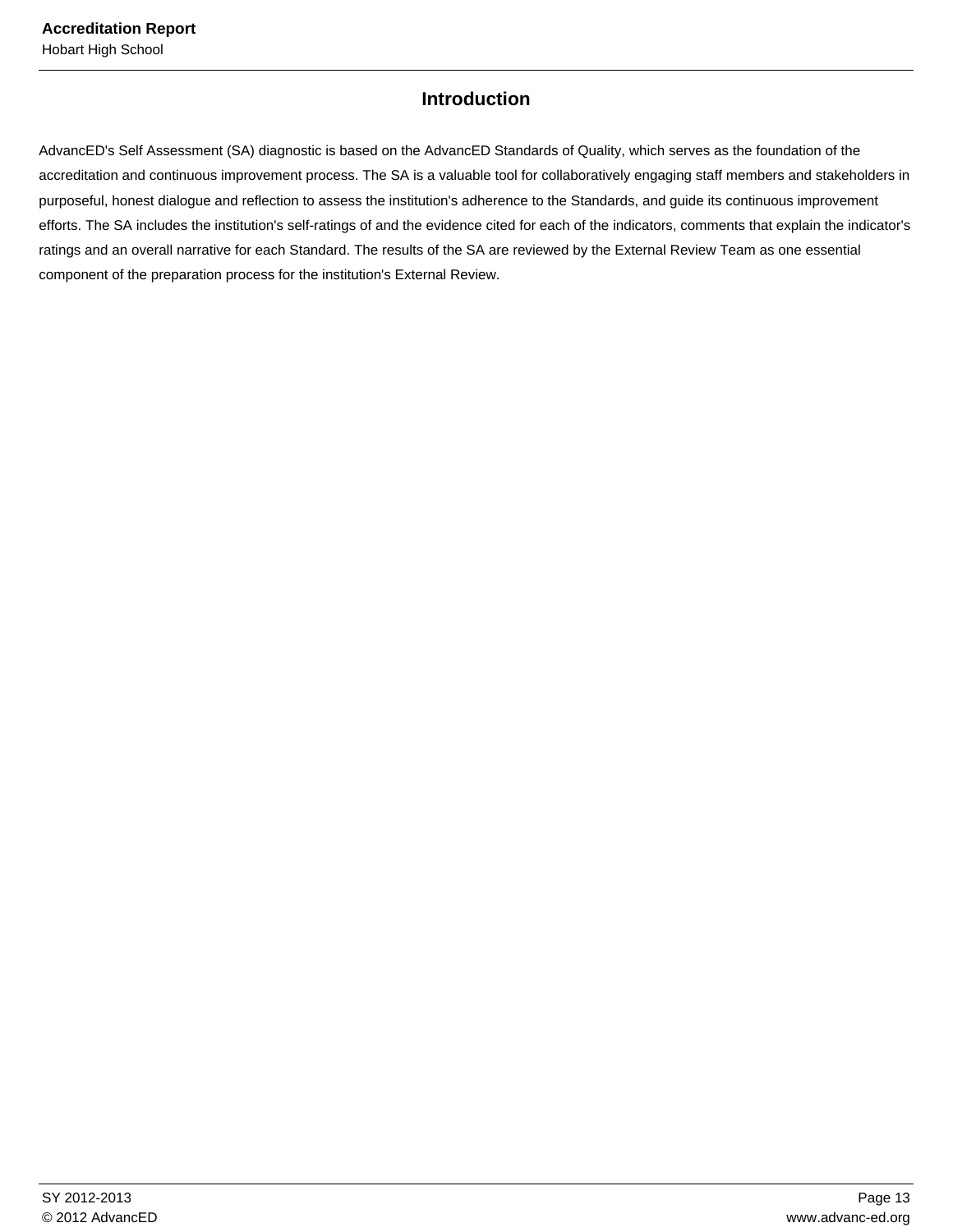## **Standard 1: Purpose and Direction**

The school maintains and communicates a purpose and direction that commit to high expectations for learning as well as shared values and beliefs about teaching and learning.

Overall Rating: 3.33

| Indicator | <b>Statement or Question</b>                                                                                                                                     | <b>Response</b>                                                                                                                                                                                                                                                                                                                    | <b>Evidence</b>                                                                                                                                                                                                                                                                                                                                                                                                                                                                                                   | Rating  |
|-----------|------------------------------------------------------------------------------------------------------------------------------------------------------------------|------------------------------------------------------------------------------------------------------------------------------------------------------------------------------------------------------------------------------------------------------------------------------------------------------------------------------------|-------------------------------------------------------------------------------------------------------------------------------------------------------------------------------------------------------------------------------------------------------------------------------------------------------------------------------------------------------------------------------------------------------------------------------------------------------------------------------------------------------------------|---------|
| 1.1       | The school engages in a<br>systematic, inclusive, and<br>comprehensive process to<br>review, revise, and communicate<br>a school purpose for student<br>success. | The school's process for review,<br>revision, and communication of the<br>purpose statement is documented. The<br>process is formalized and implemented<br>on a regular schedule. The process<br>includes participation by representatives<br>from all stakeholder groups. The<br>purpose statement focuses on student<br>success. | •Purpose statements -<br>past and present<br>•Documentation or<br>description of the process<br>for creating the school's<br>purpose including the role<br>of stakeholders<br>•Minutes from meetings<br>related to development of<br>the school's purpose<br>•Survey results<br>•Examples of<br>communications to<br>stakeholders about the<br>school's purpose (i.e.<br>website, newsletters,<br>annual report, student<br>handbook)<br>•Communication plan to<br>stakeholders regarding the<br>school's purpose | Level 3 |

| Indicator | <b>Statement or Question</b>                                                                                                                                                                                                                                                          | <b>Response</b>                                                                                                                                                                                                                                                                                                                                                                                                                                                                                                                                                                                                                                                                                                                                                                                                | Evidence                                                                                                                                                                        | Rating  |
|-----------|---------------------------------------------------------------------------------------------------------------------------------------------------------------------------------------------------------------------------------------------------------------------------------------|----------------------------------------------------------------------------------------------------------------------------------------------------------------------------------------------------------------------------------------------------------------------------------------------------------------------------------------------------------------------------------------------------------------------------------------------------------------------------------------------------------------------------------------------------------------------------------------------------------------------------------------------------------------------------------------------------------------------------------------------------------------------------------------------------------------|---------------------------------------------------------------------------------------------------------------------------------------------------------------------------------|---------|
| 1.2       | The school's leadership and staff<br>commit to a culture that is based<br>on shared values and beliefs<br>about teaching and learning and<br>supports challenging, equitable<br>educational programs and<br>learning experiences for all<br>students that include<br>and life skills. | Commitment to shared values and<br>beliefs about teaching and learning is<br>clearly evident in documentation and<br>decision making. This commitment is<br>always reflected in communication<br>among leaders and staff. Challenging<br>educational programs and equitable<br>learning experiences are implemented in purpose<br>achievement of learning, thinking, a measurable way so that all students<br>achieve learning, thinking, and life skills<br>necessary for success. Evidence<br>indicates a strong commitment to<br>instructional practices that include active<br>student engagement, a focus on depth<br>of understanding, and the application of<br>knowledge and skills. School leadership<br>and staff hold one another accountable<br>to high expectations for professional<br>practice. | Survey results<br>Agendas and/or minutes<br>that reference a<br>commitment to the<br>components of the<br>school's statement of<br><b>•The school's statement of</b><br>purpose | Level 4 |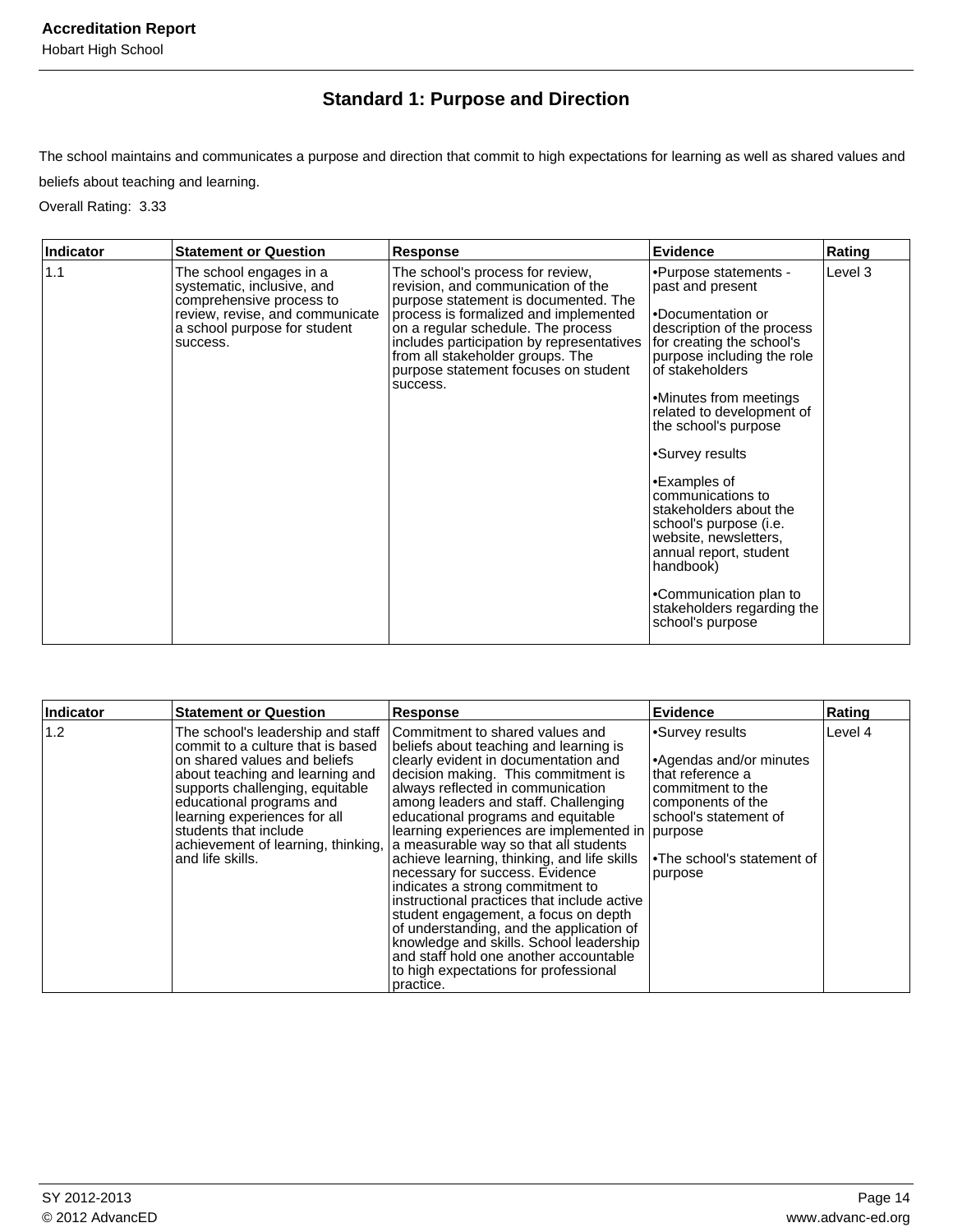Hobart High School

| <b>Indicator</b> | <b>Statement or Question</b>                             | <b>Response</b>                                                                                                     | <b>Evidence</b>                                     | Rating  |
|------------------|----------------------------------------------------------|---------------------------------------------------------------------------------------------------------------------|-----------------------------------------------------|---------|
| 1.3              | The school's leadership<br>implements a continuous       | School leaders implement a<br>documented, systematic continuous                                                     | •The school data profile                            | Level 3 |
|                  | improvement process that<br>provides clear direction for | improvement process for improving<br>student learning and the conditions that                                       | •Survey results                                     |         |
|                  | improving conditions that support<br>student learning.   | support learning. All stakeholder groups<br>are engaged in the process. School                                      | •Communication plan and<br>artifacts that show two- |         |
|                  |                                                          | personnel maintain a profile with current<br>and comprehensive data on student and                                  | way communication to<br>staff and stakeholders      |         |
|                  |                                                          | school performance. The profile contains<br>analyses of data used to identify goals                                 | •Agenda, minutes from                               |         |
|                  |                                                          | for the improvement of achievement and<br>instruction that are aligned with the                                     | continuous improvement<br>planning meetings         |         |
|                  |                                                          | school's purpose. Improvement goals<br>have measurable performance targets.<br>The process includes action planning | •The school continuous<br>improvement plan          |         |
|                  |                                                          | that identifies measurable objectives,<br>strategies, activities, resources, and                                    |                                                     |         |
|                  |                                                          | timelines for achieving improvement<br>goals. School leaders hold all school                                        |                                                     |         |
|                  |                                                          | personnel accountable for and evaluate<br>the overall quality of the implementation                                 |                                                     |         |
|                  |                                                          | of all interventions and strategies. The<br>process is reviewed and evaluated.                                      |                                                     |         |
|                  |                                                          | Documentation that the process yields<br>improved student achievement and                                           |                                                     |         |
|                  |                                                          | instruction is available and<br>communicated to stakeholders.                                                       |                                                     |         |

**Reflect upon your responses to each of the indicators and performance levels by considering and responding to the following questions when drafting your narrative response. Use language from the performance level descriptions to guide your writing. Cite sources of evidence External Review team members may be interested in reviewing.**

Student Achievement: We truly have a shared system of beliefs where student learning is the primary focus. There is always a continuous striving for what can be done for the students in our school system to improve their learning by also considering learning styles, to bring the best programs to our students that will improve their academic success, to meet the needs of all students, to continuously update and use technology in order to have our students ready for the 21st century, and to always being open to change when it is prudent to do so. Our entire school works together to make sure that the STUDENTS are always the primary target market. All of our efforts focus on this goal and for every school employee to work cooperatively to achieve this purpose.

The areas of strength present for Hobart High School revolves around every employees' commitment to providing a quality education for our students. The district has an established vision and mission for providing high student expectations of learning. Evidence of these expectations is available and communicated in various ways to all stakeholders. The staff stays focused on common goals for students including college and career readiness and character development through TeamLEAD and guest presenters. The School City of Hobart staff and leadership work well to create learning experiences for all students that include achievement of learning, thinking, and life skills. The areas of strength noted were our school system provides clear direction for improving conditions that support student learning. We meet on students through our RtI process to develop what they need in order to promote their growth, such as the interventions within the classroom or in programs such as Read180.

Data: We utilize data in every area. The district meets regularly to monitor and update actions and expectations for student and staff performance. We have strategic plans for success of the school and the students. In order to continue in an upward direction, we must continue to analyze our data in order to make sound judgments on curriculum and the ability to implement new curriculum with fidelity. We collect meaningful data which provides excellent snapshots of student performance and valuable information to drive instruction. Leadership: The area of strength noted regarding leadership focuses on the support provided by both the Superintendent as well as the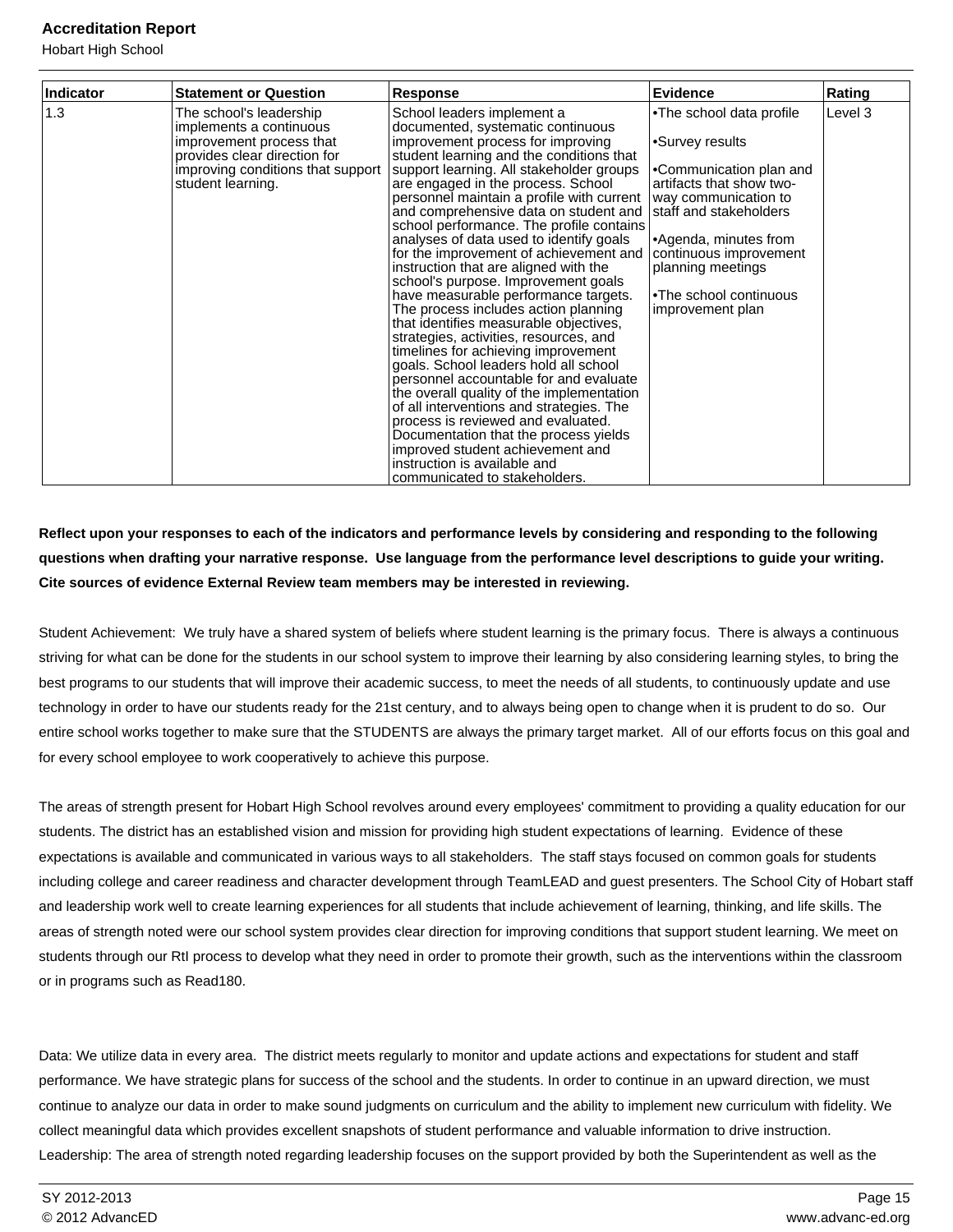Hobart High School Principals. School leadership at all levels has a strong commitment to a culture based on shared values and beliefs about teaching and learning and supports challenging educational programs. The message that is clearly being conveyed and promoted is that staff collaborate their ideas and work diligently with all of the stakeholders to ensure our students' academic success. The School City of Hobart central administrative staff is diligent in preparing building administrators and teachers to lead with commonality and a shared vision. Our leadership keeps us well informed on resources and upcoming plans relating to our goals and areas of teaching. The district has a very clear vision of how it wants to deliver educational services to students. The leadership of the district clearly not only cares about developing strong strategic plans and following them, but also demonstrates a true nature of caring for children in their district.

Communication: Our district as a whole does a great job of promoting our purpose and direction to all stakeholders. The communication between the administration, staff, students, and community members is a great asset. Through district wide meeting and communication, we are all able to stay on the same page and work towards our common goals. Hobart High School does an excellent job of communicating areas of student growth and needs with parents and community members. Our biggest strength is the communication between administrators and staff about what our goals are, both district and our individual school, and we all work together to meet those goals. We all believe in success for all students, and administrators work side by side with teachers to ensure we are doing everything possible to support all our students. Parents and other stakeholders are kept well informed through newsletters, websites, and alert now phone messages.

Continuous Improvement: Continuous improvement and professional development are strength as found on the Teacher Resource Center. Opportunities for improvement are made readily available for ALL stakeholders. The review of the mission included individuals from all stakeholder groups, to ensure that the mission does in fact match what we as a district strive to accomplish, and is properly communicated to all levels of stakeholders, including external sources. Programs are constantly reviewed and modified and data is consistently analyzed.

Professional Development: The school district and individual schools have a very effective system of professional development and collaboration in the use of weekly professional development sessions, informative podcasts, teacher self-evaluations, and interdepartmental collaboration. Summer administrative retreats and teacher mentoring programs and ongoing district and school professional development ensure that much time is spent teaching leaders to be leaders. Teachers regularly attend professional development in order to increase student learning so we can continue to be strong in this area. Hobart has an excellent staff development plan. This plan is roughed in before school starts in August and is modified as the year goes on to meet staff needs.

Improvement: The obvious weakness is lack of minutes taken at each meeting. Perhaps keeping notes would be of some help. But once committees have met and made decisions, our implementation process is responsible, understandable, and supportive.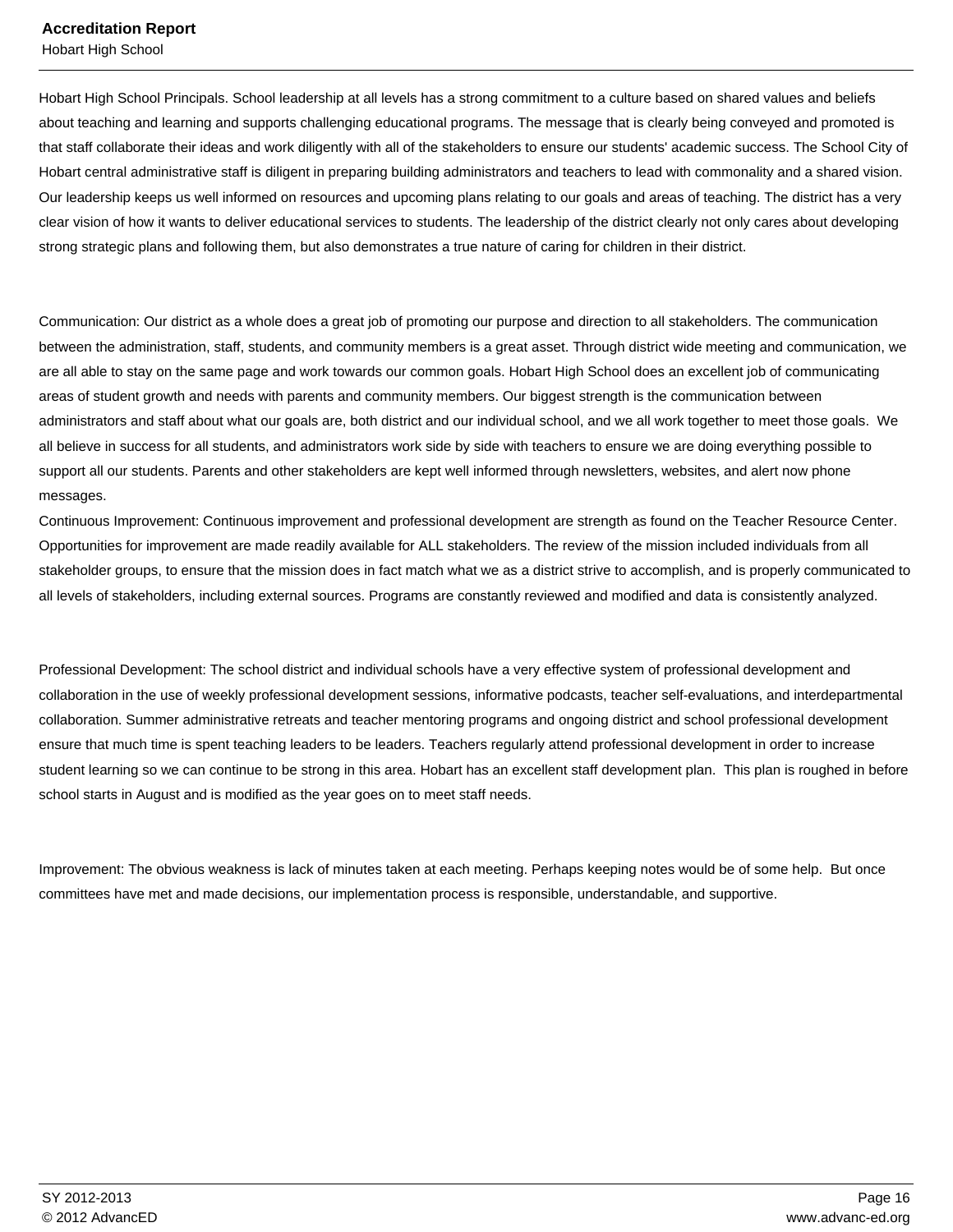## **Standard 2: Governance and Leadership**

The school operates under governance and leadership that promote and support student performance and school effectiveness.

Overall Rating: 3.17

| Indicator | <b>Statement or Question</b>                                                                                                 | <b>Response</b>                                                                                                                                                                                                                                                                                                                                                                                                                                                                                         | <b>Evidence</b>                                                                                                                                                          | Rating  |
|-----------|------------------------------------------------------------------------------------------------------------------------------|---------------------------------------------------------------------------------------------------------------------------------------------------------------------------------------------------------------------------------------------------------------------------------------------------------------------------------------------------------------------------------------------------------------------------------------------------------------------------------------------------------|--------------------------------------------------------------------------------------------------------------------------------------------------------------------------|---------|
| 2.1       | The governing body establishes<br>policies and supports practices<br>Ithat ensure effective<br>administration of the school. | Policies and practices support the<br>school's purpose and direction and the<br>effective operation of the school. Policies   Governing body policies,<br>and practices promote effective<br>instruction and assessment that produce<br>equitable and challenging learning<br>experiences for all students. There are<br>policies and practices regarding<br>professional growth of all staff. Policies<br>and practices provide requirements,<br>direction for, and oversight of fiscal<br>management. | l•School handbooks<br>procedures, and practices<br>l•Communications to<br>stakeholder about policy<br><i><b>Irevisions</b></i><br>l∙Staff handbooks<br>Student handbooks | Level 3 |

| Indicator | <b>Statement or Question</b>                                             | <b>Response</b>                                                                                                                                                                                                                                                                                                                                                                                                                                                                                                                           | <b>Evidence</b>                                                                                                                                                                                                                                                                                                                                                                                                                                                                                                                                                                                                            | Rating  |
|-----------|--------------------------------------------------------------------------|-------------------------------------------------------------------------------------------------------------------------------------------------------------------------------------------------------------------------------------------------------------------------------------------------------------------------------------------------------------------------------------------------------------------------------------------------------------------------------------------------------------------------------------------|----------------------------------------------------------------------------------------------------------------------------------------------------------------------------------------------------------------------------------------------------------------------------------------------------------------------------------------------------------------------------------------------------------------------------------------------------------------------------------------------------------------------------------------------------------------------------------------------------------------------------|---------|
| 2.2       | The governing body operates<br>responsibly and functions<br>effectively. | The governing body has a process to<br>ensure that its decisions and actions are<br>in accordance with defined roles and<br>responsibilities, a code of ethics, and<br>free of conflict of interest. Governing<br>body members participate in a<br>systematic, formal professional<br>development process regarding the roles<br>and responsibilities of the governing<br>body and its individual members. The<br>governing body complies with all<br>policies, procedures, laws, and<br>regulations and functions as a cohesive<br>unit. | •List of assigned staff for<br>compliance<br>•Proof of legal counsel<br>•Governing body minutes<br>relating to training<br>•Historical compliance<br>data<br>•Governing body training<br>plan<br>•Governing body policies<br>on roles and<br>responsibilities, conflict of<br>interest<br>•Governing code of ethics<br>•Assurances, certifications<br>•Communications about<br>program regulations<br>•Communication plan to<br>inform all staff on code of<br>ethics, responsibilities,<br>conflict of interest<br>•Findings of internal and<br>external reviews of<br>compliance with laws.<br>regulations, and policies | Level 3 |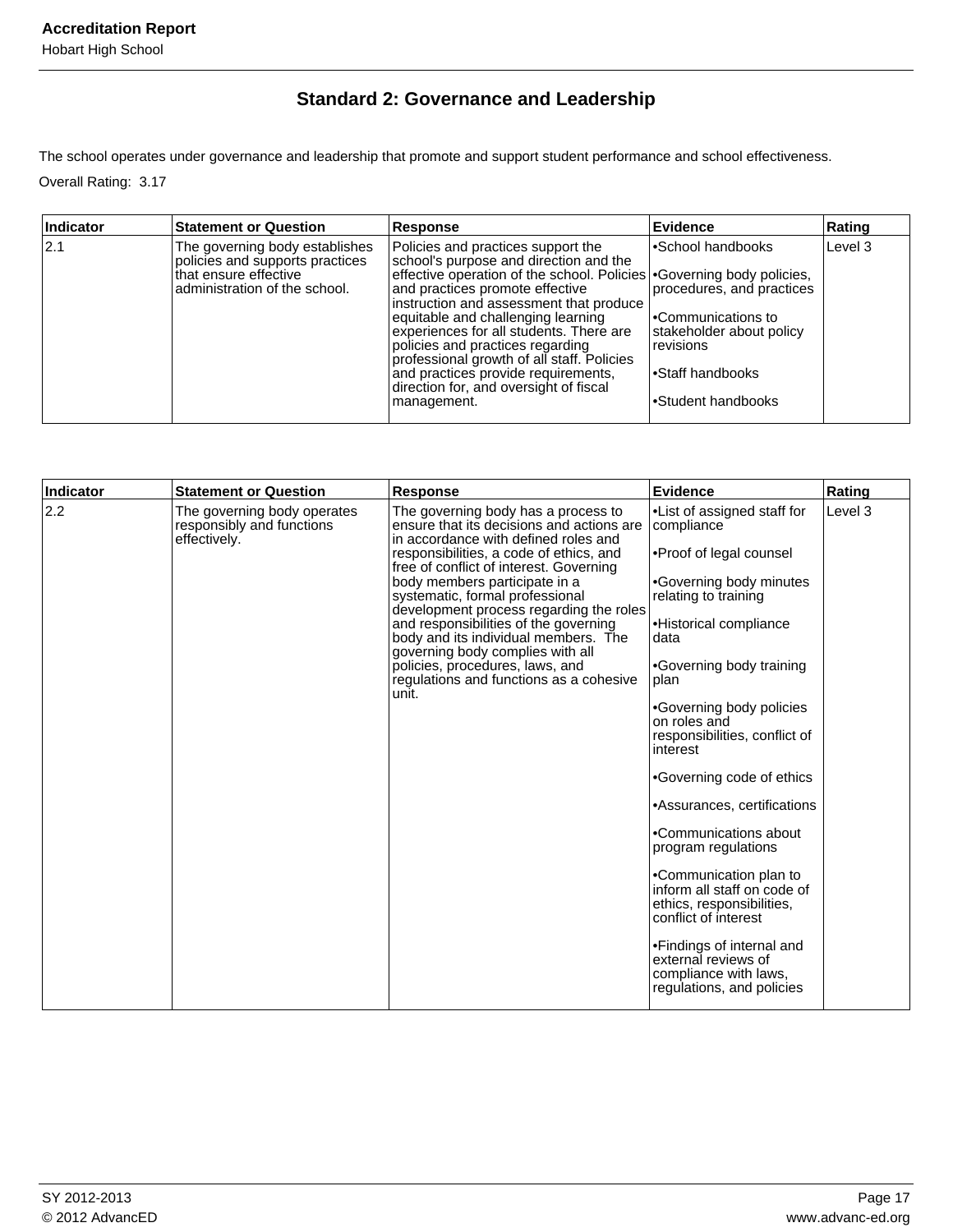Hobart High School

| <b>Indicator</b> | <b>Statement or Question</b>                                                                                                                                                         | <b>Response</b>                                                                                                                                                                                                                                                                                                                                           | Evidence                                                                                                                                                                                                                                                                                                                                                                                               | Rating  |
|------------------|--------------------------------------------------------------------------------------------------------------------------------------------------------------------------------------|-----------------------------------------------------------------------------------------------------------------------------------------------------------------------------------------------------------------------------------------------------------------------------------------------------------------------------------------------------------|--------------------------------------------------------------------------------------------------------------------------------------------------------------------------------------------------------------------------------------------------------------------------------------------------------------------------------------------------------------------------------------------------------|---------|
| 2.3              | The governing body ensures that<br>the school leadership has the<br>autonomy to meet goals for<br>achievement and instruction and<br>to manage day-to-day operations<br>effectively. | The governing body consistently<br>protects, supports, and respects the<br>autonomy of school leadership to<br>accomplish goals for achievement and<br>instruction and to manage day-to-day<br>operations of the school. The governing<br>body maintains a clear distinction<br>between its roles and responsibilities<br>and those of school leadership. | •Stakeholder input and<br>feedback<br>•Survey results regarding<br>functions of the governing<br>lbodv<br>•Roles and responsibilities<br>of school leadership<br>•School improvement plan<br>developed by the school<br>•Communications<br>regarding board actions<br>•Maintenance of<br>consistent academic<br>oversight, planning, and<br>resource allocation<br>•Agendas and minutes of<br>meetings | Level 4 |

| Indicator | <b>Statement or Question</b>                                                                    | Response                                                                                                                                                                                                                                                                                                                                                                                                                                                                          | Evidence                                                                                                                                                                                                                                               | Rating |
|-----------|-------------------------------------------------------------------------------------------------|-----------------------------------------------------------------------------------------------------------------------------------------------------------------------------------------------------------------------------------------------------------------------------------------------------------------------------------------------------------------------------------------------------------------------------------------------------------------------------------|--------------------------------------------------------------------------------------------------------------------------------------------------------------------------------------------------------------------------------------------------------|--------|
| 2.4       | Leadership and staff foster a<br>culture consistent with the<br>school's purpose and direction. | Leaders and staff align their decisions<br>and actions toward continuous<br>improvement to achieve the school's<br>purpose. They expect all students to be<br>held to high standards in all courses of<br>study. All leaders and staff are<br>collectively accountable for student<br>learning. School leaders support<br>innovation, collaboration, shared<br>leadership, and professional growth. The<br>culture is characterized by collaboration<br>and a sense of community. | •Examples of collaboration   Level 3<br>and shared leadership<br>Survey results<br>Examples of decisions in<br>support of the school's<br>continuous improvement<br>plan<br>Examples of decisions<br>aligned with the school's<br>statement of purpose |        |

| Indicator | <b>Statement or Question</b>                                     | <b>Response</b>                                                                                                                                                                                                                                                                                                                                                                                                                                                                                                                                           | Evidence                                                                                                                                                                                                                         | Rating  |
|-----------|------------------------------------------------------------------|-----------------------------------------------------------------------------------------------------------------------------------------------------------------------------------------------------------------------------------------------------------------------------------------------------------------------------------------------------------------------------------------------------------------------------------------------------------------------------------------------------------------------------------------------------------|----------------------------------------------------------------------------------------------------------------------------------------------------------------------------------------------------------------------------------|---------|
| 2.5       | effectively in support of the<br>school's purpose and direction. | Leadership engages stakeholders Leaders communicate effectively with<br>appropriate and varied representatives<br>from stakeholder groups, provide<br>opportunities for stakeholders to shape<br>decisions, solicit feedback and respond<br>to stakeholders, work collaboratively on<br>school improvement efforts, and provide  <br>and support meaningful leadership roles<br>for stakeholders. School leaders' efforts<br>result in measurable, active stakeholder<br>participation; engagement in the school;<br>a sense of community; and ownership. | Communication plan<br>Minutes from meetings <br>with stakeholders<br><b>Copies of surveys or</b><br>screen shots from online<br>Isurvevs<br>Survey responses<br>l•Involvement of<br>stakeholders in a school<br>improvement plan | Level 3 |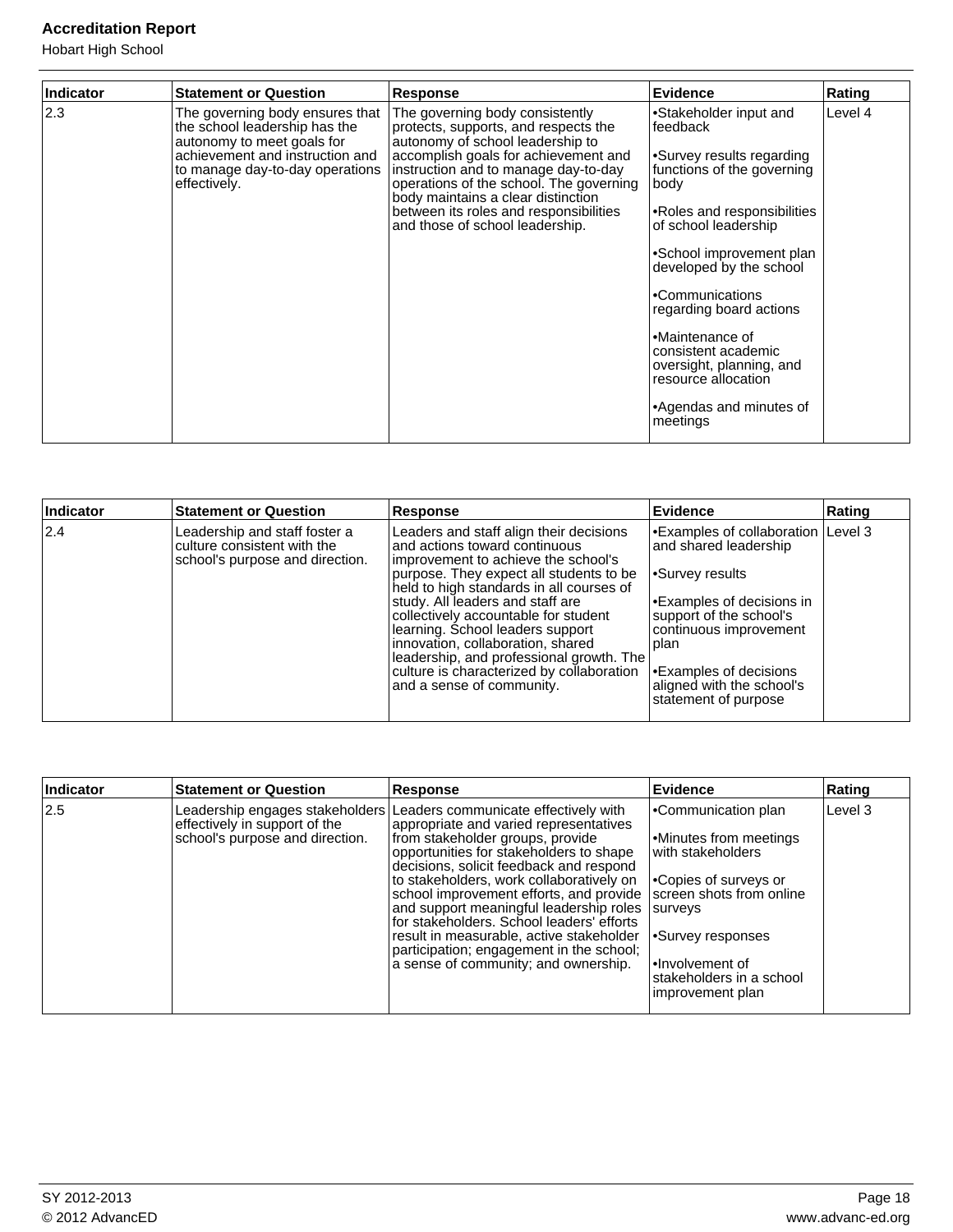Hobart High School

| Indicator | <b>Statement or Question</b>                                                                                                     | <b>Response</b>                                                                                                                                                                                                                                                                                                                                                                           | <b>Evidence</b>                                                                                                                                                                                                                                                                                                                                                                                                          | Rating  |
|-----------|----------------------------------------------------------------------------------------------------------------------------------|-------------------------------------------------------------------------------------------------------------------------------------------------------------------------------------------------------------------------------------------------------------------------------------------------------------------------------------------------------------------------------------------|--------------------------------------------------------------------------------------------------------------------------------------------------------------------------------------------------------------------------------------------------------------------------------------------------------------------------------------------------------------------------------------------------------------------------|---------|
| 2.6       | Leadership and staff supervision<br>and evaluation processes result<br>in improved professional practice<br>and student success. | The focus of the criteria and processes<br>of supervision and evaluation is<br>improving professional practice and<br>improving student success. Supervision<br>and evaluation processes are regularly<br>implemented. The results of the<br>supervision and evaluation processes<br>are used to monitor and effectively<br>adjust professional practice and improve<br>student learning. | •Examples of professional<br>development offerings and<br>plans tied specifically to<br>the results from<br>supervision and evaluation<br>•Governing body policy on<br>supervision and evaluation<br>•Representative<br>supervision and evaluation<br>reports<br>•Supervision and<br>evaluation documents with<br>criteria for improving<br>professional practice and<br>student success noted<br>•Job specific criteria | Level 3 |

## **Reflect upon your responses to each of the indicators and performance levels by considering and responding to the following questions when drafting your narrative response. Use language from the performance level descriptions to guide your writing. Cite sources of evidence External Review team members may be interested in reviewing.**

Governance and Leadership: There is strong agreement that our school system operates under governance and leadership that promotes and supports student performance and system effectiveness. The governing body supports and allows the district leadership the autonomy to accomplish their daily achievements and instructional goals. The district leaders align their goals within the framework of the districts expectations. The leadership is totally focused on success for all students. The School City of Hobart is very strong in this area. The superintendent is very active in the community and is involved in every local endeavor of educators and the community working together, including Ready NWI and One Region, One Vision. The School City of Hobart is fortunate to have a strong Central Office leadership team, which is constantly looking for ways to support the district as a whole, and support the individual needs of each school. The Central Office staff maintain regular communication with the leadership at each school, in addition to reaching out to individuals throughout the corporation on a more one-to-one basis. School City of Hobart should be proud of the vertical management structure, which constantly involves stakeholders from all levels in strategic planning, and new initiatives. This management style greatly benefits SCOH more so than the typical top-down structure that is present in many school corporations. In addition, Hobart High School principals exhibit leadership skills that help lead our school in the right direction. Another strength would be that all of our leaders make decisions that will increase student success again going back to our purpose. There has been shared leadership with many stakeholders of all levels and subjects chairing or co-chairing committees.

Policy and Roles: Board Policy, as well as Administrative guidelines, are used and updated regularly, as well as respecting and following state and federal guidelines. Code of ethics, support for PTOs are evident. Handbooks are used by everyone in the school, and policies and procedures are taught and followed. The school board is very considerate and reflects upon decisions that affect the entire school corporation. The superintendent works in a collaborative effort with the building principals and the school board. Likewise, the principals and other administrators also collaborate effectively with teachers and staff members. We all know our roles and responsibilities as a school and district, and we have a new evaluation process in place that evaluates all teachers. Legal counsel advises policy and guidelines.

Communication and Collaboration: Communication and collaboration between our leaders and our staff is our greatest strength. Plans are communicated very well at all levels. The continual use of the improvement plan and the Teacher Resource Center guide improvement. Collaboration of all stakeholders ensures a strong sense of community here in Hobart. Stakeholders have been given more than ample opportunity to take part in developing school improvement plans, handbooks, and policy. Members from a variety of backgrounds have all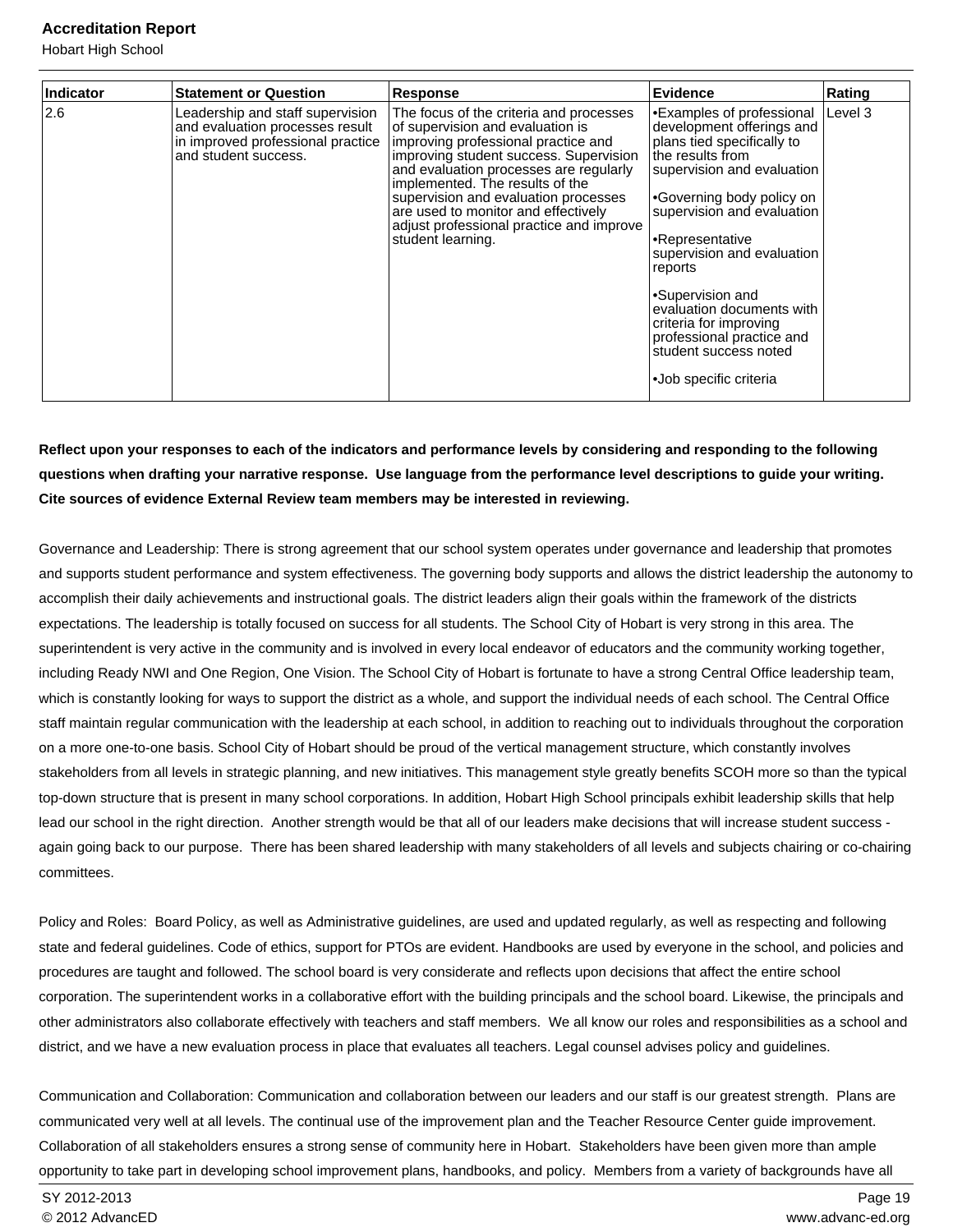Hobart High School

contributed on a regular basis, as well as parents were asked to fill out surveys to provide them with decision making as stakeholders. We all know our district and our school plans, and we regularly and openly meet and discuss what we can do for our students to be successful. Our leaders have allowed us to research and choose curriculum resources we feel will best meet the needs of all our students, as it all reflects back to our plan. Our leaders presented various teacher evaluation models and the staff was given the opportunity to vote for the model we wanted. Our school staff works constantly and consistently with the community to provide the very best for our students. We strive to use all available resources to the greatest of their potential.

Continuous Improvement: The School City of Hobart works diligently to ensure that all coordinating school systems are working effectively. To ensure that each aspect of its educational community is supporting student learning, the district undergoes continual performance monitoring, evaluation, and when necessary, system revision. The SCOH regularly involves and seeks input from all stakeholders in it quality assurance areas. Areas of strength at School City of Hobart are the leadership and staff continually has high expectations of students. Holding staff accountable for continuous improvement is clearly evident. The initiatives are clearly driven and reflected by the board, superintendent and teachers. The areas of strength begin with our leaders and staff throughout our system deliberately and consistently working toward continuous improvement to achieve our system's purpose. As a system we put into action what we say we do.

Professional Development: Administration allows for the professional development of the staff during late start Wednesdays. We build professional growth with opportunities that include technology classes on our website. We have curriculum departmental days in which all participants in a certain department develop the subject's curriculum. Continuing education opportunities are readily available and provided by all departments for their staff. School l leaders are currently implementing a new evaluation tool that will help ensure that our teachers are highly effective. Paraprofessionals meet all requirements and are trained by the appropriate staff.

Improvement: Hobart High School would benefit from more stakeholder involvement from the community. Our latest challenge will be to transition into the Core Standards and new assessment without losing the autonomy of each individual school and its staff. One of the areas that we need to continue to work on would be educating teachers on our new teacher evaluation tool. Minutes are a weakness, but agendas are set and followed.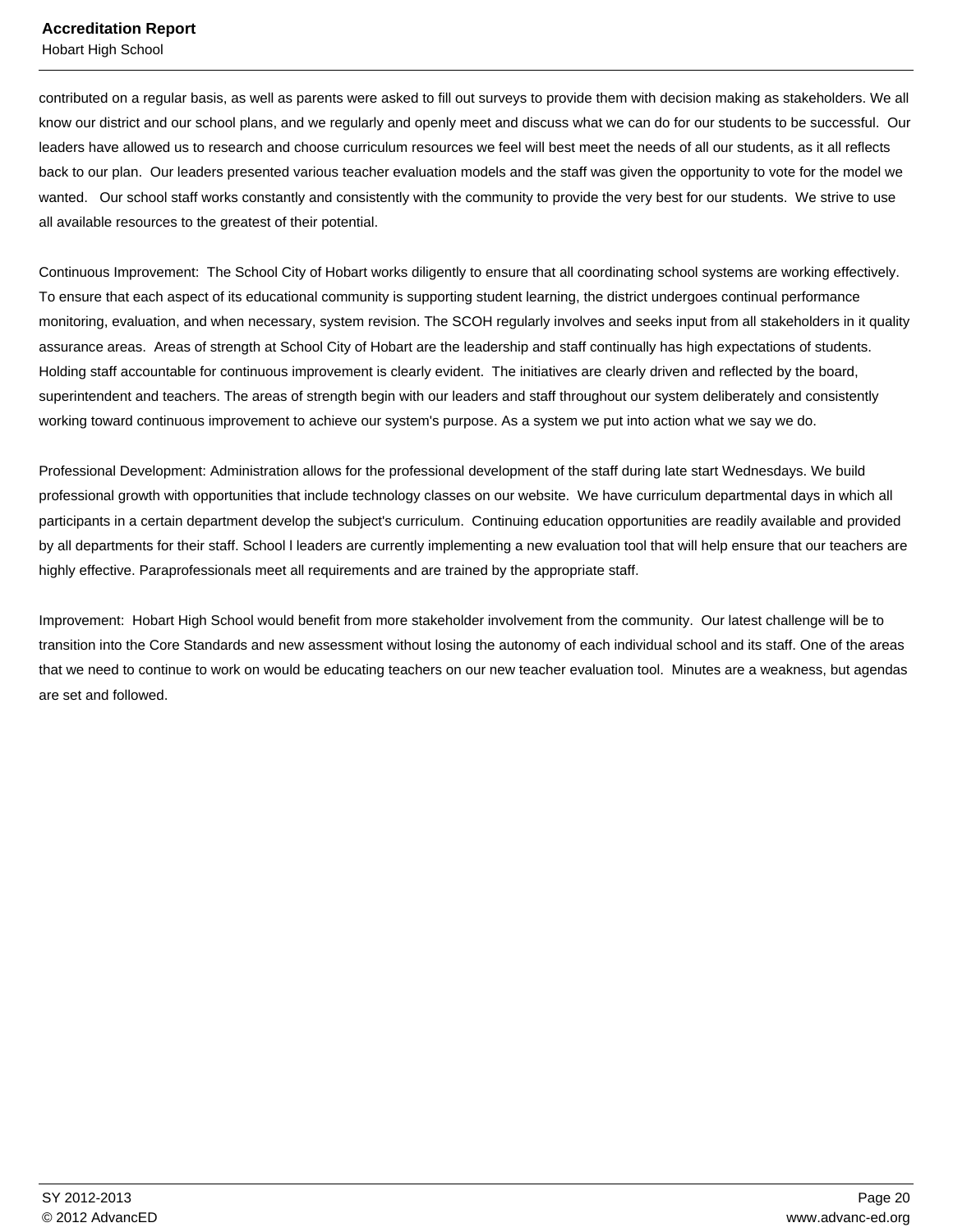## **Standard 3: Teaching and Assessing for Learning**

The school's curriculum, instructional design, and assessment practices guide and ensure teacher effectiveness and student learning. Overall Rating: 3.0

| Indicator | <b>Statement or Question</b>                                                                                                                                    | Response                                                                                                                                                                                                                                                                                                                                                                                                                                                                                                                                                                                                    | Evidence                                                                                                                                                                                                                                  | Rating    |
|-----------|-----------------------------------------------------------------------------------------------------------------------------------------------------------------|-------------------------------------------------------------------------------------------------------------------------------------------------------------------------------------------------------------------------------------------------------------------------------------------------------------------------------------------------------------------------------------------------------------------------------------------------------------------------------------------------------------------------------------------------------------------------------------------------------------|-------------------------------------------------------------------------------------------------------------------------------------------------------------------------------------------------------------------------------------------|-----------|
| 3.1       | The school's curriculum provides<br>equitable and challenging<br>learning experiences that ensure<br>all students have sufficient<br>success at the next level. | Curriculum and learning experiences in<br>each course/class provide all students<br>with challenging and equitable<br>opportunities to develop learning skills,<br>opportunities to develop learning,  thinking skills, and life skills. There is<br>thinking, and life skills that lead to some evidence to indicate curriculum<br>and learning experiences prepare<br>students for success at the next level.<br>Like courses/classes have equivalent<br>Iearning expectations. Some learning<br>activities are individualized for each<br>student in a way that supports<br>achievement of expectations. | •Learning expectations for<br>different courses<br>Representative samples<br>of student work across<br>courses<br>Graduate follow-up-<br>surveys<br>Survey results <sup>-</sup><br>•Posted learning<br>objectives<br>•Course descriptions | l Level 3 |

| Indicator | <b>Statement or Question</b>                                                                                                                                                                                       | <b>Response</b>                                                                                                                                                                                                                                                                                                                                                                                                                                                                                                                                                                                                                                                                                                         | <b>Evidence</b>                                                                                                                                                                                                                                                                 | Rating  |
|-----------|--------------------------------------------------------------------------------------------------------------------------------------------------------------------------------------------------------------------|-------------------------------------------------------------------------------------------------------------------------------------------------------------------------------------------------------------------------------------------------------------------------------------------------------------------------------------------------------------------------------------------------------------------------------------------------------------------------------------------------------------------------------------------------------------------------------------------------------------------------------------------------------------------------------------------------------------------------|---------------------------------------------------------------------------------------------------------------------------------------------------------------------------------------------------------------------------------------------------------------------------------|---------|
| 3.2       | Curriculum, instruction, and<br>assessment are monitored and<br>adjusted systematically in<br>response to data from multiple<br>assessments of student learning<br>and an examination of<br>professional practice. | Using data from student assessments<br>and an examination of professional<br>practice, school personnel monitor and<br>adjust curriculum, instruction, and<br>assessment to ensure vertical and<br>horizontal alignment and alignment with<br>the school's goals for achievement and<br>instruction and statement of purpose.<br>There is a process in place to ensure<br>alignment each time curriculum,<br>instruction, and/or assessments are<br>reviewed or revised. The continuous<br>improvement process ensures that<br>vertical and horizontal alignment as well<br>as alignment with the school's purpose<br>are maintained and enhanced in<br>curriculum, instruction, and assessment.   Products – scope and | •Lesson plans aligned to<br>lthe curriculum<br>•Standards-based report<br>cards<br>•Curriculum guides<br>A description of the<br>systematic review process<br>for curriculum, instruction,<br>and assessment<br> ∙Curriculum writing<br>process<br>sequence, curriculum<br>maps | Level 3 |

| Indicator | <b>Statement or Question</b>                                                                                                              | <b>Response</b>                                                                                                                                                                                                                                                                                                                                                                                                                                                                                                                              | <b>Evidence</b>                                                                                                                                                                                                                                                                                              | Rating |
|-----------|-------------------------------------------------------------------------------------------------------------------------------------------|----------------------------------------------------------------------------------------------------------------------------------------------------------------------------------------------------------------------------------------------------------------------------------------------------------------------------------------------------------------------------------------------------------------------------------------------------------------------------------------------------------------------------------------------|--------------------------------------------------------------------------------------------------------------------------------------------------------------------------------------------------------------------------------------------------------------------------------------------------------------|--------|
| 3.3       | Teachers engage students in<br>their learning through<br>instructional strategies that<br>ensure achievement of learning<br>expectations. | Teachers plan and use instructional<br>strategies that require student<br>collaboration, self-reflection, and<br>development of critical thinking skills.<br>Teachers personalize instructional<br>strategies and interventions to address<br>individual learning needs of students<br>when necessary. Teachers use<br>instructional strategies that require<br>students to apply knowledge and skills,<br>integrate content and skills with other<br>disciplines, and use technologies as<br>instructional resources and learning<br>tools. | Professional development Level 3<br>focused on these<br>strategies<br>Findings from supervisor-<br>lwalk-thrus and<br>lobservations<br>Examples of teacher use<br>of technology as an<br>linstructional resource<br>•Student work<br>demonstrating the<br>application of knowledge<br>•Authentic assessments |        |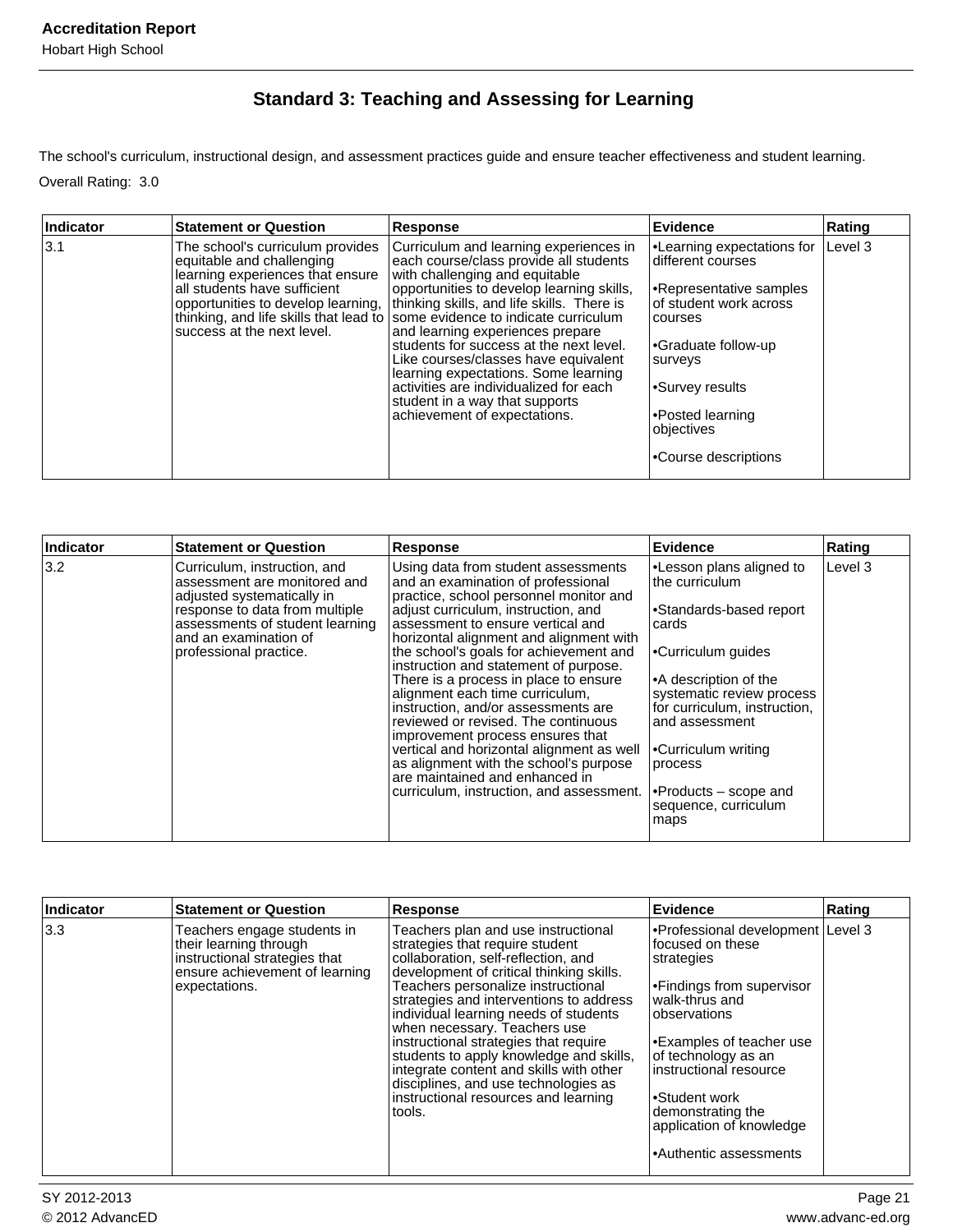| <b>Indicator</b> | <b>Statement or Question</b>                                                                                                  | Response                                                                                                                                                                                                                                                                                                                                                                                                                                                                                                | <b>Evidence</b>                                                                                                                                                                                                                                                                                                                                                                                                 | Rating  |
|------------------|-------------------------------------------------------------------------------------------------------------------------------|---------------------------------------------------------------------------------------------------------------------------------------------------------------------------------------------------------------------------------------------------------------------------------------------------------------------------------------------------------------------------------------------------------------------------------------------------------------------------------------------------------|-----------------------------------------------------------------------------------------------------------------------------------------------------------------------------------------------------------------------------------------------------------------------------------------------------------------------------------------------------------------------------------------------------------------|---------|
| 3.4              | School leaders monitor and<br>support the improvement of<br>instructional practices of teachers<br>to ensure student success. | School leaders formally and consistently<br>monitor instructional practices through<br>supervision and evaluation procedures<br>beyond classroom observation to ensure   Recognition of teachers<br>that they 1) are aligned with the school's<br>values and beliefs about teaching and<br>learning, 2) are teaching the approved<br>curriculum, 3) are directly engaged with<br>all students in the oversight of their<br>learning, and 4) use content-specific<br>standards of professional practice. | •Supervision and<br>evaluation procedures<br>with regard to these<br>practices<br>•Peer or mentoring<br>opportunities and<br>interactions<br>•Curriculum maps<br>•Examples of<br>improvements to<br>instructional practices<br>resulting from the<br>evaluation process<br>•Documentation of<br>collection of lesson plans<br>and grade books<br>•Administrative classroom<br>observation protocols and<br>logs | Level 4 |

| Indicator | <b>Statement or Question</b>                                                                                     | <b>Response</b>                                                                                                                                                                                                                                                                                                                                                                                                                                                                                                                                                                                                                       | Evidence                                                                                                                                       | Rating             |
|-----------|------------------------------------------------------------------------------------------------------------------|---------------------------------------------------------------------------------------------------------------------------------------------------------------------------------------------------------------------------------------------------------------------------------------------------------------------------------------------------------------------------------------------------------------------------------------------------------------------------------------------------------------------------------------------------------------------------------------------------------------------------------------|------------------------------------------------------------------------------------------------------------------------------------------------|--------------------|
| 3.5       | Teachers participate in<br>collaborative learning<br>communities to improve<br>instruction and student learning. | Some members of the school staff<br>participate in collaborative learning<br>communities that meet both informally<br>and formally. Collaboration occasionally<br>occurs across grade levels and content<br>areas. Staff members promote<br>discussion about student learning.<br>Learning from, using, and discussing the protocols and reporting<br>results of inquiry practices such as<br>action research, the examination of<br>student work, reflection, study teams,<br>and peer coaching sometimes occur<br>among school personnel. School<br>personnel express belief in the value of<br>collaborative learning communities. | l•Examples of<br>improvements to content<br>and instructional practice<br>resulting from<br>collaboration<br><b>Common language,</b><br>Itools | Level <sub>2</sub> |

| Indicator | <b>Statement or Question</b> | Response                                                                                                                                                                                                                                                                                                                                                                                                                                                                                                       | Evidence                                         | Rating  |
|-----------|------------------------------|----------------------------------------------------------------------------------------------------------------------------------------------------------------------------------------------------------------------------------------------------------------------------------------------------------------------------------------------------------------------------------------------------------------------------------------------------------------------------------------------------------------|--------------------------------------------------|---------|
| 13.6      | student learning.            | Teachers implement the school's   Most teachers use an instructional<br>instructional process in support of  process that informs students of learning  expectations and<br>expectations and standards of<br>performance. Exemplars are sometimes<br>provided to guide and inform students.<br>The process may include multiple<br>measures, including formative<br>assessments, to inform the ongoing<br>modification of instruction. The process<br>provides students with feedback about<br>their learning. | Examples of learning<br>standards of performance | Level 2 |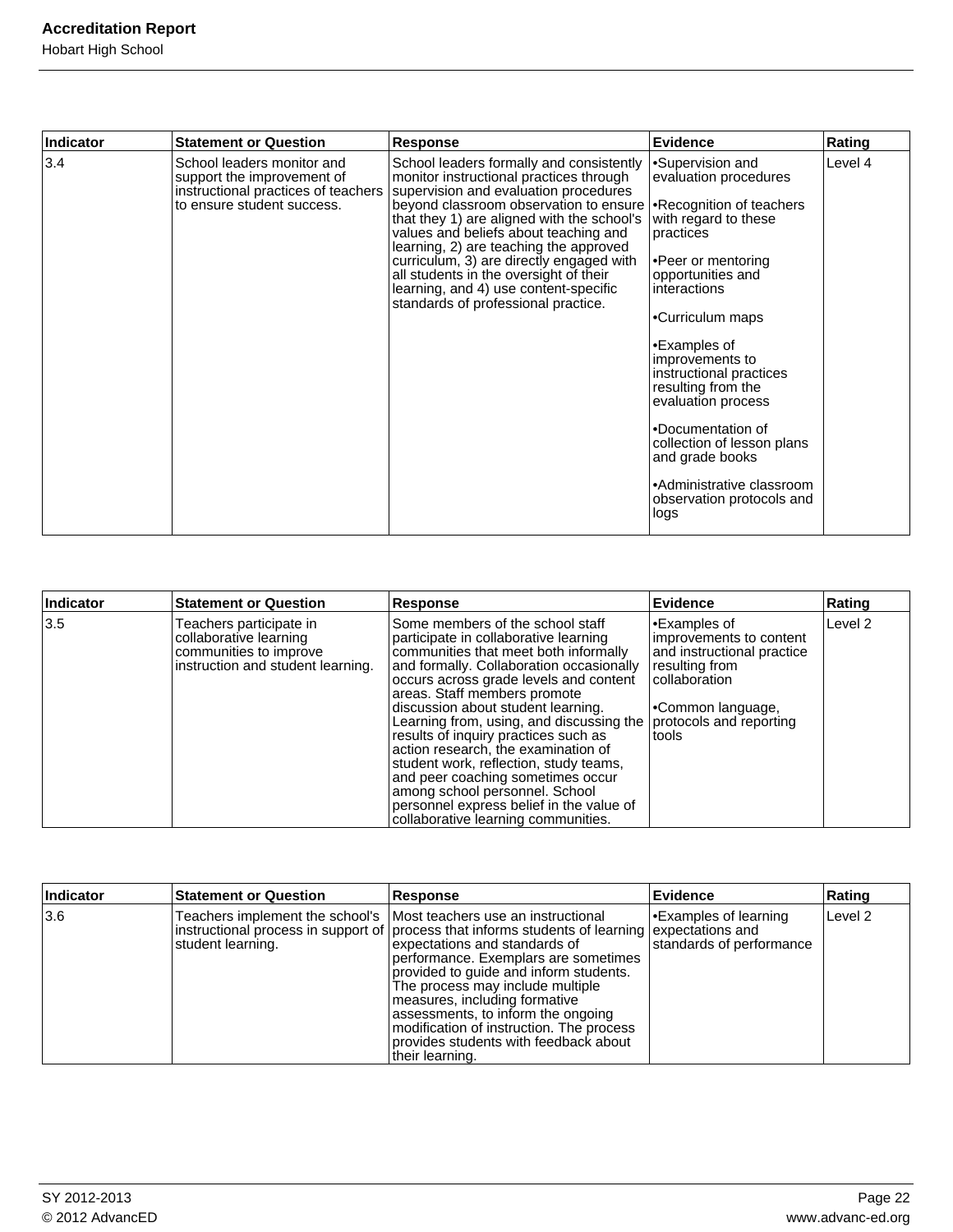Hobart High School

| Indicator | <b>Statement or Question</b>                                                                                                         | <b>Response</b>                                                                                                                                                                                                                                                                                                                                               | Evidence                                                                                                                                                                                                                                                                                                                                                                                                   | Rating  |
|-----------|--------------------------------------------------------------------------------------------------------------------------------------|---------------------------------------------------------------------------------------------------------------------------------------------------------------------------------------------------------------------------------------------------------------------------------------------------------------------------------------------------------------|------------------------------------------------------------------------------------------------------------------------------------------------------------------------------------------------------------------------------------------------------------------------------------------------------------------------------------------------------------------------------------------------------------|---------|
| 3.7       | Mentoring, coaching, and<br>induction programs support<br>instructional improvement<br>consistent with the school's<br>and learning. | School personnel are engaged in<br>mentoring, coaching, and induction<br>programs that are consistent with the<br>school's values and beliefs about<br>values and beliefs about teaching teaching, learning, and the conditions<br>that support learning. These programs<br>set expectations for all school personnel<br>and include measures of performance. | l•Personnel manuals with<br>information related to new<br>hires including mentoring,<br>coaching, and induction<br>practices<br>l.Descriptions and<br>schedules of mentoring,<br>coaching, and induction<br>programs with references<br>to school beliefs and<br>values about teaching and<br>llearning<br>•Professional learning<br>calendar with activities for<br>instructional support of<br>new staff | Level 3 |

| <b>Indicator</b> | <b>Statement or Question</b>                                                                                                                            | <b>Response</b>                                                                                                                                                                                                               | <b>Evidence</b>                                                                                                                                                                                 | Rating  |
|------------------|---------------------------------------------------------------------------------------------------------------------------------------------------------|-------------------------------------------------------------------------------------------------------------------------------------------------------------------------------------------------------------------------------|-------------------------------------------------------------------------------------------------------------------------------------------------------------------------------------------------|---------|
| 3.8              | The school engages families in<br>meaningful ways in their<br>children's education and keeps<br>them informed of their children's<br>learning progress. | Programs that engage families in<br>meaningful ways in their children's<br>education are designed, implemented,<br>and evaluated. Families have multiple<br>ways of staying informed of their<br>children's learning pgoress. | •List of varied activities<br>and communications<br>modes with families, e.g.,<br>info portal, online,<br>newsletters, parent<br>centers, academic nights,<br>open house, early release<br>days | Level 4 |
|                  |                                                                                                                                                         |                                                                                                                                                                                                                               | •Parental/family/caregiver<br>involvement plan including<br>activities, timeframes, and<br>evaluation process                                                                                   |         |
|                  |                                                                                                                                                         |                                                                                                                                                                                                                               | •Survey results                                                                                                                                                                                 |         |
|                  |                                                                                                                                                         |                                                                                                                                                                                                                               | •Calendar outlining when<br>and how families are<br>provided information on<br>child's progress                                                                                                 |         |
|                  |                                                                                                                                                         | •Volunteer program with<br>variety of options for<br>participation                                                                                                                                                            |                                                                                                                                                                                                 |         |

| Indicator | <b>Statement or Question</b>                                                                                                                                                                                            | <b>Response</b>                                                                                                                                                                                                                                                                                                                                                                                         | <b>Evidence</b>                                                                                                                                                                         | Rating  |
|-----------|-------------------------------------------------------------------------------------------------------------------------------------------------------------------------------------------------------------------------|---------------------------------------------------------------------------------------------------------------------------------------------------------------------------------------------------------------------------------------------------------------------------------------------------------------------------------------------------------------------------------------------------------|-----------------------------------------------------------------------------------------------------------------------------------------------------------------------------------------|---------|
| 3.9       | The school has a formal structure School personnel participate in a<br>whereby each student is well<br>known by at least one adult<br>ladvocate in the school who<br>supports that student's<br>educational experience. | structure that gives them long-term<br>interaction with individual students,<br>allowing them to build strong<br>relationships over time with the student.<br>All students may participate in the<br>structure. The structure allows the<br>school employee to gain insight into and<br>serve as an advocate for the student's<br>needs regarding learning skills, thinking<br>skills, and life skills. | l∙Curriculum and activities<br>lof formal adult advocate<br>structure<br>l•List of students matched<br>lto adult advocate<br><b>Description of formal</b><br>ladult advocate structures | Level 3 |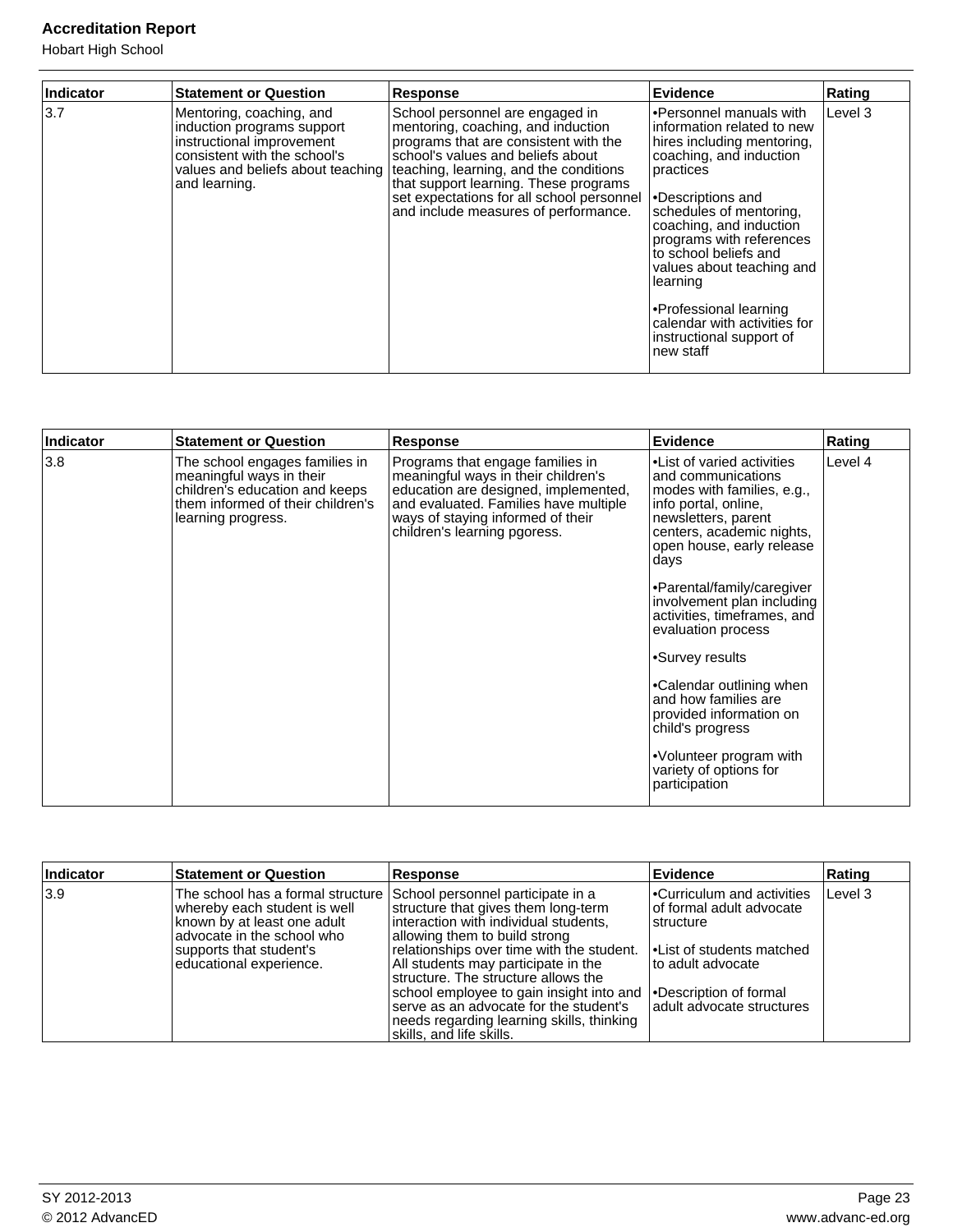Hobart High School

| Indicator | <b>Statement or Question</b>                                                                                                                                                                 | <b>Response</b>                                                                                                                                                                                                                                                                                                                                                                                                                                                        | Evidence                                                                                                                                                                                                                | Rating  |
|-----------|----------------------------------------------------------------------------------------------------------------------------------------------------------------------------------------------|------------------------------------------------------------------------------------------------------------------------------------------------------------------------------------------------------------------------------------------------------------------------------------------------------------------------------------------------------------------------------------------------------------------------------------------------------------------------|-------------------------------------------------------------------------------------------------------------------------------------------------------------------------------------------------------------------------|---------|
| 3.10      | Grading and reporting are based<br>on clearly defined criteria that<br>represent the attainment of<br>content knowledge and skills and<br>are consistent across grade<br>levels and courses. | Teachers use common grading and<br>reporting policies, processes, and<br>procedures based on clearly defined<br>criteria that represent each student's<br>attainment of content knowledge and<br>skills. These policies, processes, and<br>procedures are implemented<br>consistently across grade levels and<br>courses. Stakeholders are aware of the<br>policies, processes, and procedures.<br>The policies, processes, and procedures<br>are regularly evaluated. | Policies, processes, and<br>procedures on grading and<br>reporting<br>Samples communications <br Ito stakeholders about<br>grading and reporting<br>Evaluation process for<br>grading and reporting<br><b>practices</b> | Level 3 |

| Indicator | <b>Statement or Question</b>                                                          | <b>Response</b>                                                                                                                                                                                                                                                                                                                                                                                                                                                           | Evidence                                                                                                                                                                            | Rating  |
|-----------|---------------------------------------------------------------------------------------|---------------------------------------------------------------------------------------------------------------------------------------------------------------------------------------------------------------------------------------------------------------------------------------------------------------------------------------------------------------------------------------------------------------------------------------------------------------------------|-------------------------------------------------------------------------------------------------------------------------------------------------------------------------------------|---------|
| 3.11      | All staff members participate in a<br>continuous program of<br>professional learning. | All staff members participate in a<br>continuous program of professional<br>learning that is aligned with the school's<br>purpose and direction. Professional<br>development is based on an assessment<br>of needs of the school. The program<br>builds capacity among all professional<br>and support staff. The program is<br>systematically evaluated for<br>effectiveness in improving instruction,<br>student learning, and the conditions that<br>support learning. | •Brief explanation of<br>alignment between<br>professional learning and<br>lidentified needs<br>l•Crosswalk between<br>professional learning and<br>school purpose and<br>direction | Level 3 |

| Indicator | <b>Statement or Question</b>                                                                                          | Response                                                                                                                                                                                                                                                                                                                                                                                                                                               | Evidence                                                                                                                                                                                                               | Rating  |
|-----------|-----------------------------------------------------------------------------------------------------------------------|--------------------------------------------------------------------------------------------------------------------------------------------------------------------------------------------------------------------------------------------------------------------------------------------------------------------------------------------------------------------------------------------------------------------------------------------------------|------------------------------------------------------------------------------------------------------------------------------------------------------------------------------------------------------------------------|---------|
| 3.12      | The school provides and<br>coordinates learning support<br>services to meet the unique<br>learning needs of students. | School personnel use data to identify<br>unique learning needs of all students at<br>all levels of proficiency as well as other<br>learning needs (such as second<br>languages). School personnel stay<br>current on research related to unique<br>characteristics of learning (such as<br>learning styles, multiple intelligences,<br>personality type indicators) and provide<br>or coordinate related learning support<br>services to all students. | Data used to identify <a><br/>unique learning needs of<br/><b>Istudents</b><br/>Survey results<sup></sup><br/><b>-List of learning support</b><br/>services and student<br/>population served by such<br/>services</a> | Level 3 |

## **Reflect upon your responses to each of the indicators and performance levels by considering and responding to the following questions when drafting your narrative response. Use language from the performance level descriptions to guide your writing. Cite sources of evidence External Review team members may be interested in reviewing.**

Teachers: Students in the SCOH are very fortunate to be taught by forward thinking teachers under the supervision of forward thinking administrators who are constantly implementing new programs to further enhance the education of all students. These programs and interventions are implemented after a rigorous review and research process to ensure that the program will not only fit into the mission and goals of the SCOH, but that the program will also greatly benefit the students that need it most. Teachers at Hobart High School have high expectations of their students and personalize instruction to ensure a quality education that prepares students for life after high school. Teachers are fantastic and work hard to help students. As the new evaluation process continues to become implemented, data will be analyzed and used more often and with more consistency.

Curriculum: A major strength within Hobart High School is a challenging curriculum for our students. Goals and Common Core Standards are a priority. One of our strengths is quickly becoming the way that our teachers implement, teach, and assess learning goals. We will continue to improve in this regard, as we are training on a new evaluation tool. Teachers and the Directors of Curriculum meet regularly, and teachers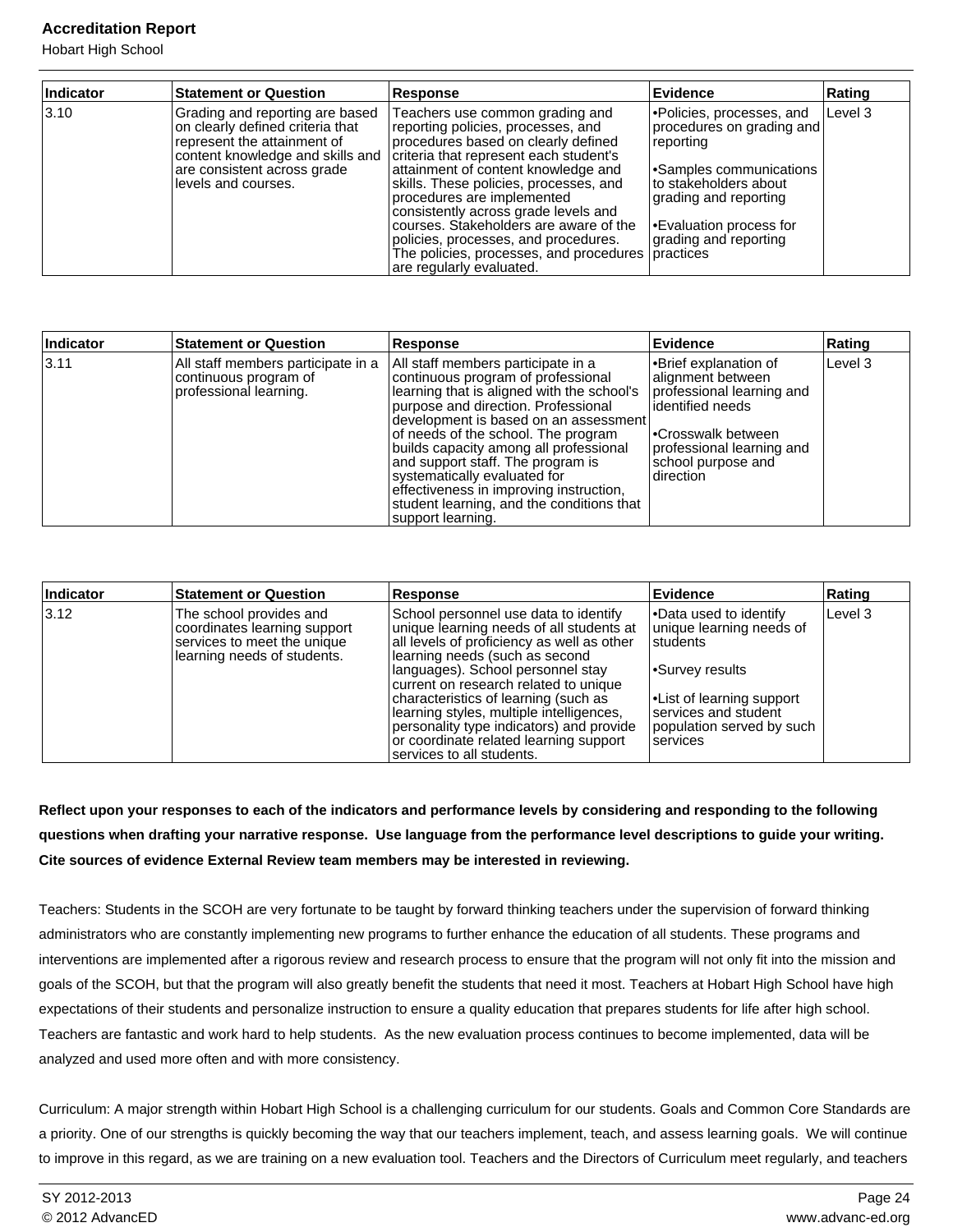are given professional development time to work on curriculum mapping. Our curriculum, individual lessons and report cards are all aligned to the Common Core Standards. Students at Hobart High School are offered a challenging, varied curriculum that offers many opportunities to prepare for college and career readiness. The curriculum includes pre-engineering through Purdue University's Project Lead the Way, biomed, EMT training, Child Development to name just a few. The joint effort between the SCOH and the Porter County Cooperative offers many additional classes. Hobart HS has a nationally-renowned ROTC program as well. Read 180 allows students the opportunity to improve reading scores in 9th grade. Furthermore, HHS uses technology in any ways to help and stimulate student success. Departments meet informally and formally to discuss curriculum decisions. Teachers do a great job of collaborating daily/monthly on how to meet the needs of every student.

Leadership: School leaders monitor and support efforts of staff to improve instructional practices. Our school district coordinates all available resources to provide for teachers to coordinate their efforts and assess all learning styles/tests/professional growth. Communication of state and local information is outstanding.

Data: The SCOH takes assessment and data collection very seriously. Our data drives our instruction. Our school system is truly studentcentered. We collect data points and also communicate with parents. We are working diligently in the area of using data to identify student's needs and appropriately address these areas. Mentoring, a student connection to someone, is in its beginning stage to strengthen achievement.

Professional Development: The SCOH has great induction workshops for new teachers so they are able to learn about the curriculum, programs, grading system, and more about the district and the individual schools. The professional development offered in the SCOH is ongoing. Areas of strength include curriculum mapping, late start Wednesdays with district goals, and evaluation/observations of teachers.

Continuous Improvement: The ability to continuously maintain professional development throughout our district is a challenge, but our district consistently offers opportunities to stay abreast of the current trends in education, while still maintaining the current needs of our students. Success is measured in ability and growth, of not only our students, but of all of our stakeholders. Our district is constantly assessing data to improve and inform our teaching practices. We have strong collaborative teams across the district.

Families: Hobart High School communicates with families / parents as a resource to support students' academic success. They feel connected to the goals established by the district and there is enormous pride in being a Brickie. We keep parents informed daily/weekly/ monthly on our expectations. Parents are constantly in communication with teachers via phone and email and can also use our online system to check their child's grades. We pride ourselves on the fact that we build positive relationships with students by teachers serving as mentors coaches, and advocates for students.

Improvement: Support for all personnel in regards to student performance is dependent on time and fiscal resources. More work needs to be done with curriculum mapping and corresponding formative assessment, grading practices are not consistent between classrooms /departments, more attention is needed for individual student mentoring plans. A challenge is having time to analyze the data and challenging the students at the higher levels.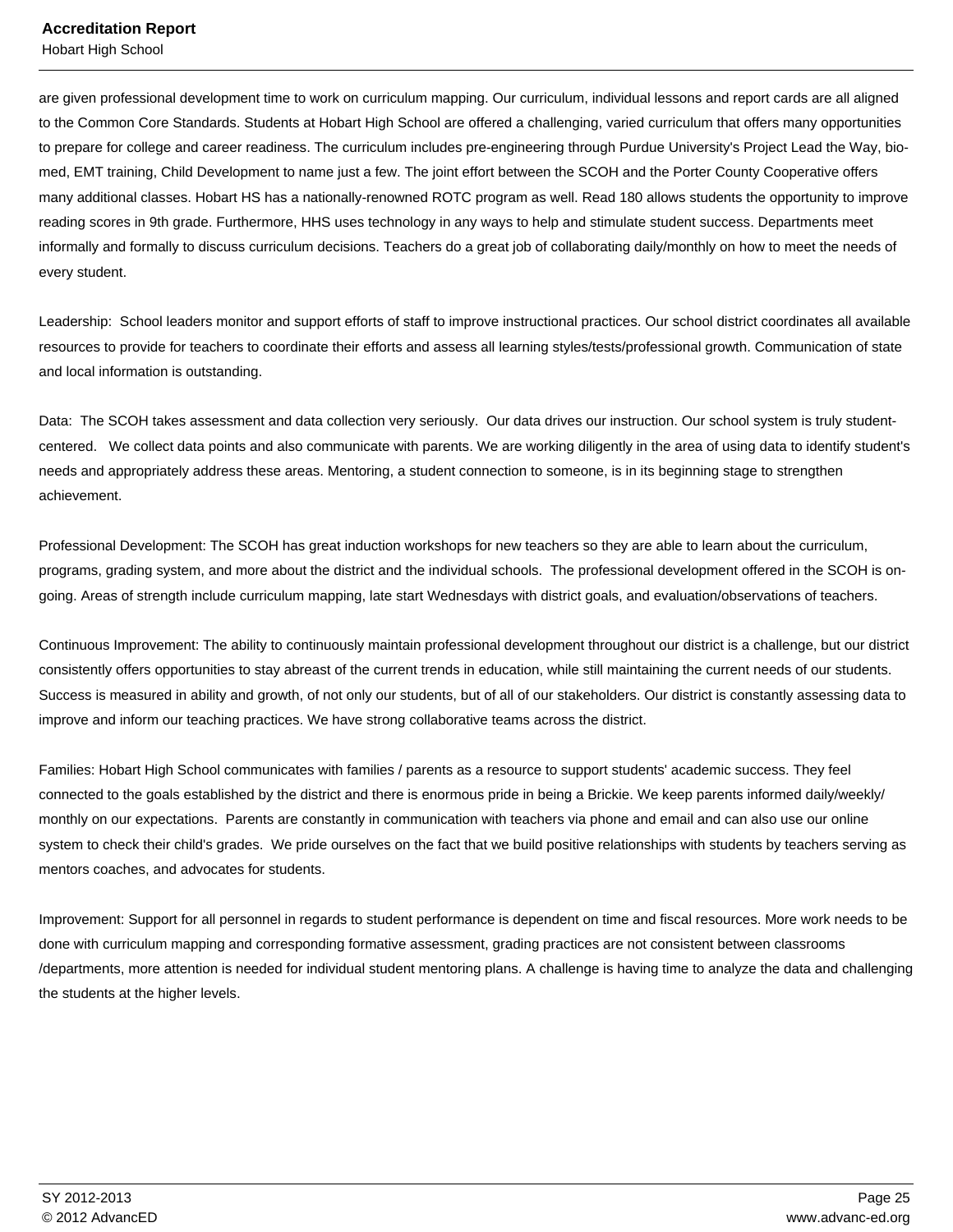## **Standard 4: Resources and Support Systems**

The school has resources and provides services that support its purpose and direction to ensure success for all students.

Overall Rating: 3.14

| Indicator | <b>Statement or Question</b>                                                                                                                                                                                       | <b>Response</b>                                                                                                                                                                                                                                                                                                                                                                                                                                                                                                              | Evidence                                                                                                                                                                                                                                                                                                       | Rating  |
|-----------|--------------------------------------------------------------------------------------------------------------------------------------------------------------------------------------------------------------------|------------------------------------------------------------------------------------------------------------------------------------------------------------------------------------------------------------------------------------------------------------------------------------------------------------------------------------------------------------------------------------------------------------------------------------------------------------------------------------------------------------------------------|----------------------------------------------------------------------------------------------------------------------------------------------------------------------------------------------------------------------------------------------------------------------------------------------------------------|---------|
| 4.1       | Qualified professional and<br>support staff are sufficient in<br>number to fulfill their roles and<br>responsibilities necessary to<br>support the school's purpose,<br>direction, and the educational<br>program. | Policies, processes, and procedures<br>ensure that school leaders have access<br>to, hire, place, and retain qualified<br>professional and support staff. School<br>leaders systematically determine the<br>number of personnel necessary to fill all<br>the roles and responsibilities necessary<br>to support the school purpose,<br>educational programs, and continuous<br>improvement. Sustained fiscal resources<br>are available to fund positions critical to<br>achieve the purpose and direction of the<br>school. | •Assessments of staffing<br>needs<br>•Survey results<br>⊩Policies, processes,<br>procedures and other<br>documentation related to<br>the hiring, placement and<br>retention of professional<br>and support staff<br>•Documentation of highly<br>qualified staff<br>•School budgets for the<br>last three years | Level 3 |

| Indicator | <b>Statement or Question</b>                                    | Response                                                                               | Evidence                                             | Rating  |
|-----------|-----------------------------------------------------------------|----------------------------------------------------------------------------------------|------------------------------------------------------|---------|
| 4.2       | Instructional time, material<br>resources, and fiscal resources | Instructional time, material resources,<br>land fiscal resources are focused on        | •School schedule                                     | Level 3 |
|           | are sufficient to support the<br>purpose and direction of the   | supporting the purpose and direction of<br>the school. Instructional time is protected | Survey results <sup>-</sup>                          |         |
|           | school.                                                         | in policy and practice. School leaders<br>work to secure material and fiscal           | I•Examples of efforts of<br>school leaders to secure |         |
|           |                                                                 | resources to meet the needs of all<br>students. School leaders demonstrate             | necessary material and<br>fiscal resources           |         |
|           |                                                                 | that instructional time, material                                                      |                                                      |         |
|           |                                                                 | resources, and fiscal resources are<br>allocated so that all students have             | •School calendar                                     |         |
|           |                                                                 | equitable opportunities to attain<br>challenging learning expectations.                | •Alignment of budget with<br>school purpose and      |         |
|           |                                                                 | Efforts toward the continuous                                                          | direction                                            |         |
|           |                                                                 | improvement of instruction and<br>operations include achieving the school's            |                                                      |         |
|           |                                                                 | purpose and direction.                                                                 |                                                      |         |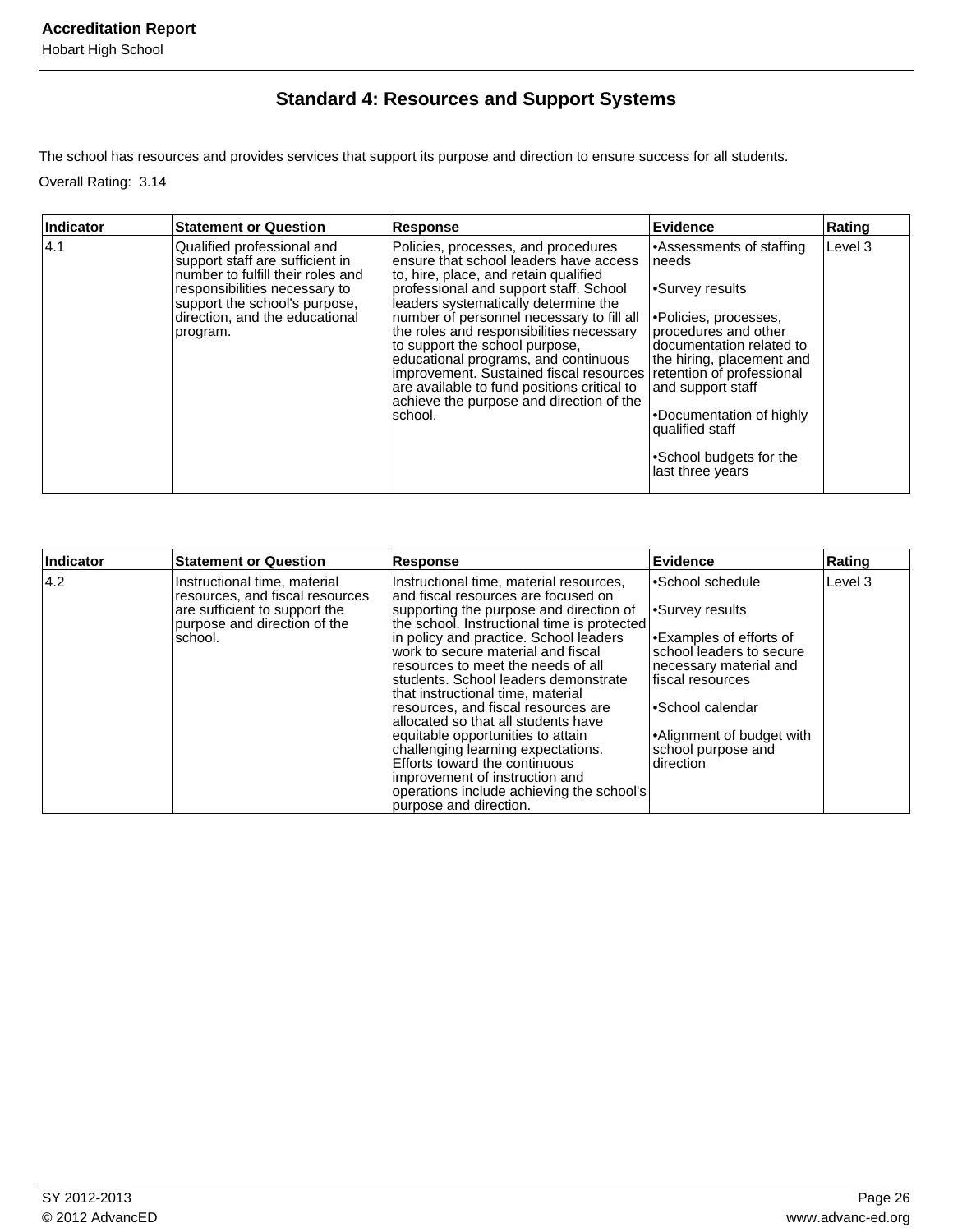Hobart High School

| Indicator | <b>Statement or Question</b>                                                                                 | <b>Response</b>                                                                                                                                                                                                                                                                                                                                                                                                                                                                                                                                                                                                                                                                                 | <b>Evidence</b>                                                                                                                                                                                                                                                                                                                                                                                                         | Rating  |
|-----------|--------------------------------------------------------------------------------------------------------------|-------------------------------------------------------------------------------------------------------------------------------------------------------------------------------------------------------------------------------------------------------------------------------------------------------------------------------------------------------------------------------------------------------------------------------------------------------------------------------------------------------------------------------------------------------------------------------------------------------------------------------------------------------------------------------------------------|-------------------------------------------------------------------------------------------------------------------------------------------------------------------------------------------------------------------------------------------------------------------------------------------------------------------------------------------------------------------------------------------------------------------------|---------|
| 4.3       | The school maintains facilities,<br>services, and equipment to<br>environment for all students and<br>staff. | School leaders have adopted or<br>collaboratively created clear definitions<br>provide a safe, clean, and healthy and expectations for maintaining safety,<br>cleanliness, and a healthy environment<br>and they have shared these definitions<br>and expectations with all stakeholders.<br>All school personnel and students are<br>accountable for maintaining these<br>expectations. Valid measures are in<br>place that allow for continuous tracking<br>of these conditions. Improvement plans<br>are developed and implemented by<br>appropriate personnel to continuously<br>improve these conditions. The results of<br>improvement efforts are systematically<br>evaluated regularly. | •Survey results<br>•Documentation of<br>compliance with local and<br>state inspections<br>requirements<br>•Records of depreciation<br>of equipment<br>l•Documentation of<br>emergency procedures<br> such as fire drills,<br>evacuation and other<br>emergency procedures.<br>•Maintenance schedules<br>•Safety committee<br>responsibilities, meeting<br>schedules, and minutes<br>•System for maintenance<br>requests | Level 4 |

| Indicator | <b>Statement or Question</b>                                                                                                           | <b>Response</b>                                                                                                                                                                                                                                                                                                            | Evidence                                                                                                                                                                                                                                                                                                                       | Rating  |
|-----------|----------------------------------------------------------------------------------------------------------------------------------------|----------------------------------------------------------------------------------------------------------------------------------------------------------------------------------------------------------------------------------------------------------------------------------------------------------------------------|--------------------------------------------------------------------------------------------------------------------------------------------------------------------------------------------------------------------------------------------------------------------------------------------------------------------------------|---------|
| 4.4       | Students and school personnel<br>use a range of media and<br>information resources to support<br>the school's educational<br>programs. | Students and school personnel have<br>access to media and information<br>resources necessary to achieve the<br>educational programs of the school.<br>Qualified personnel are available to<br>assist students and school personnel in<br>learning about the tools and locations for<br>finding and retrieving information. | l∙Schedule of staff<br>availability to assist<br>students and school<br>personnel related to<br>finding and retrieving<br>linformation<br>l•Data on media and<br>information resources<br>available to students and<br>Istaff<br>l∙Survey results<br><b>Budget related to media</b><br>and information resoutce<br>acquisition | Level 3 |

| Indicator | <b>Statement or Question</b>                                                                         | <b>Response</b>                                                                                                                                                                                                                                                                                                               | Evidence                                                                                                                                                                                                  | <b>Rating</b> |
|-----------|------------------------------------------------------------------------------------------------------|-------------------------------------------------------------------------------------------------------------------------------------------------------------------------------------------------------------------------------------------------------------------------------------------------------------------------------|-----------------------------------------------------------------------------------------------------------------------------------------------------------------------------------------------------------|---------------|
| 14.5      | The technology infrastructure<br>supports the school's teaching,<br>learning, and operational needs. | The technology infrastructure meets the<br>teaching, learning, and operational<br>needs of all stakeholders. School<br>personnel develop and administer needs infrastructure<br>assessments and use the resulting data<br>to develop and implement a technology<br>plan to improve technology services and<br>infrastructure. | l•Technology plan and<br>budget to improve<br>technology services and<br>Policies relative to<br>technology use<br>l∙Survey results<br>•Assessments to inform<br>development of technology<br><b>plan</b> | Level 3       |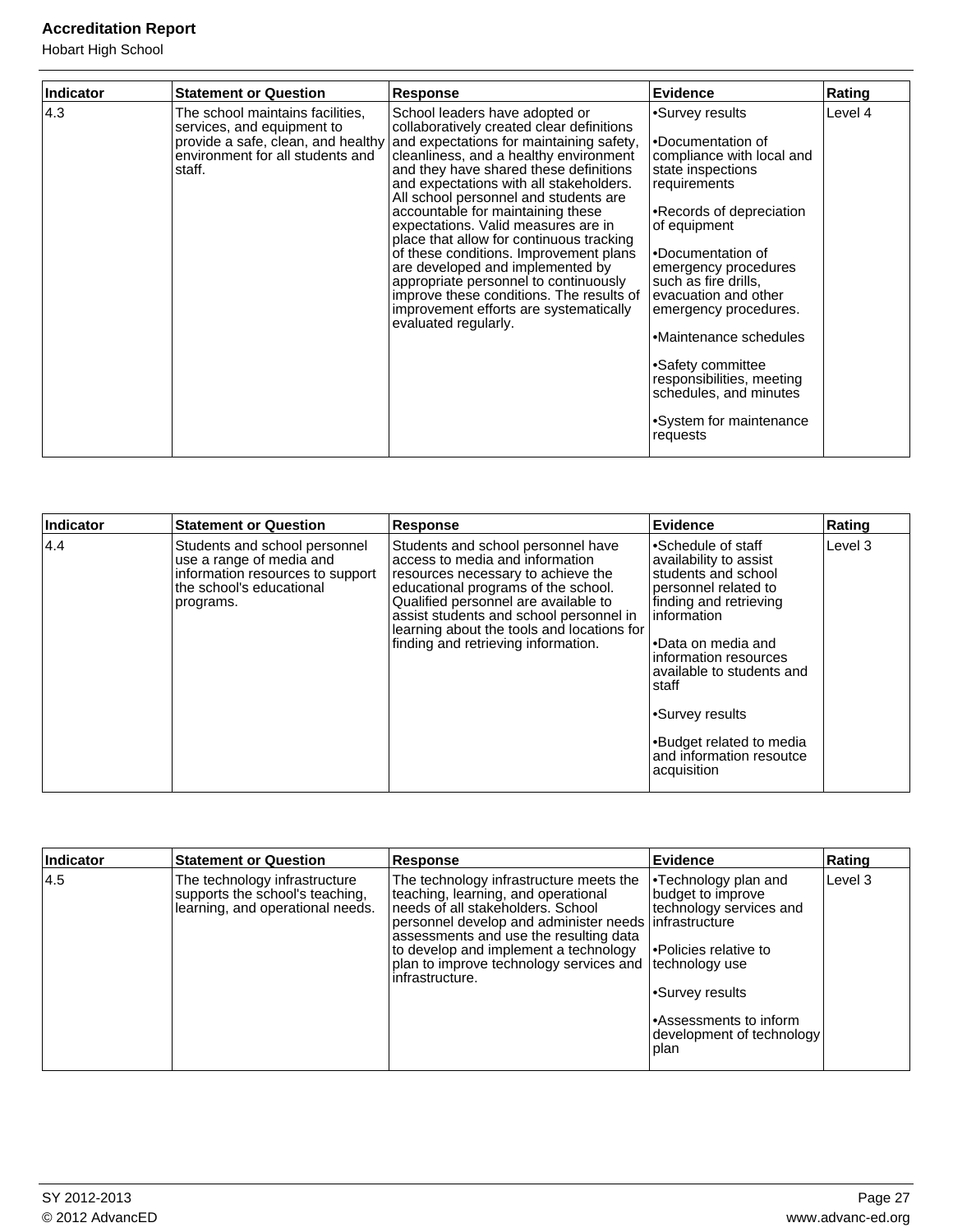Hobart High School

| Indicator | <b>Statement or Question</b>                                                                                                               | <b>Response</b>                                                                                                                                                                                                                                                                                                                                                                                                                                                                                                                 | <b>Evidence</b>                                                                                                                                                                                                                                                                                                                                                                 | Rating  |
|-----------|--------------------------------------------------------------------------------------------------------------------------------------------|---------------------------------------------------------------------------------------------------------------------------------------------------------------------------------------------------------------------------------------------------------------------------------------------------------------------------------------------------------------------------------------------------------------------------------------------------------------------------------------------------------------------------------|---------------------------------------------------------------------------------------------------------------------------------------------------------------------------------------------------------------------------------------------------------------------------------------------------------------------------------------------------------------------------------|---------|
| 4.6       | The school provides support<br>services to meet the physical,<br>social, and emotional needs of<br>the student population being<br>served. | School personnel implement a process<br>to determine the physical, social, and<br>emotional needs of each student in the<br>school. School personnel provide or<br>coordinate programs to meet the needs<br>of students as necessary. Measures of<br>program effectiveness are in place, and<br>school personnel use the data from<br>these measures to evaluate all<br>programs. Improvement plans related to<br>these programs are designed and<br>implemented when needed to more<br>effectively meet the needs of students. | •Schedule of family<br>services, e.g., parent<br>classes, survival skills<br>•Social classes and<br>services, e.g., bullying,<br>character education<br>•Survey results<br>•Student assessment<br>system for identifying<br>student needs<br>•Agreements with school<br>community agencies for<br>student-family support<br>• List of support services<br>available to students | Level 3 |

| Indicator | <b>Statement or Question</b>                                                                                    | <b>Response</b>                                                                                                                                                                                                                                                                                                                                                                                                                                                                                                                                                                                                                  | <b>Evidence</b>                                                                                                                                                                                                                                                                               | Rating  |
|-----------|-----------------------------------------------------------------------------------------------------------------|----------------------------------------------------------------------------------------------------------------------------------------------------------------------------------------------------------------------------------------------------------------------------------------------------------------------------------------------------------------------------------------------------------------------------------------------------------------------------------------------------------------------------------------------------------------------------------------------------------------------------------|-----------------------------------------------------------------------------------------------------------------------------------------------------------------------------------------------------------------------------------------------------------------------------------------------|---------|
| 4.7       | The school provides services that  <br>support the counseling,<br>and career planning needs of all<br>students. | School personnel implement a process<br>to determine the counseling.<br>assessment, referral, educational, assessment, referral, educational, and<br>career planning needs of all students.<br>School personnel provide or coordinate<br>programs necessary to meet the needs<br>of students whenever possible.<br>Measures of program effectiveness are<br>in place, and school personnel use the<br>data from these measures to evaluate all $\cdot$ Survey results<br>programs. Improvement plans related to<br>these programs are designed and<br>implemented when needed to more<br>effectively meet the needs of students. | •Description of referral<br>process<br>l•List of services available<br>related to counseling,<br>assessment, referral,<br>educational, and career<br> planning <br>Budget for counseling,<br>assessment, referral,<br>educational and career<br> planning <br>l∙Description of IEP<br>process | Level 3 |

## **Reflect upon your responses to each of the indicators and performance levels by considering and responding to the following questions when drafting your narrative response. Use language from the performance level descriptions to guide your writing. Cite sources of evidence External Review team members may be interested in reviewing.**

Resources: The School City of Hobart has outstanding support services. From central office support all the way to the food service department, all employees in support positions strive to provide the highest quality support for students. Our administrative team has done an outstanding job with the incredible budget limitations faced each year. We haven't had to cut teachers or programs. The district is very efficient in maintaining a balanced budget. The district also practices cost saving measures, such as energy conservation, to save money for programs. The district is also well known for having one of the best technology programs in the area, with every classroom having ample access to computers, laptops, and projectors. We have terrific facilities that are maintained well and constantly being improved upon. As a district, we invest whole heartedly in our students' well-being. We put a lot of programs, resources and staff in place to meet their needs. When new topics rise, we make sure to put new things in place to address areas of concern. Continual assessment of systems is ongoing. We have a wonderful organization called Hobart Educational Foundation that awards grants to teachers to purchase and try programs and materials for their classrooms.

Staff: The district and Hobart High School engages in a systematic approach in its efforts to hire the most gifted and qualified individuals. We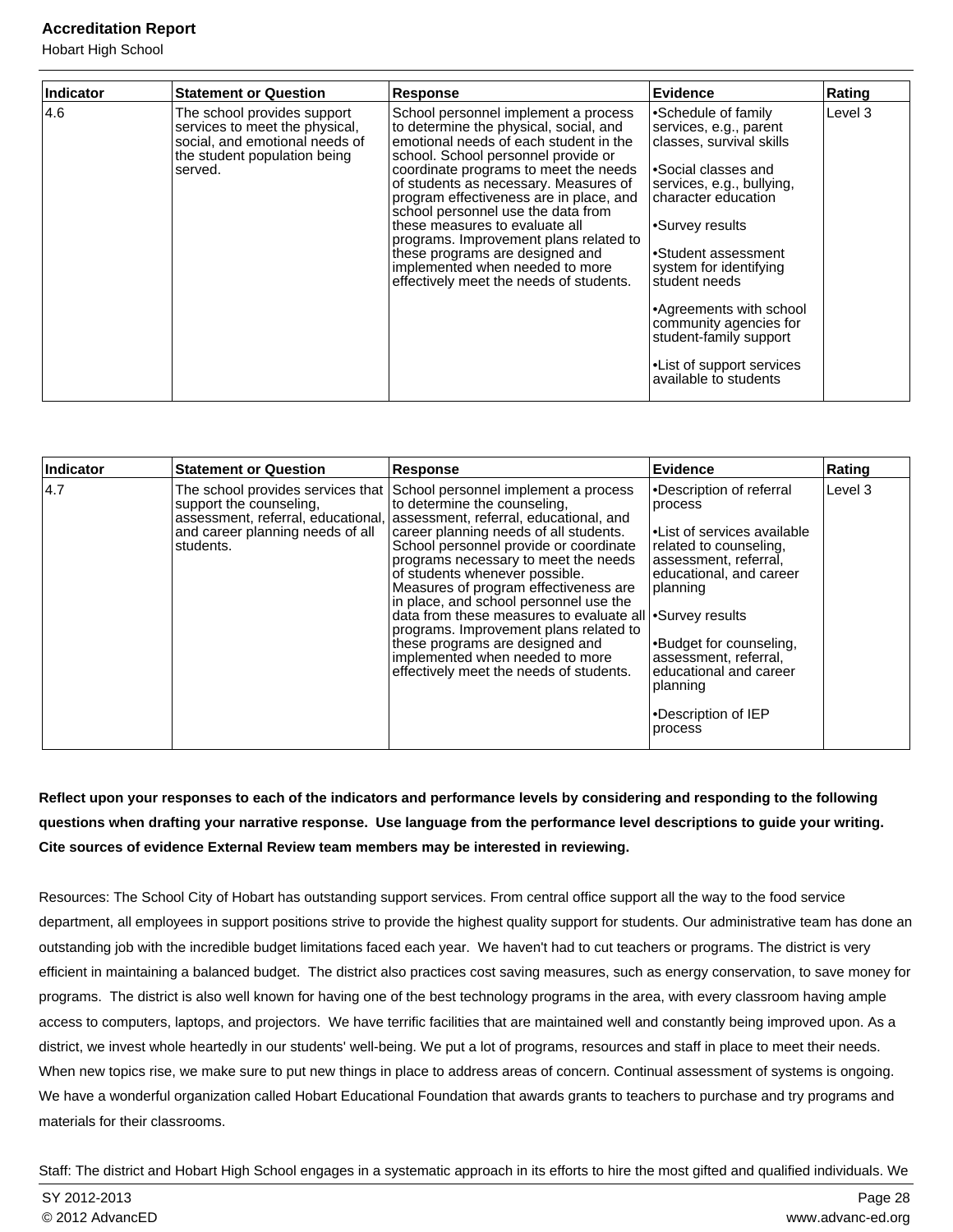Hobart High School

utilize the technology to track student numbers so that we can make informed, appropriate decisions regarding hiring. Employees are highly qualified and trained well to do their jobs. Our school system likes to hire teachers and staff that have graduated from our school system. We also hire student teachers who have done an outstanding job. We feel fully supported by our administrators. Our new teachers are provided with a week-long orientation before school starts each year, taught by various staff members. Administrators have an induction program. The SCOH definitely attracts and maintains qualified personnel through evaluation and the provision of continuing education, and material resources that keep teachers motivated in performing at the highest level.

Student Supports: Students at School City of Hobart are offered a wide variety of support services to help them with so many issues that students face today. We work very hard to support all students and their academic, social, and emotional needs through opportunities birth through high school to promote parenting and counseling. We use technology to track student progress. There is a strong emphasis on college and career readiness with many curriculum opportunities and a strong guidance department at the secondary level. Our district has a process that is easily accessible for students in need of counseling. Parents/teachers know our referral processes whether educational or behavioral and are part of the decision making for their child. Counselors are a part of the RtI team when behavior issues are discussed for specific kids and the interventions that will be implemented. We implement modern programs such as Read180 which is taught by trained and qualified teachers, as well as used for interventions by those students in need. The implementation of student health programs are updated and implemented based on need.

Technology: The district provides an excellent technology infrastructure and equipment to support its teachers, students and operational needs. We utilize the latest technology and give our students the information they need to succeed in the real world. Our staff is trained in the current techniques as best as can be achieved in our ever-changing world. The technology provided to students and staff is state of the art. The school recently provided all teaching staff with IPADs to use to improve daily instruction and use for professional development. Our Technology Team, including a technician at each building, helps us with any technology needs that arise.

Facility: The SCOH continues to provide for a safe, clean and healthy environment for all of its staff and students. The SCOH also maintains its buildings to a high standard and quickly makes repairs. A long term plan is always in place for capital projects. Hobart HS is one of the nicest schools in the state of Indiana and all other buildings have been remodeled. Our support services are second to none.

Communication: One indicator of our strength would be that our website is comprehensive of all information that an employee, community member, or student would need. Accolades for students and faculty are always posted. Social media such as Facebook and Hobartcommunity.com is used to communicate events and achievements.

Safety: The School City of Hobart provides a safe learning environment by training staff, using the Raptor system for volunteers, requiring background checks and by hiring three very qualified security officers. We are using state of the art technology on our buses, GPS, digital cameras and implement a program to prevent bulling on buses. We do table top exercise to be ready for a crisis. We do many presentations on substance, sex, Internet safety and bulling.

Improvement: Budget limitations are the only obstacle in the School City's efforts including the upkeep of equipment and buildings and the ever-increasing operational costs. There is not always enough instructional time to utilize technology, and personnel hours needed to maintain the technology. We are limited in personnel to provide services to our students with social and emotional needs. We are also limited in resources for professional development for all staff.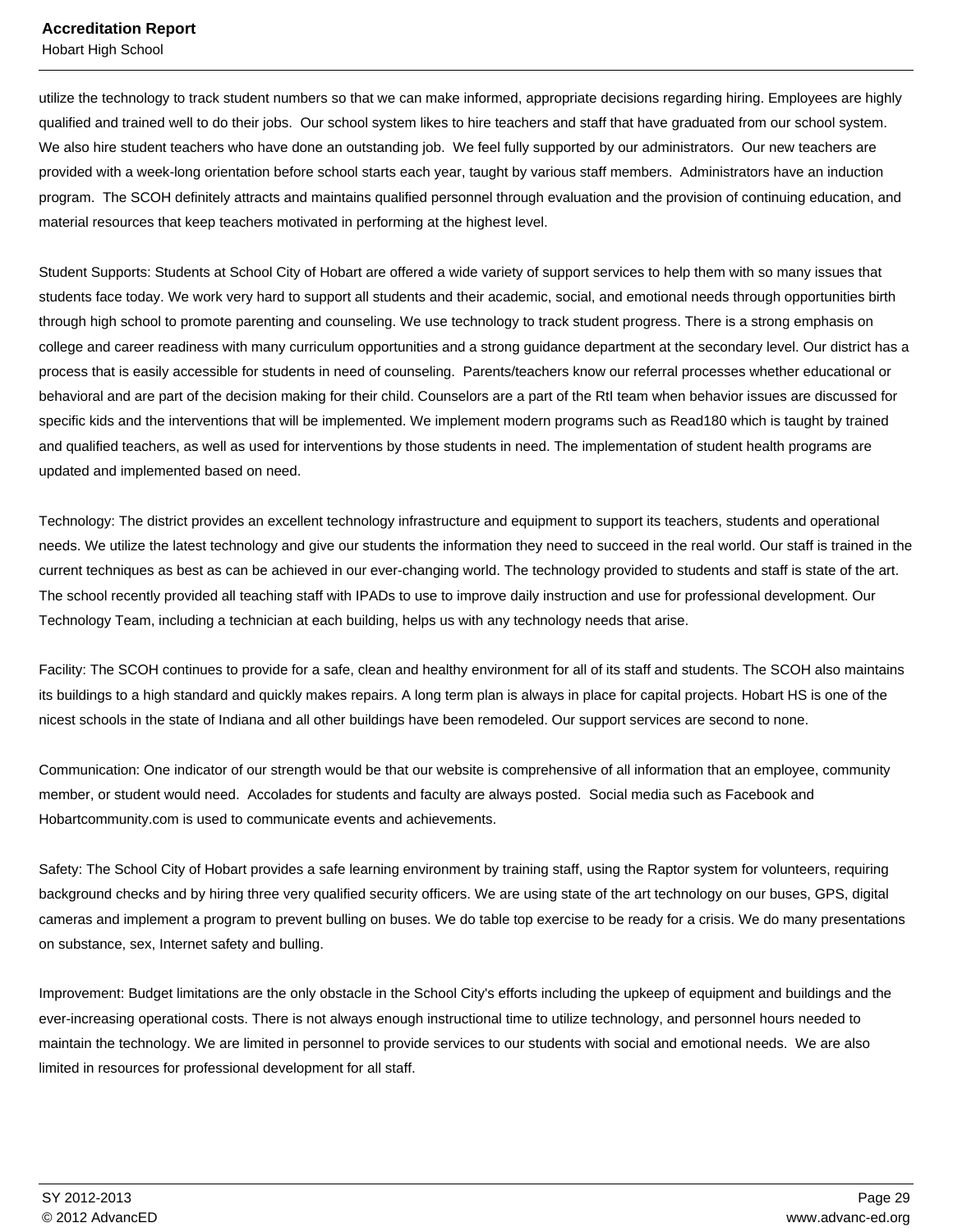## **Standard 5: Using Results for Continuous Improvement**

The school implements a comprehensive assessment system that generates a range of data about student learning and school effectiveness and uses the results to guide continuous improvement.

Overall Rating: 3.0

| Indicator | <b>Statement or Question</b>                                                                                 | <b>Response</b>                                                                                                                                                                                                                                                                                                                                                                                                                                                                                                                                                                                                                | Evidence                                                                                                                                                                                                                                                                                                                  | Rating   |
|-----------|--------------------------------------------------------------------------------------------------------------|--------------------------------------------------------------------------------------------------------------------------------------------------------------------------------------------------------------------------------------------------------------------------------------------------------------------------------------------------------------------------------------------------------------------------------------------------------------------------------------------------------------------------------------------------------------------------------------------------------------------------------|---------------------------------------------------------------------------------------------------------------------------------------------------------------------------------------------------------------------------------------------------------------------------------------------------------------------------|----------|
| 5.1       | The school establishes and<br>maintains a clearly defined and<br>comprehensive student<br>assessment system. | School personnel maintain and use an<br>assessment system that produces data<br>from multiple assessment measures,<br>including locally developed and<br>standardized assessments about<br>student learning and school<br>performance. The system ensures<br>consistent measurement across<br>classrooms and courses. Most<br>assessments, especially those related to assessments on student<br>student learning, are proven reliable and<br>bias free. The system is regularly<br>evaluated for reliability and effectiveness<br>in improving instruction, student<br>learning, and the conditions that support<br>learning. | l∙Evidence that<br>assessments are reliable<br>land bias free<br>•Brief description of<br>student assessment<br>system including range of<br>data produced from<br>standardized and local<br>learning and school<br> performance<br>I•Survey results<br>•Documentation or<br>description of evaluation<br>tools/protocols | 'Level 3 |

| Indicator | <b>Statement or Question</b>                                                                                                                                                                                                                                    | Response                                                                                                                                                                                                                                                                                                                                                                                                                                                                                                                                                                                                       | Evidence                                                                                                                                                                                                                                                                                                                                                             | Rating  |
|-----------|-----------------------------------------------------------------------------------------------------------------------------------------------------------------------------------------------------------------------------------------------------------------|----------------------------------------------------------------------------------------------------------------------------------------------------------------------------------------------------------------------------------------------------------------------------------------------------------------------------------------------------------------------------------------------------------------------------------------------------------------------------------------------------------------------------------------------------------------------------------------------------------------|----------------------------------------------------------------------------------------------------------------------------------------------------------------------------------------------------------------------------------------------------------------------------------------------------------------------------------------------------------------------|---------|
| 5.2       | Professional and support staff<br>continuously collect, analyze, and<br>apply learning from a range of<br>data sources, including<br>comparison and trend data about<br>student learning, instruction,<br>program evaluation, and<br>organizational conditions. | Systematic processes and procedures<br>for collecting, analyzing, and applying<br>learning from multiple data sources are<br>used consistently by professional and<br>support staff. Data sources include<br>comparison and trend data that provide<br>a complete picture of student learning,<br>instruction, the effectiveness of<br>programs, and the conditions that<br>support learning. School personnel use<br>data to design, implement, and evaluate<br>continuous improvement plans to<br>improve student learning, instruction, the<br>effectiveness of programs, and<br>organizational conditions. | •Examples of use of data<br>to design, implement, and<br>evaluate continuous<br>improvement plans and<br>apply learning<br>•Survey results<br>•List of data sources<br>related to student learning,<br>instruction, program<br>effectiveness, and<br>conditions that support<br>learning<br>•Written protocols and<br>procedures for data<br>collection and analysis | Level 3 |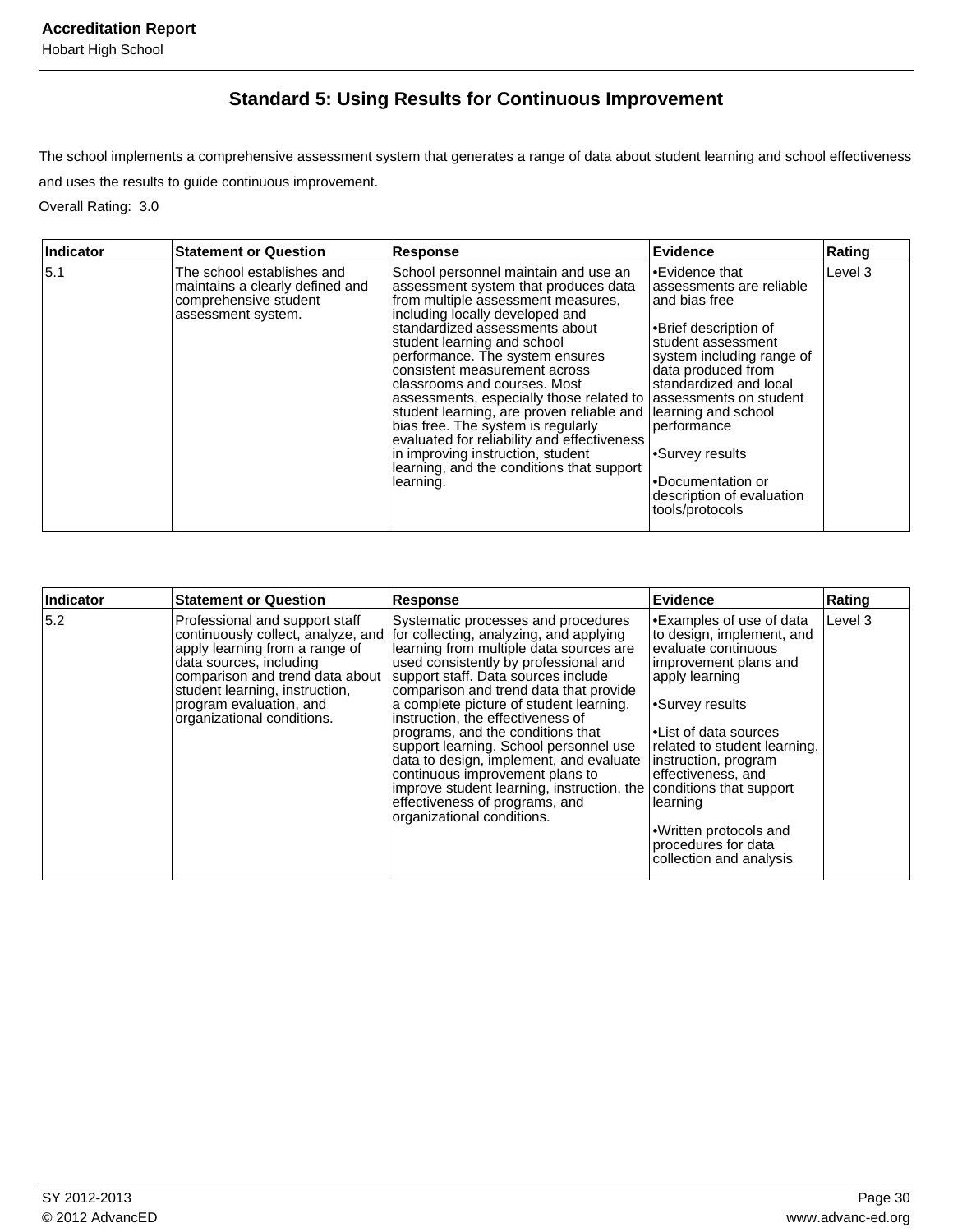Hobart High School

| Indicator | <b>Statement or Question</b>                                                                                                              | <b>Response</b>                                                                                                                                      | Evidence                                                                                                                                                                                                                                                                                                   | Rating  |
|-----------|-------------------------------------------------------------------------------------------------------------------------------------------|------------------------------------------------------------------------------------------------------------------------------------------------------|------------------------------------------------------------------------------------------------------------------------------------------------------------------------------------------------------------------------------------------------------------------------------------------------------------|---------|
| 5.3       | Professional and support staff are   All professional and support staff<br>trained in the evaluation.<br>interpretation, and use of data. | members are assessed and trained in a<br>rigorous professional development<br>program related to the evaluation,<br>interpretation, and use of data. | Professional learning<br>schedule specific to the<br>use of data<br><b>Training materials specific</b><br>to the evaluation,<br>interpretation, and use of<br>data<br>l∙Survey results<br>l•Policies specific to data<br> training<br>l∙Documentation of<br>attendance and training<br>related to data use | Level 3 |

| Indicator | <b>Statement or Question</b>                                                                                                                                           | <b>Response</b>                                                                                                                                                                                                                                                                                                                                                                                                                                                              | <b>Evidence</b>                                                                                                                                                                                                                                                                                                                          | Rating  |
|-----------|------------------------------------------------------------------------------------------------------------------------------------------------------------------------|------------------------------------------------------------------------------------------------------------------------------------------------------------------------------------------------------------------------------------------------------------------------------------------------------------------------------------------------------------------------------------------------------------------------------------------------------------------------------|------------------------------------------------------------------------------------------------------------------------------------------------------------------------------------------------------------------------------------------------------------------------------------------------------------------------------------------|---------|
| 5.4       | The school engages in a<br>continuous process to determine<br>verifiable improvement in student<br>learning, including readiness for<br>and success at the next level. | Policies and procedures describe a<br>process for analyzing data that<br>determine verifiable improvement in<br>student learning, including readiness for<br>and success at the next level. Results<br>indicate improvement, and school<br>personnel consistently use these results<br>to design, implement, and evaluate the<br>results of continuous improvement<br>action plans related to student learning,<br>including readiness for and success at<br>the next level. | Examples of use of<br>results to evaluate<br>continuous improvement<br>action plans<br>Agendas, minutes of<br>meetings related to<br>analysis of data<br>Student surveys <sup>1</sup><br>l∙Evidence of student<br>readiness for the next level<br>l∙Evidence of student<br>success at the next level<br>l∙Evidence of student<br>∣growth | Level 3 |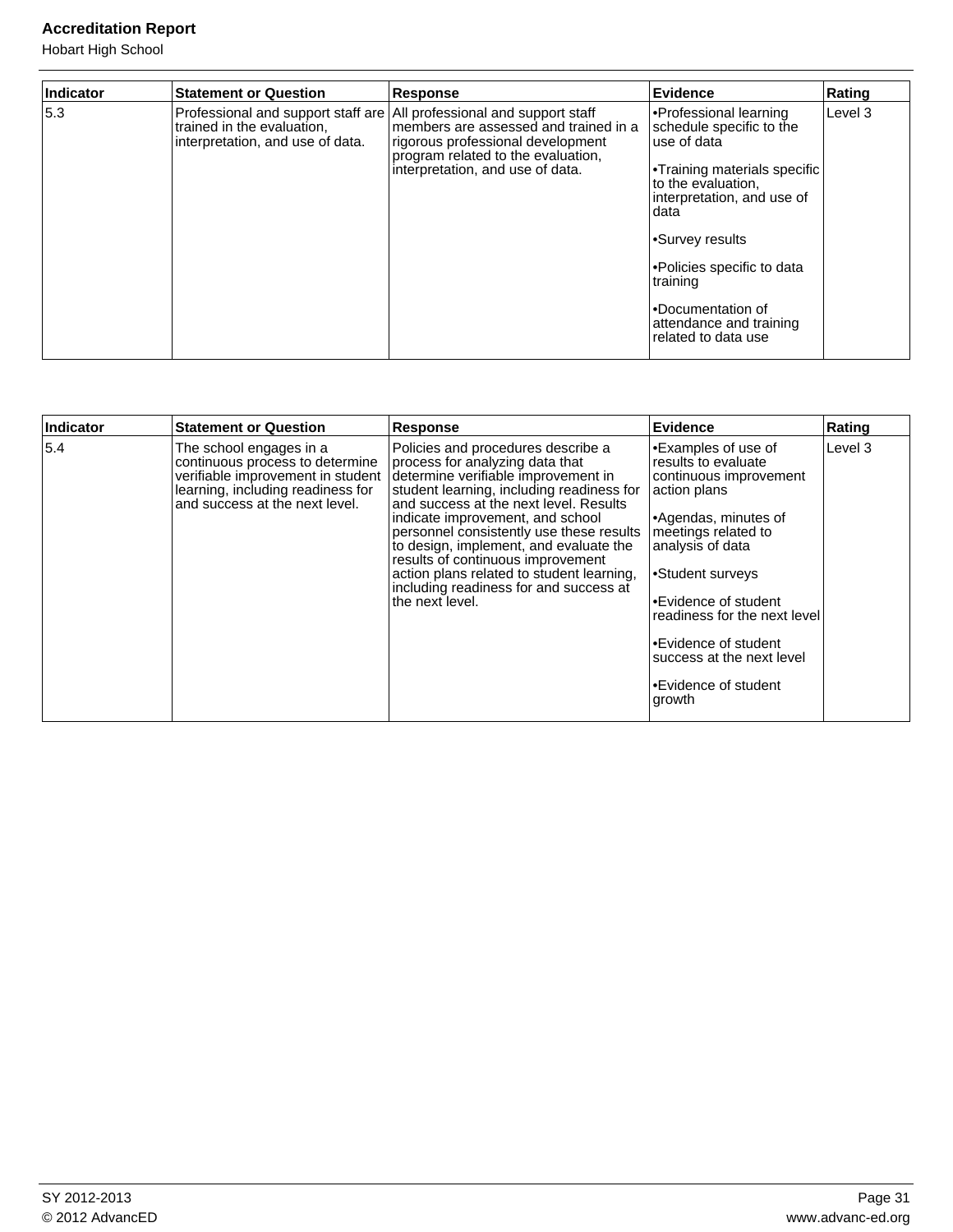Hobart High School

| Indicator | <b>Statement or Question</b>                                                                                                                                                                                           | <b>Response</b>                                                                                                                                                                                                                                                                    | <b>Evidence</b>                                                                                                                                                                                                                                                                                                                                                                                                                                                                                                                                                                                                                    | Rating  |
|-----------|------------------------------------------------------------------------------------------------------------------------------------------------------------------------------------------------------------------------|------------------------------------------------------------------------------------------------------------------------------------------------------------------------------------------------------------------------------------------------------------------------------------|------------------------------------------------------------------------------------------------------------------------------------------------------------------------------------------------------------------------------------------------------------------------------------------------------------------------------------------------------------------------------------------------------------------------------------------------------------------------------------------------------------------------------------------------------------------------------------------------------------------------------------|---------|
| 5.5       | Leadership monitors and<br>communicates comprehensive<br>information about student<br>learning, conditions that support<br>student learning, and the<br>achievement of school<br>improvement goals to<br>stakeholders. | Leaders monitor comprehensive<br>information about student learning,<br>conditions that support student learning,<br>and the achievement of school<br>improvement goals. Leaders regularly<br>communicate results using multiple<br>delivery methods to all stakeholder<br>groups. | •School quality control<br>procedures for monitoring<br>information about student<br>learning, conditions that<br>support learning, and the<br>achievement of school<br>improvement goals<br>•Executive summaries of<br>student learning reports to<br>stakeholder groups<br>•Survey results<br>•Sample communications<br>to stakeholders regarding<br>student learning,<br>conditions that support<br>learning, and achievement<br>of school improvement<br>goals<br>•Communication plan<br>regarding student learning,<br>conditions that support<br>learning, and achievement<br>of school improvement<br>goals to stakeholders | Level 3 |

## **Reflect upon your responses to each of the indicators and performance levels by considering and responding to the following questions when drafting your narrative response. Use language from the performance level descriptions to guide your writing. Cite sources of evidence External Review team members may be interested in reviewing.**

Assessments and Data: A strength of the SCOH is the use of multiple assessments for continuous improvement, as documented on the School City of Hobart's Balanced Assessment System Framework (SCOH BASF), to ensure that enough data is collected on student achievement, in order to effectively analyze data to ensure that our instructional methods and programs are functioning as they were intended to and providing superior results. We are very data driven. One of our greatest strengths would be our use of technology and the comprehensive, easy to use website. We use data to drive instruction and support student learning. Students are assessed on a regular, scheduled basis. Fidelity is very important. The assessment system is evaluated regularly to determine the effectiveness and ensure it is producing a rigorous learning experience. Policies and procedures for all students are clearly defined to ensure college and career readiness. Strengths that we have in this area include are our teachers always assessing how their students are progressing and if they are meeting the learning goals associated with these assessments. Our school uses multiple assessments to know exactly what our student's strengths and weaknesses are, and these assessments are given multiple times during the school year, so we are constantly monitoring their progress. Individual student data is analyzed for differentiation of curriculum. The responses to those assessments include a host of appropriate interventions to ensure student success. The School City of Hobart has made great improvements in the use of data to drive student achievement and also to help teachers assess themselves in a formative manner. This is also an area in which the SCOH and Hobart High School will continue to improve. With the new evaluation tool and focus on data meetings, we will continue to improve.

Communication: The district communicates the data involving student learning to all of its stakeholders. We have a wealth of assessments that are formal and informal that helps us communicate to parents about their child's educational process. We communicate assessment results at board meetings.

Continuous Improvement: Because the School City of Hobart central administrative staff is very focused on school improvement, principals and teachers are also diligent in seeking to continuously improve Hobart schools and student academic achievement. Hobart schools are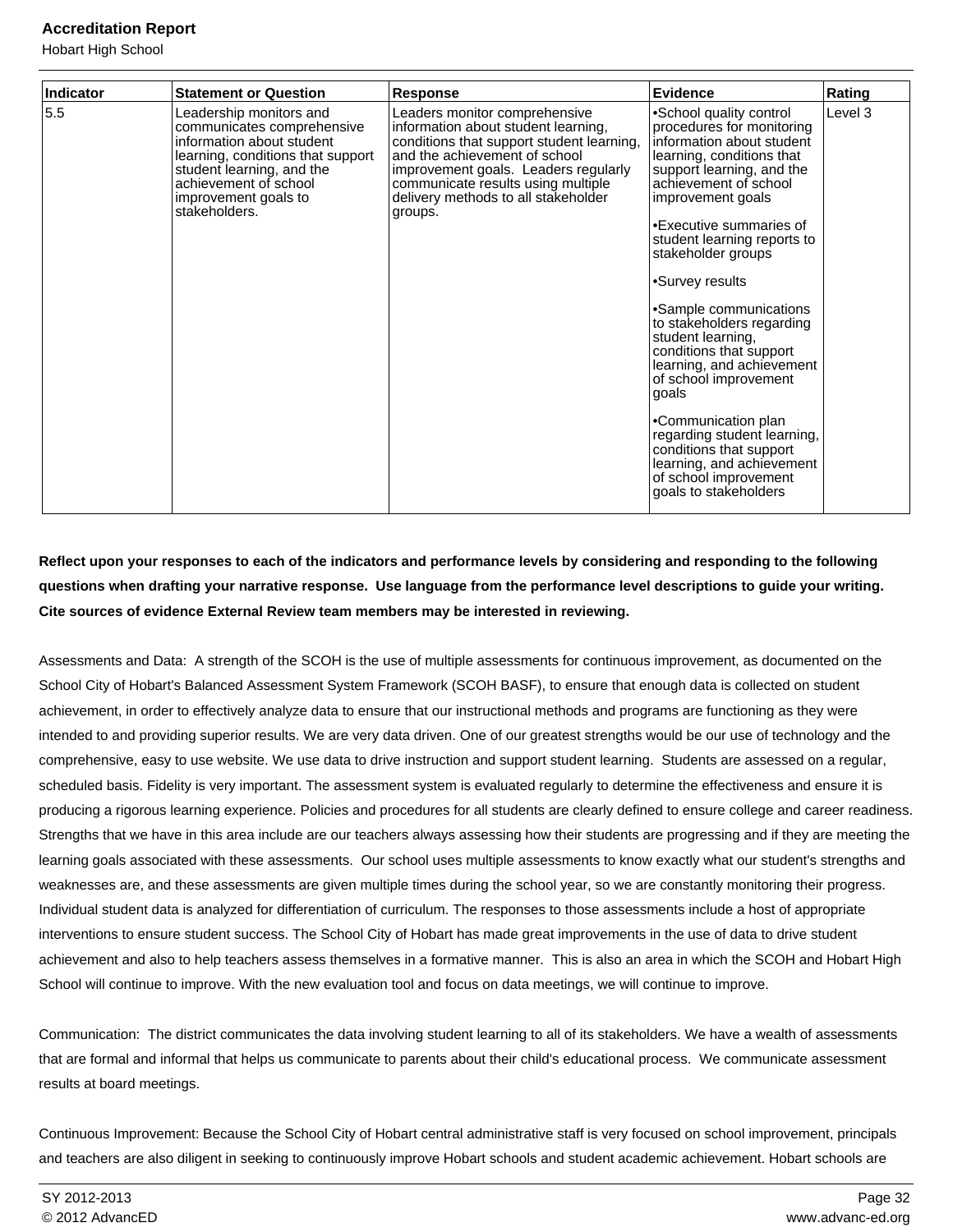always evolving, implementing most current research-based strategies and joining forces with local schools and community resources to further education. The SCOH provides continuous professional development for staff that leads to school improvement. Every Wednesday is Late Start Wednesday for professional development for all teachers in the district and each school has additional development at least one other day of the week. We do use multiple sources of data to determine new strategies and/or programs that will aid in student learning and better student performance. Each school year, data is examined to see what areas of the curriculum need to be examined for the purpose of finding out student needs and deciding on new ways to make improvements in the curriculum. It is a continuing process. We are constantly collecting, analyzing and applying data to drive our instruction. Therefore, we know our students strengths and weaknesses and build instruction around this. We also have many opportunities to be trained or train others in assessment tools. For us to improve, we have to be able to measure our programs. We do a good job of that. Hobart is committed to the process of continuous growth. The district uses data from multiple sources and that measures multiple aspects of student performance to guide and monitor success and improvement. Teachers, staff and administrators regularly review and monitor student performance with an intent to improve success and monitor trends. Professional and support staffs are trained to evaluate, interpret and use this data. Each year we improve on the way we use data to improve instruction and student success.

Improvement: Our district strives to drive our instruction based on data from valid assessments. We are in a challenging position as the assessments that we are using keep changing which makes it hard to keep longitudinal data that reflects the changes in our curriculum. In order to see true patterns which can be pinpointed to changes in curriculum, we must be able to look across time. More time is needed for all staff to analyze data. The time and resources to train support staff and the time available to staff to analyze data is limited, but we do our best to support students and drive instruction. A challenge is to build in systematic formative assessment for all teachers. Our challenge will be to educate stakeholders (especially teachers, parents, and students) on the new assessments and the analysis of the current data and what it means to our district as a whole.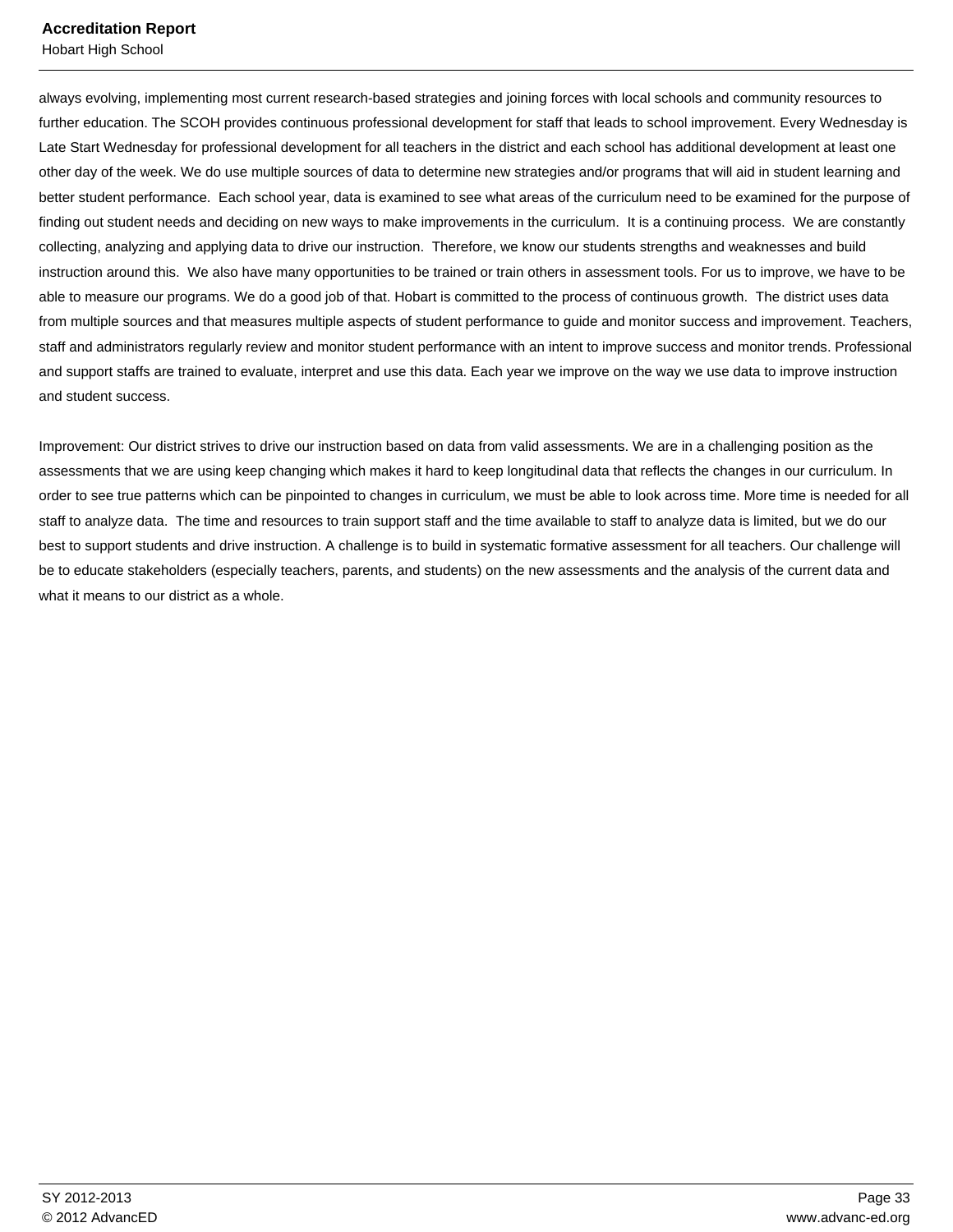## **Report Summary**

## **Scores By Section**

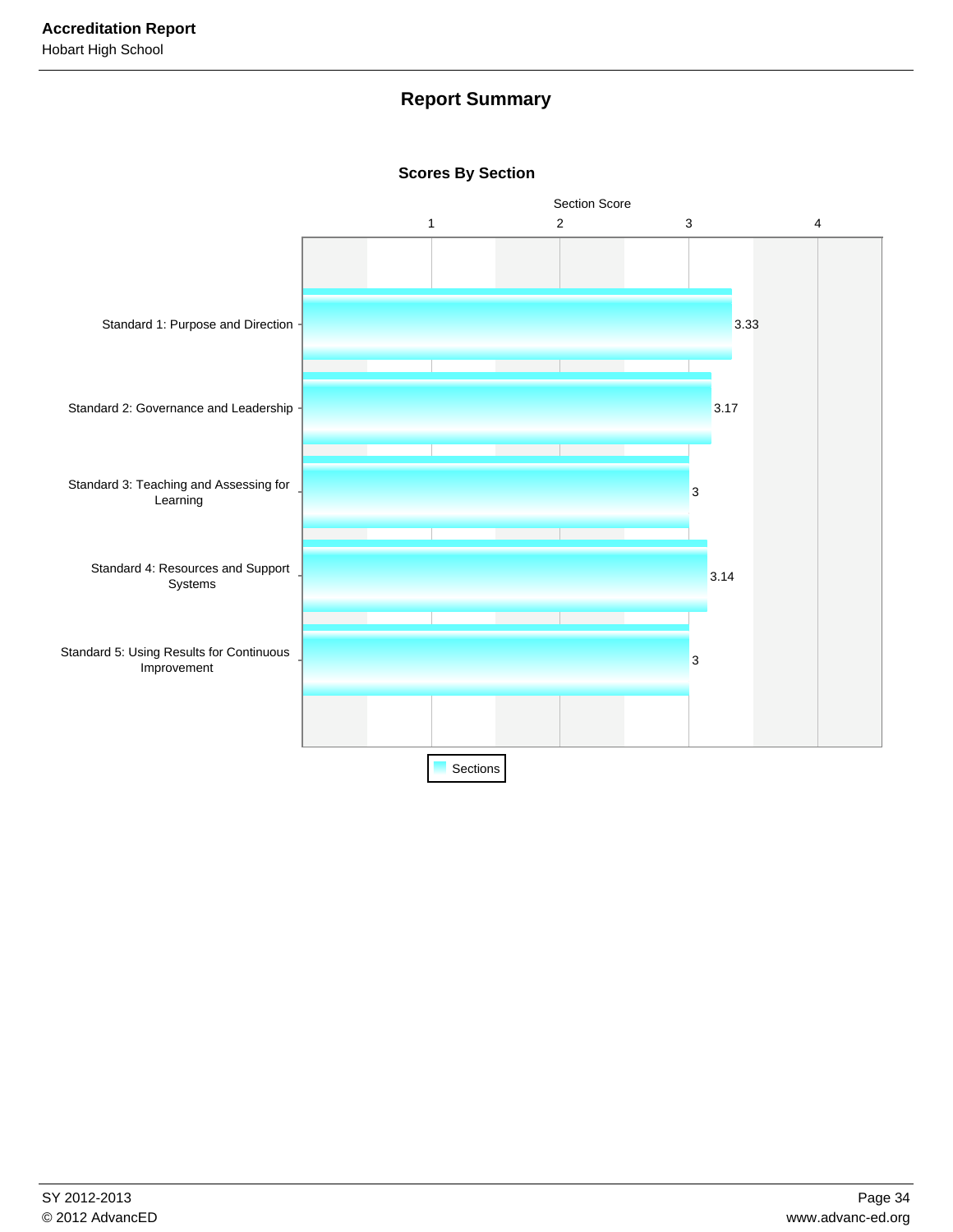# **Assurances Report**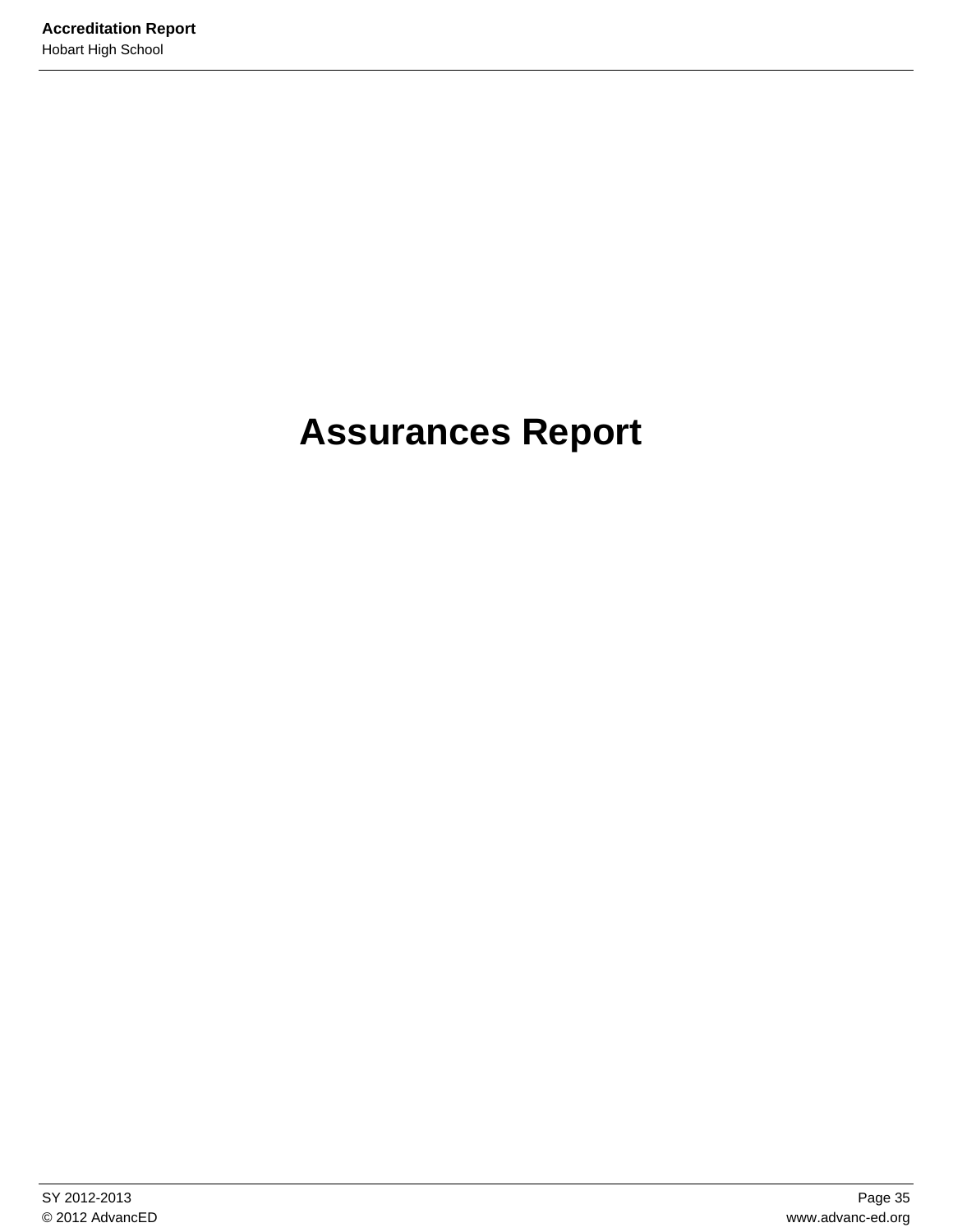## **AdvancED Assurances**

| Assurance                                                                                                                                                                                                                                   | Certified | Comment/Attachment                                                                                                                                                                                                                                                                                                                                                                                                                                                                                                                                                                                                                                                                                                       |
|---------------------------------------------------------------------------------------------------------------------------------------------------------------------------------------------------------------------------------------------|-----------|--------------------------------------------------------------------------------------------------------------------------------------------------------------------------------------------------------------------------------------------------------------------------------------------------------------------------------------------------------------------------------------------------------------------------------------------------------------------------------------------------------------------------------------------------------------------------------------------------------------------------------------------------------------------------------------------------------------------------|
| The institution has read, understands, and complies with the AdvancED<br>Policies and Procedures.                                                                                                                                           | Yes       | We reviewed the AdvancED<br>Policies and Procedures at the<br>beginning of the school year with<br>district and school teams.                                                                                                                                                                                                                                                                                                                                                                                                                                                                                                                                                                                            |
| The institution monitors all financial transactions through a recognized,<br>regularly audited accounting system.                                                                                                                           | Yes       | The School City of Hobart<br>operates under the laws of the<br>State of Indiana. Every two years,<br>the State Board of Accounts<br>performs a financial and<br>compliance audit. The audit is<br>inclusive of corporation<br>financial/payroll records and<br>school building extracurricular<br>accounts and a review of internal<br>accounting controls and<br>procedures. Audits are made<br>public. The Board of School<br>Trustees are provided monthly<br>financial reports and vouchers for<br>their approval. Communication is<br>constant in monitoring<br>appropriation balances and<br>advisement on the proper use of<br>resources according to state<br>guidelines.<br><b>NCA Financial Monitoring.pdf</b> |
| The institution engages in a continuous improvement process and<br>implements an improvement plan. Attach the improvement plan if the plan<br>is not located in AdvancED's Adaptive System of School Improvement<br>Support Tools (ASSIST). | Yes       | The School City of Hobart use<br><b>Breakthrough School</b><br>Improvement by NSSE to create<br>its strategic plan.<br>HHS Strategic Plan.pdf                                                                                                                                                                                                                                                                                                                                                                                                                                                                                                                                                                            |